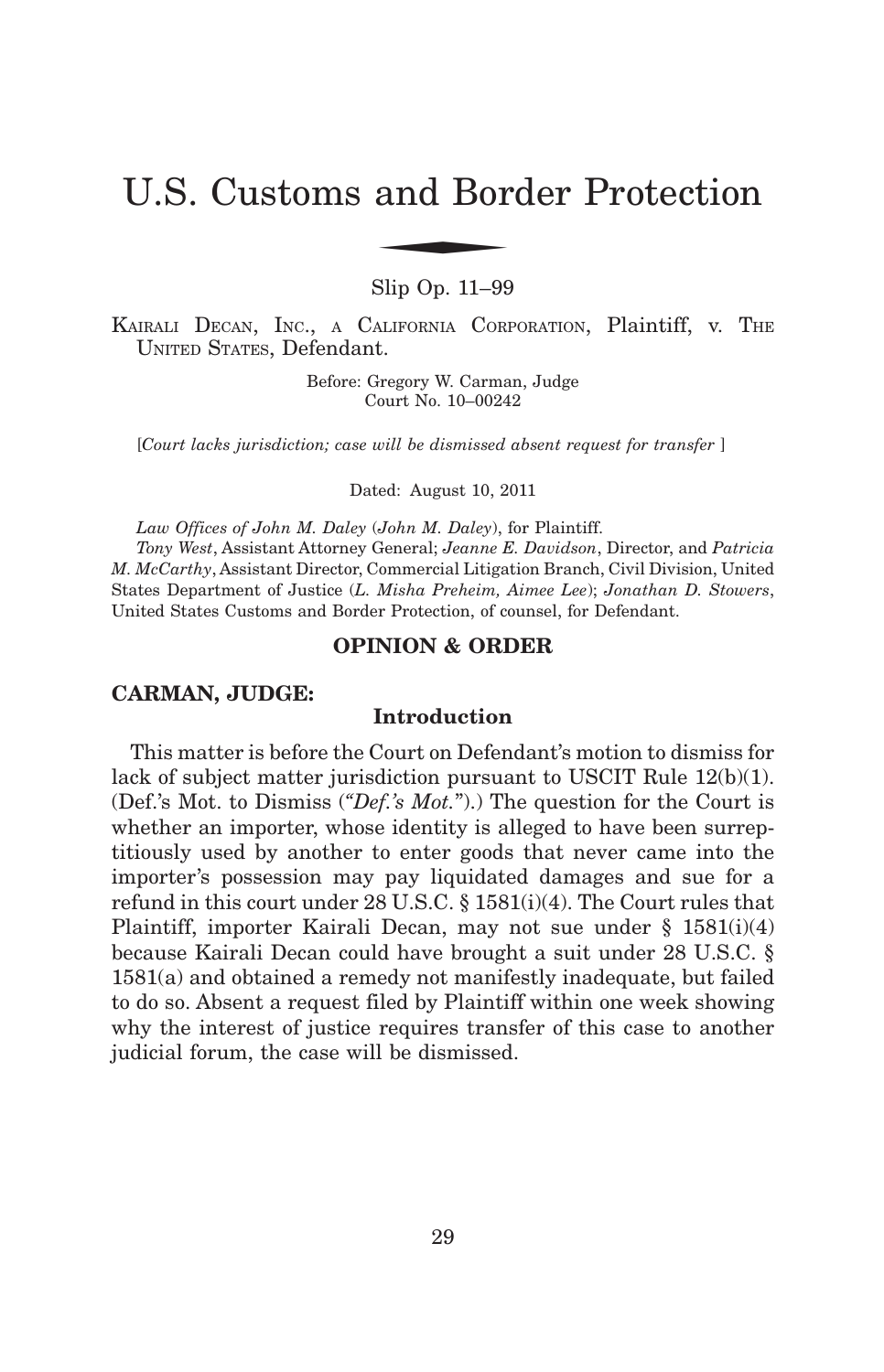## **Background**

#### **I.** *Importation of the Entry*

Plaintiff, a corporation located in Fremont, California, imports and wholesales foreign foods. (Third Amended Complaint for Declaratory and Injunctive Relief and Petition for Writ of Mandate ¶¶ 11, 14 ("*Compl.*").) On January 17, 2007, a shipment of food from Sri Lanka arrived in San Francisco, with Kairali Decan listed as the importer, and was signed for by "Khan," listed as the "CEO." (Pl.'s Resp. to Def.'s Mot. to Dismiss (*"Pl's Resp.*"), Ex. G ("*Entry Summary*").) The shipment was given entry number C280264041–0. (*Id.*) On January 24, 2007, the shipment was delivered, per instructions on purported Kairali Decan letterhead signed by "Salman F. Khan, Director," to a warehouse belonging to "SF Food" at 30998 Huntwood Avenue #106, Haywood, California—a premises leased by S.F. Foods (for whom the lease was signed by "Abdul Salman-Fariz."). (*Id.* at Ex. K, Attach.  $6 - 7.$ )

## **II.** *FDA Attempts to Examine the Entry*

On January 23, 2007, the Food & Drug Administration ("FDA") received the entry documents, which contained no contact information. An FDA import specialist looked up Kairali Decan's phone number and spoke to the CEO, Joseph Thomas, on February 1, 2007. (*Id.* at Ex. S.) The FDA specialist asked Mr. Thomas about entry C280264041–0; Mr. Thomas said "Mr. Salman" was handling the entry and gave a phone number. (*Id.*) The FDA specialist then called the given number and left a message about arranging an inspection of the shipment. (*Id.*) Mr. Salman left a message for the FDA on February 2, 2007 saying that he was overseas and could arrange inspection when he returned on February 15, 2007. (*Id.*) On February 5, 2007, the FDA left Mr. Salman a message requesting that he call back with the best time to reach him in person; to tell the FDA who picked up the shipment, and its current location; and to give the name of anyone else who could assist with an FDA inspection in Mr. Salman's absence. (*Id.*) Mr. Salman did not return this call. (*Id.*) On February 13, 2007, the FDA, having discovered that Mr. Salman was the subject of a prior case for failure to redeliver imports for FDA inspection, asked CBP to issue a Notice of Redelivery to Kairali Decan to facilitate FDA inspection. (*Id.*)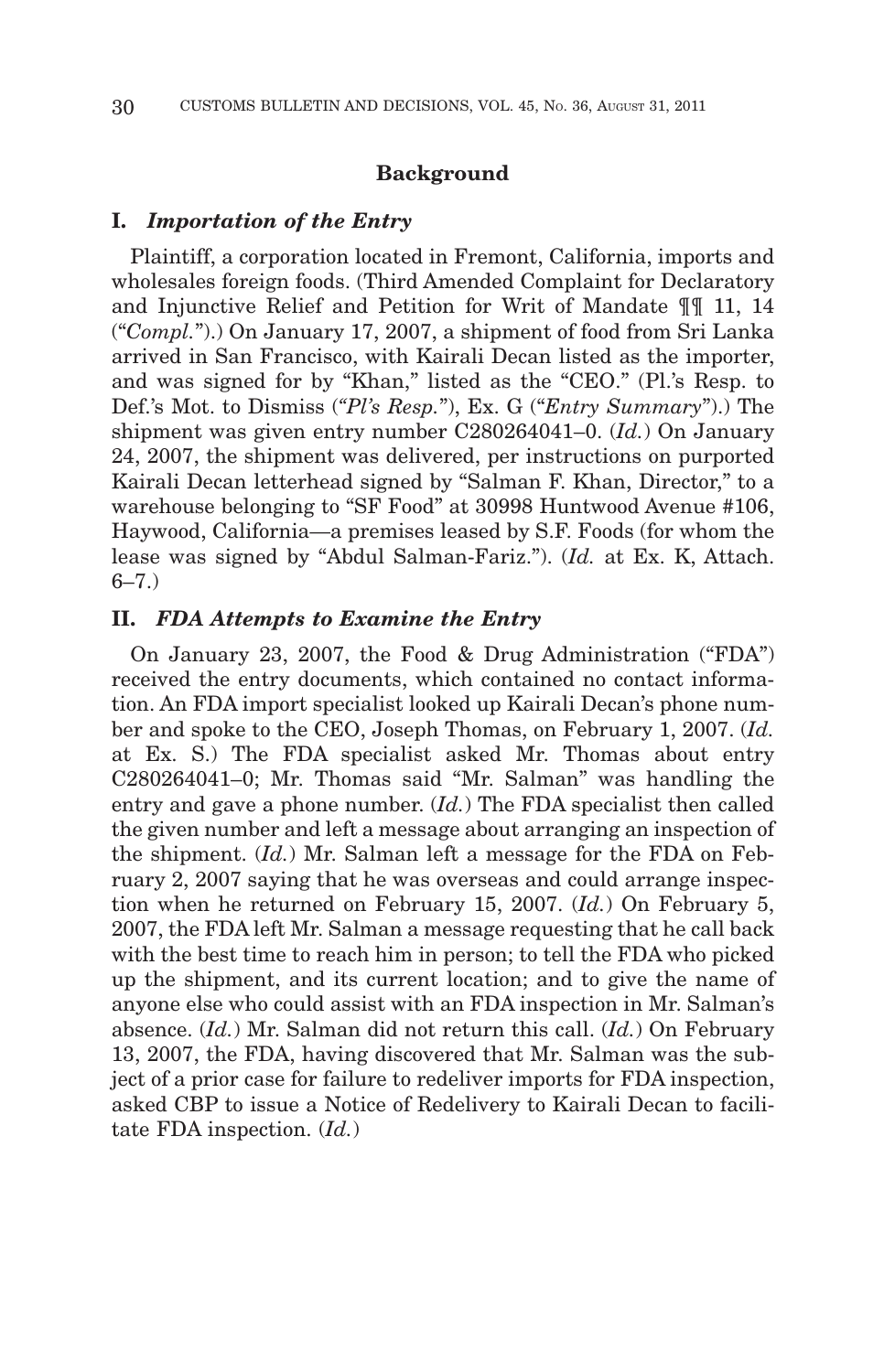# **III.** *Notice to Redeliver, Notice of FDA Action, Notice of Liquidated Damages*

CBP records show that CBP issued the Notice to Redeliver on February 16, 2007 and mailed it to Kairali Decan's office. (*Def.'s Mot.*, Exs. 4, 7.) It is unclear whether Kairali Decan received the Notice to Redeliver; Kairali Decan contends that the Court has jurisdiction under § 1581(i) to decide whether an importer that is a "*complete stranger*" to an entry and who "may or may not" have received a Notice to Redeliver that entry must file a protest in order to preserve its right to challenge the Notice to Redeliver at the Court of International Trade. (*Compl.* ¶ 12 at 5 (emphasis in original).) Kairali Decan also states that it has no record of receipt of a Notice to Redeliver and does not recall receiving one, from which it concludes that it never received the Notice. (*Id.* ¶ 19.) In any case, it is agreed that Kairali Decan did not respond to the Notice to Redeliver. (*See id.* at ¶¶ 19–20; *Def.'s Mot.* 5–7.)

Kairali Decan admits, however, that in February 2007 it received a Notice of FDA Action regarding entry "C28–02640041–0" [sic], which listed Sri Lankan products. (*Compl.* ¶ 18; *see also Pl.'s Resp.*, Ex. A.) Knowing that Abdul Salman-Fariz was the only local distributor of Sri Lankan foods, Kairali Decan contacted him regarding the FDA notice. (*Id.*) Mr. Salman-Fariz admitted importing the goods under Kairali Decan's name and assured Kairali Decan that he would take care of the FDA Notice. (*Id.*) When an FDA employee later called Kairali Decan about the entry, he was told to call Mr. Salman-Fariz, who was the importer of the goods. (*Id.*)

On April 20, 2007, CBP issued a Notice of Liquidated Damages in the amount of \$24,606.00 to Kairali Decan. (*Def.'s Mot.*, Ex. 4.) Kairali Decan claims that it received this Notice of Liquidated Damages only in July 2007, when the surety provided a copy. (*Compl.* ¶ 20.) Plaintiff filed a petition for relief from liquidated damages, together with evidence that Mr. Salman-Fariz was the actual importer at issue, but CBP refused to cancel or mitigate liquidated damages. (*Id.* ¶¶ 20, 21.) CBP also rejected an offer in compromise proposed by Kairali Decan (*id.* ¶¶ 23, 24) and a supplemental petition for relief from liquidated damages (*id.* ¶¶ 32, 33). Kairali Decan then filed suit in the U.S. District Court for the Northern District of California, and, a short time later, paid \$24,606.00 to CBP to avoid sanctions for nonpayment. (*Id.* ¶¶ 34, 35.)

In February 2009, the parties stipulated that this action be transferred from the Northern District of California to the Court of Federal Claims. (*Pl.'s Resp.* at 8.) In the Court of Federal Claims, Plaintiff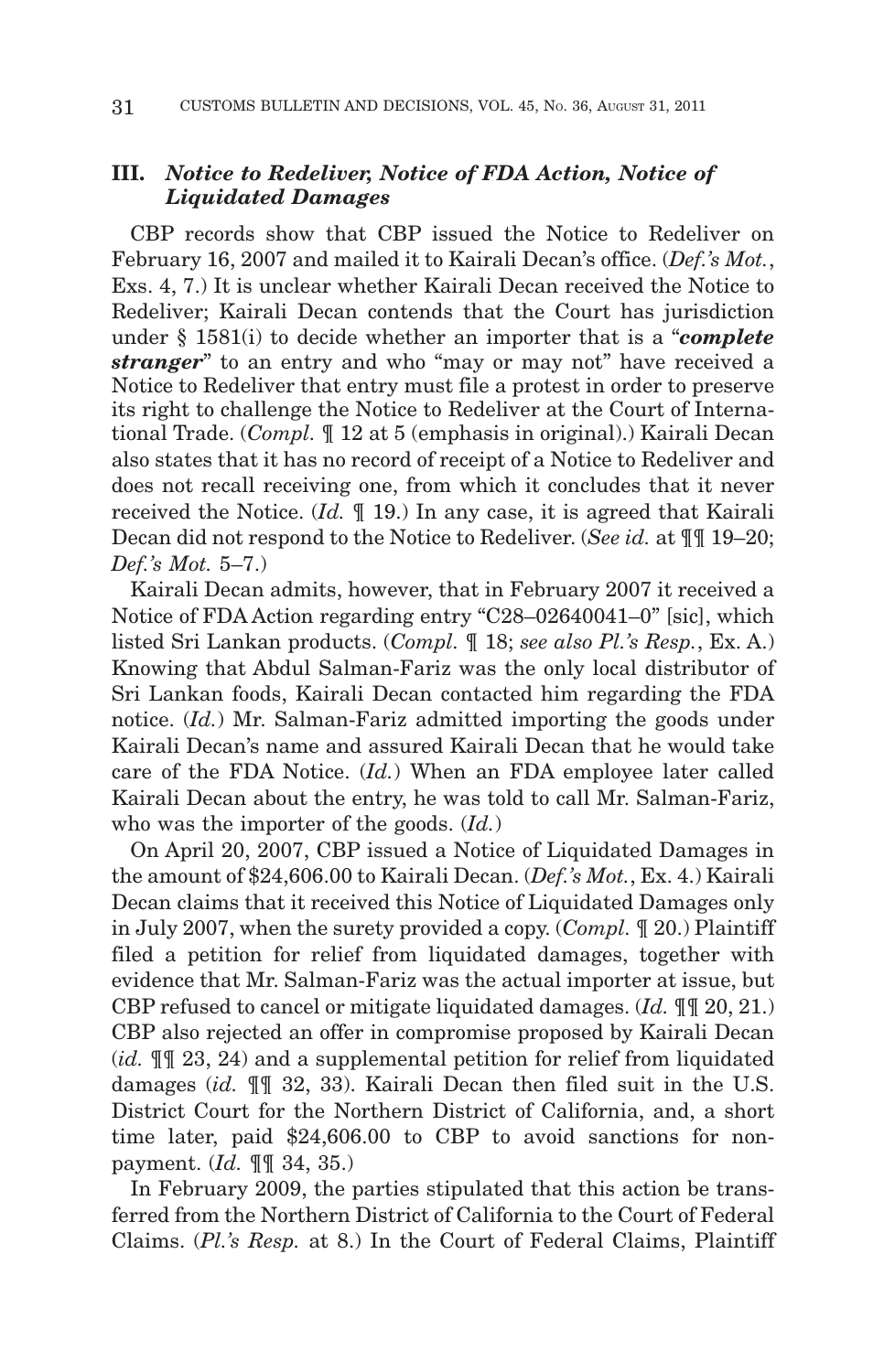amended its complaint and Defendant moved to dismiss. (*Id.*) The Court of Federal Claims, noting that it "lacks jurisdiction to hear claims within the exclusive jurisdiction of the Court of International Trade" and that 28 U.S.C. § 1581(i) "grants exclusive jurisdiction to the CIT on any claims against the United States providing for 'administration and enforcement with respect to the matters referred to in (a)-(h) of this section'," found that "the CIT is in the best position to decide which subpart of section 1581 applies to plaintiff's claim." (*Def.'s Mot.*, Ex. 5.) Stating that, pursuant to 28 U.S.C.  $\S$  2631,<sup>1</sup> "the possibility exists that plaintiff's claim could be time barred if we dismiss and Kairali is required to re-file, the interest of justice dictates transfer of the claim rather than dismissal," the Court of Federal Claims transferred the case to this Court for its jurisdictional determination. (*Id.*)

#### **Jurisdiction**

The threshold issue here is whether this Court has jurisdiction to hear this case under 28 U.S.C. § 1581(i). Upon examining the record and relevant body of statutory and case law, the Court concludes that it does not.

# **I.** *Discussion*

Kairali Decan asserts that the Court has jurisdiction over this suit pursuant to 28 U.S.C. § 1581(i), which states in relevant part:

[i]n addition to the jurisdiction conferred upon the Court of International Trade by subsections (a)-(h) of this section . . . the Court of International Trade shall have exclusive jurisdiction of any civil action commenced against the United States, its agencies, or its officers, that arises out of any law of the United States providing for—

- (1) revenue from imports or tonnage;
- (2) tariffs, duties, fees, or other taxes on the importation of merchandise for reasons other than the raising of revenue;
- (3) embargoes or other quantitative restrictions on the importation of merchandise for reasons other than the protection of the public health or safety; or
- (4) administration and enforcement with respect to the matters referred to in paragraphs (1)-(3) of this subsection and subsections (a)-(h) of this section.

<sup>1</sup> When a "court finds that there is a want of jurisdiction, the court shall, if it is in the interest of justice, transfer" the action to another court in which the case "could have been brought at the time it was filed." 28 U.S.C. § 1631.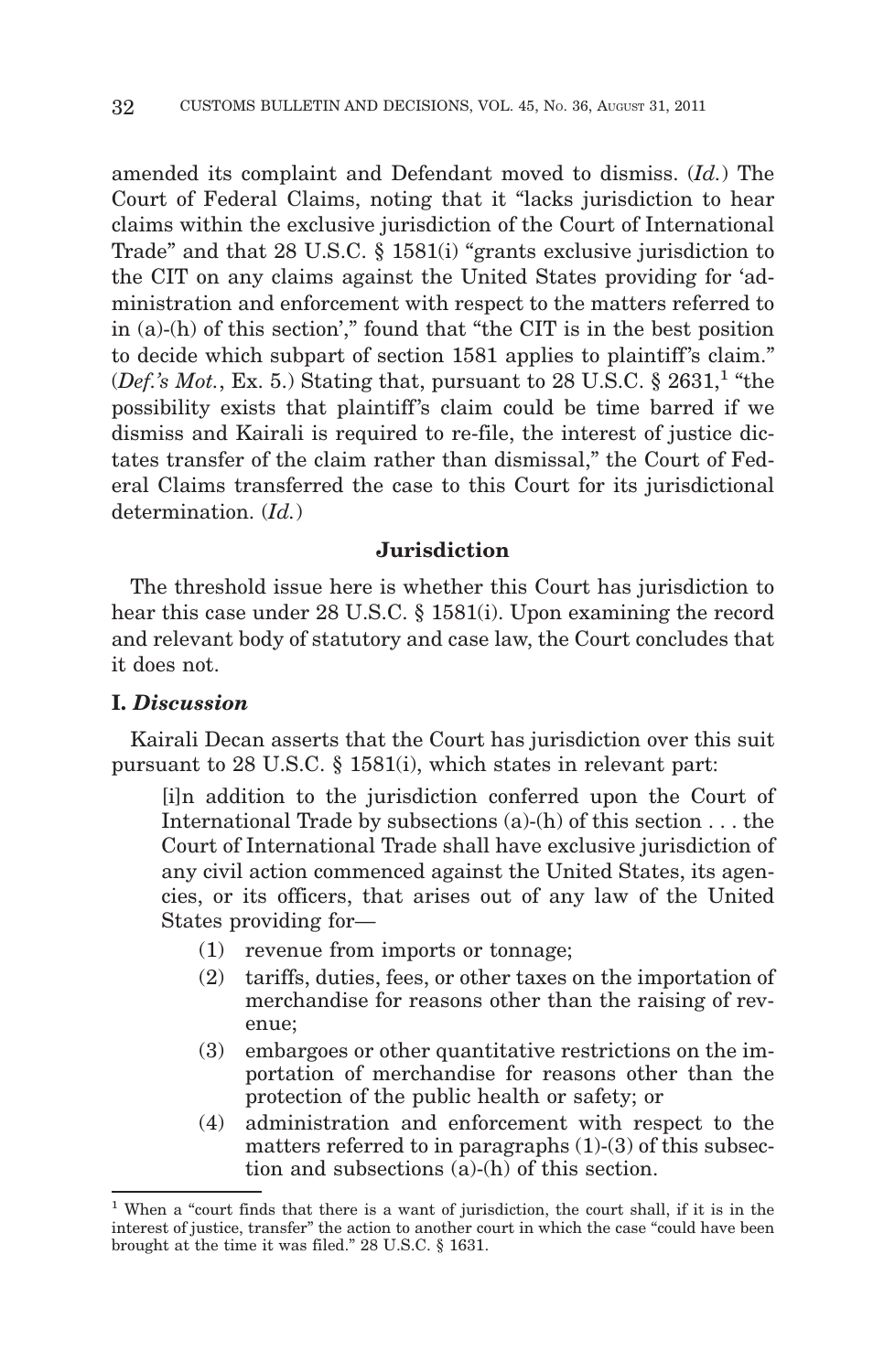Kairali Decan specifies that subsection (i)(4) pertains to this case. (*Compl.* ¶ 12.)

Jurisdiction under subsection (i) of 28 U.S.C. § 1581 "may not be invoked when jurisdiction under another subsection of § 1581 is or could have been available, unless the remedy provided under that other subsection would be manifestly inadequate." *Int'l Custom Prods.*, 467 F.3d 1324, 1327 (Fed. Cir. 2006) (*quoting Norcal/Crosetti Foods, Inc. v. United States*, 963 F.2d 356, 359 (Fed. Cir. 1992)).

The Court finds that because Kairali Decan could have pursued a remedy under subsection (a), and because that remedy would not have been manifestly inadequate, Kairali Decan cannot now bring suit under subsection (i) after it failed to seek relief under subsection (a).

# **A. Whether Jurisdiction Was Available Under 28 U.S.C. § 1581(a)**

Jurisdiction under subsection (a) would have been available to Kairali Decan had it acted within the allotted time. Let us examine the "road not taken" to *see* why Kairali Decan's choice of remedy "has made all the difference"<sup>2</sup> in this case.

# 1. *Requirements for Bringing Suit Under Subsection (a)*

Subsection (a) states that "[t]he Court of International Trade shall have exclusive jurisdiction of any civil action commenced to contest the denial of a protest, in whole or in part, under section 515 of the Tariff Act of 1930 [19 U.S.C. § 1515]." 28 U.S.C. § 1581(a). Section 1515 governs the manner in which the CBP will administratively adjudicate protests filed under 19 U.S.C. § 1514.

[D]ecisions of the Customs Service . . . as to [among other things] a demand for redelivery to customs custody... shall be final and conclusive upon all persons (including the United States and any officer thereof) *unless a protest is filed in accordance with this section, or unless a civil action contesting the denial of a protest . . . is commenced in the Court of International Trade*.

28 U.S.C. 1514(a) (emphasis added). Protests may be filed by "the importers or consignees *shown on the entry papers*" within 180 days

<sup>&</sup>lt;sup>2</sup> "I shall be telling this with a sigh / Somewhere ages and ages hence: / Two roads diverged in a wood, and  $I - / I$  took the one less traveled by,  $/$  And that has made all the difference." ROBERT FROST, *The Road Not Taken*, *in* MOUNTAIN INTERVAL (1920).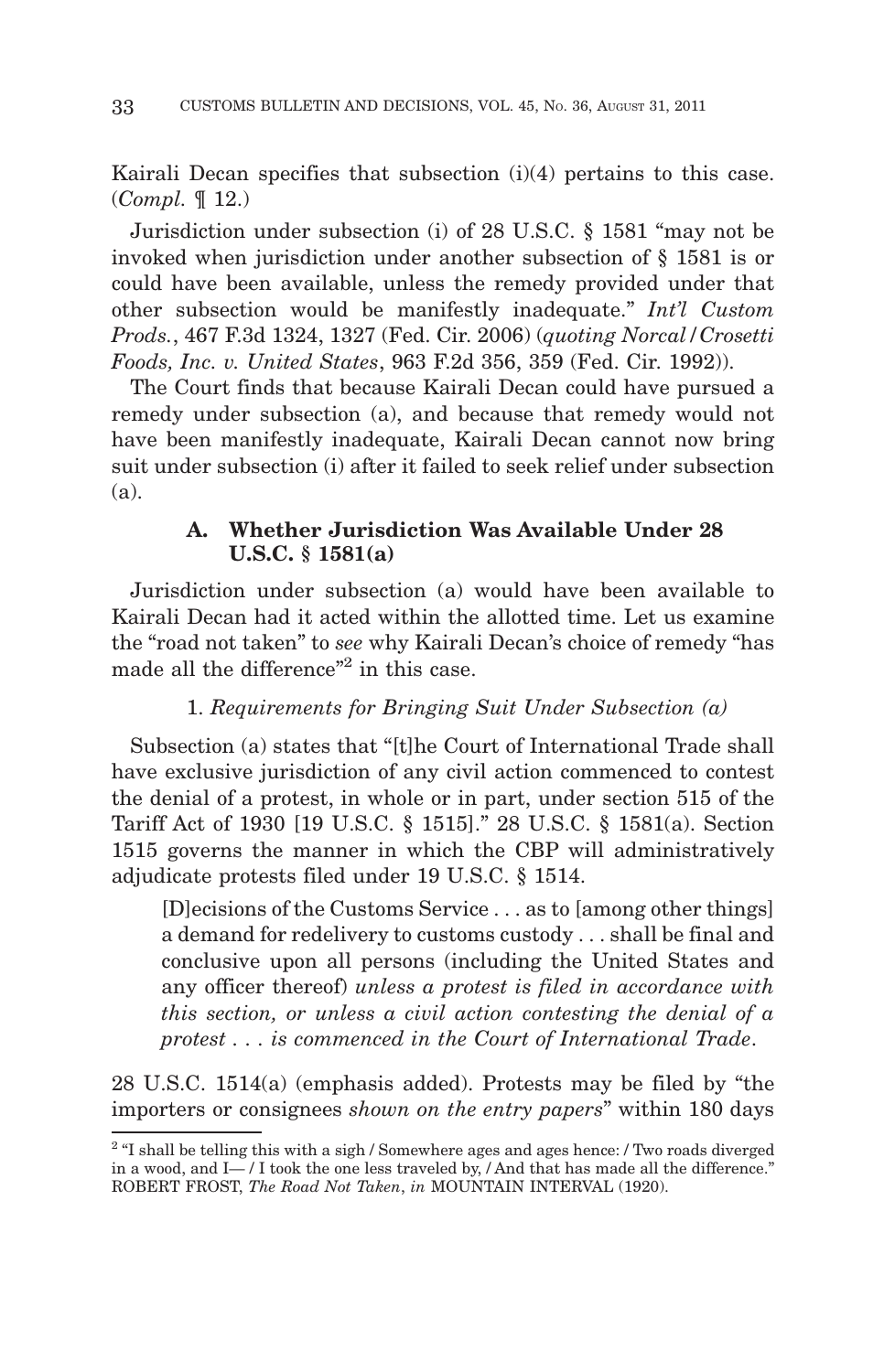after a Demand for Redelivery. *Id.* at § 1514(c)(2)(A), (c)(3) (emphasis added).3 If a protest is denied, that denial may be challenged in the Court of International Trade "by the person who filed the protest." 28 U.S.C.  $§$  2631(a).<sup>4</sup>

# 2. *Positions of the Parties*

Kairali Decan contends that the remedy of filing a protest and bringing a subsection (a) suit was unavailable because it never received the Notice to Redeliver and was therefore unable to protest it. (Pl.'s Resp. 16–19.) Kairali Decan also argues that it could not have filed a protest because it was not the *actual* importer of the entry; Mr. Salman-Fariz, who allegedly stole Kairali Decan's identity, was. (*Id.* at 19–20.) Finally, Kairali Decan asserts that it could not have filed a protest because identity theft is not one of the grounds for protesting a Notice to Redeliver given in 19 C.F.R. § 174.11, which only permits, in relevant part, protests of the legality of orders excluding merchandise from entry or delivery.5 (*Id.* at 20–21.)

The government argues that Kairali Decan should be charged with actual knowledge of the Notice to Redeliver for three reasons: (1) Kairali Decan is legally presumed to have received the properlymailed notice pursuant to case law; (2) even if Kairali Decan did *not* receive the notice, it has admitted that it had "ample notice of the substance of the notice" in February 2007; and (3) Kairali Decan received the Notice of Liquidated Damages in late April or early May 2007 and then had actual knowledge of the February 2007 Notice to Redeliver within the time for protesting that earlier notice. (*Def.'s Reply in Support of Mot. to Dismiss* ("*Def.'s Reply*") 3–5.) The government also maintains that Kairali Decan could have protested the Notice to Redeliver because it was the "importer... shown on the entry papers"—one of the entities that may file a protest listed in 19 U.S.C. § 1514(c)(2) and the implementing regulation at 19 C.F.R. § 174.12. (*Id.* at 7.) The government insists that Kairali Decan would have been able to raise its identity theft claim in its protest as a

 $3$  Congress amended  $\S 1514(c)$  to extend the time for filing a protest from ninety to 180 days effective as of December 2004. *See* note under 19 U.S.C. § 1514.

<sup>4</sup> Suit may be brought in the Court of International Trade "only if all liquidated duties, charges, or exactions have been paid at the time the action is commenced." 28 U.S.C. 2637(a). Such suit is timely if brought "within one hundred and eighty days after the date of mailing of notice of denial of a protest [or] denial of a protest by operation of law." 28 U.S.C. § 2636(a).

<sup>5</sup> The regulation provides that protests under 19 U.S.C. § 1514 may include "decisions of the port director, including the legality of all orders and findings entering into the same, [regarding, *inter alia*,] exclusions of merchandise from entry or delivery under any provision of the Customs laws." 19 C.F.R. § 174.11.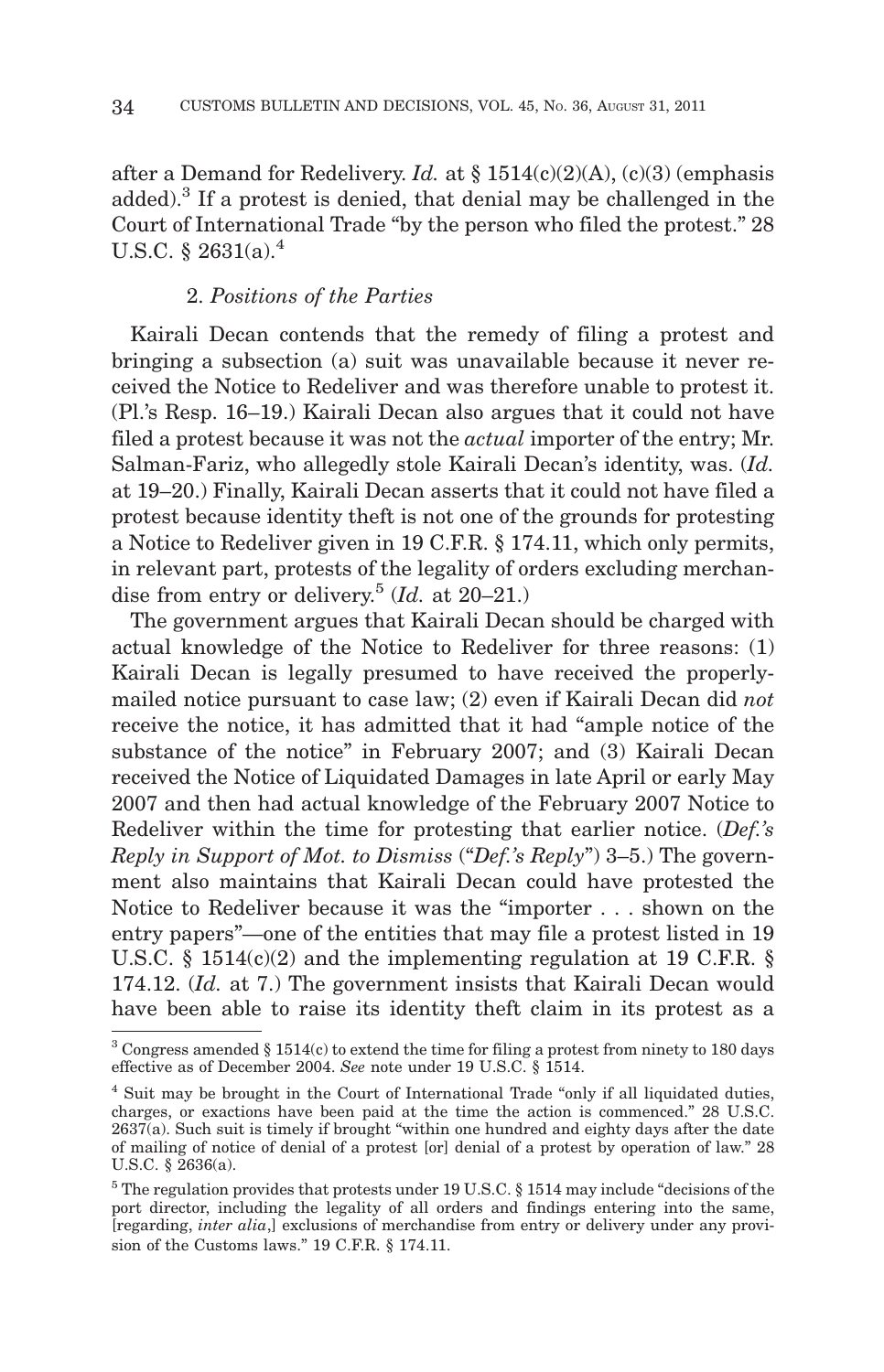defense to the Notice to Redeliver, and could have appealed an adverse decision to the Court of International Trade under 28 U.S.C. § 1581(a). (*Id.* at 6–7.)

## 3. *Analysis*

It is beyond question that Kairali Decan was the "importer shown on the entry papers." 19 U.S.C. § 1514(c)(2)(A); *See Entry Summary*. Kairali Decan was therefore authorized to file a protest under § 1514 challenging the Notice to Redeliver, despite not being the *actual* importer of the goods at issue. The plain language of the statute is sufficient to make this clear.

Kairali Decan admits that it received the Notice of Liquidated Damages, at the latest, in July 2007, when the surety forwarded a copy. Although Kairali Decan does not specify *when* in July 2007 it received the Notice of Liquidated Damages, that does not matter; the time for filing a protest—180 days—had not expired by July 31, 2007, which was 165 calendar days after the issuance of the Notice to Redeliver. This demonstrates that Kairali Decan *could have* filed a protest, since it learned of the Notice to Redeliver at least two weeks before the time to file a protest expired.<sup>6</sup>

The Court determines that, in permitting an attack on the *legality* of an order from Customs to redeliver goods, the statute and regulations provide an adequate arena in which an importer may raise identity theft as a legal defense. As the government suggests, the protest would, in essence, challenge the basis for the order by demonstrating that the importer was listed on the entry paperwork in error. The Court does not share Kairali Decan's too-narrow reading of the grounds permitted for protest under 19 C.F.R. § 174.11.

<sup>6</sup> The record strongly suggests that Kairali Decan knew, or should have known, of the Notice to Redeliver much earlier. For instance, Kairali Decan admits that it received a Notice of FDA Action, which showed that the entry was made in the name of Kairali Decan, in February 2007. (*Pl.'s Resp.* at 2–3.) Kairali Decan admits that it contacted Mr. Salman-Fariz upon receiving this notice, and that he admitted that he had used Kairali Decan's identity to make the entry and assured Kairali Decan that he would take care of the matter. Thus at some time in or shortly after February 2007, Kairali Decan learned that it was the importer of record for an entry that was actually made by another. The Notice of FDAAction also made Kairali Decan aware of the possibility that redelivery would be requested: it stated, in part, "FDA will not request redelivery for examination or sampling if the products are moved, following USCS conditional release to a location within the local... area or to a location approved by the FDA office." (*Id.*, Ex. A at 3.) This language should have warned Kairali Decan that issuance of a Notice of Redelivery was a real possibility if the importer who stole Kairali Decan's identity did not make good on his promise to "take care of any problem with the matter without further involvement by plaintiff." (*Id.* at 3.) While not dispositive of the issues in this case, these established facts in the record show Kairali Decan taking an oddly blasé position regarding an entry it claims was falsely made under its name.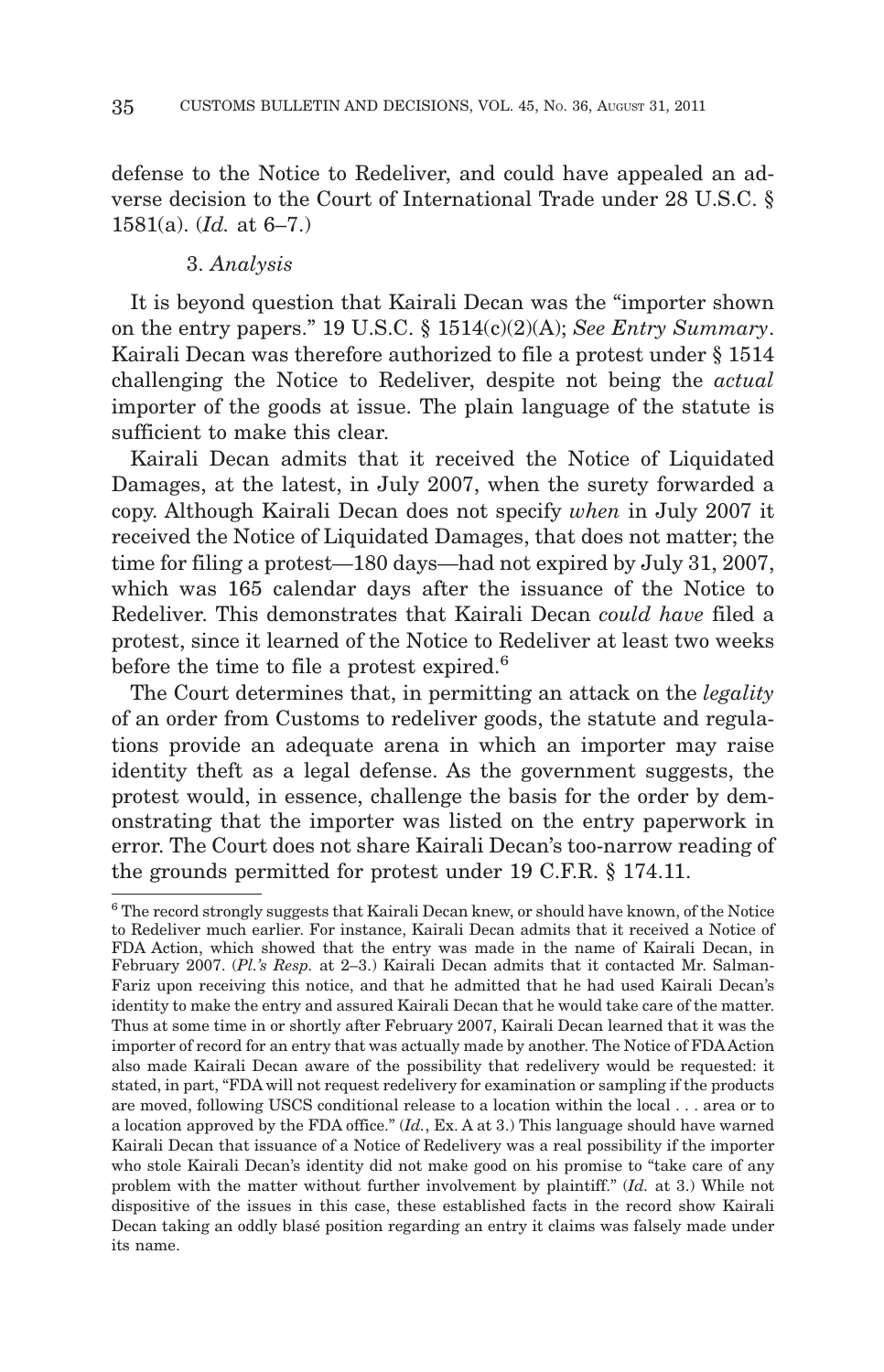For these reasons, the Court holds that Kairali Decan could have filed a protest, and challenged any denial under subsection (a) of 28 U.S.C. § 1581.

## **B. Whether § 1581(a) Relief Was Manifestly Inadequate**

Because the Court finds that Kairali Decan could have brought a case pursuant to  $\S 1581(a)$ , the only way jurisdiction under  $\S 1581(i)$ might still be available is if the Court finds that the remedy available under § 1581(a)—the road not taken—would have been manifestly inadequate. *See Int'l Custom Prods.*, 467 F.3d at 1327. The Court finds that such relief would not have been manifestly inadequate and that § 1581(i) jurisdiction is therefore unavailable.

# 1. *Positions of the Parties*

Kairali Decan argues that the filing of a protest is a manifestly inadequate remedy for an importer whose identity was stolen and falsely used to make an entry of goods that the importer never received. Kairali Decan states that "[t]his is because a victim of identity theft, by definition, (1) does not have the goods, and (2) does not have access to *any of the information it would need to establish that it was not the actual importer of the goods in issue*, including" the entry summary, bill of lading, and Customs bond, "all of which it would need to demonstrate that it was not liable for the importation." (*Pl.'s Resp.* at 22 (emphasis in original).)

The government counters that CBP Form 19 (*see Mot. to Dismiss*, Ex. 6) "allows parties to contest such a notice like the one at issue in this case . . . . In that protest, Kairali could have raised the claim . . . that it was not Kairali that imported the merchandise and that it had no control over the merchandise." (*Def.'s Reply* at 6.) The government also contends that Kairali Decan's manifest inadequacy argument "is, in essence, speculating that Customs would not believe Kairali had it presented its claim as a protest." (*Id.* at 7.) The government notes that if CBP denied the protest, the denial would have been appealable to the Court of International Trade, where the identity theft claim could have been presented. Finally, the government notes that Customs has the authority to "revise or correct the notice to redeliver to reflect a different importer or to repay amounts paid by Kairali as a result of the failure to redeliver merchandise." (*Id.* at 8.)

## 2. *Analysis*

Kairali Decan's argument about manifest inadequacy misses the point. A remedy may be manifestly inadequate where the protest is futile because a Customs regulation directly on point makes the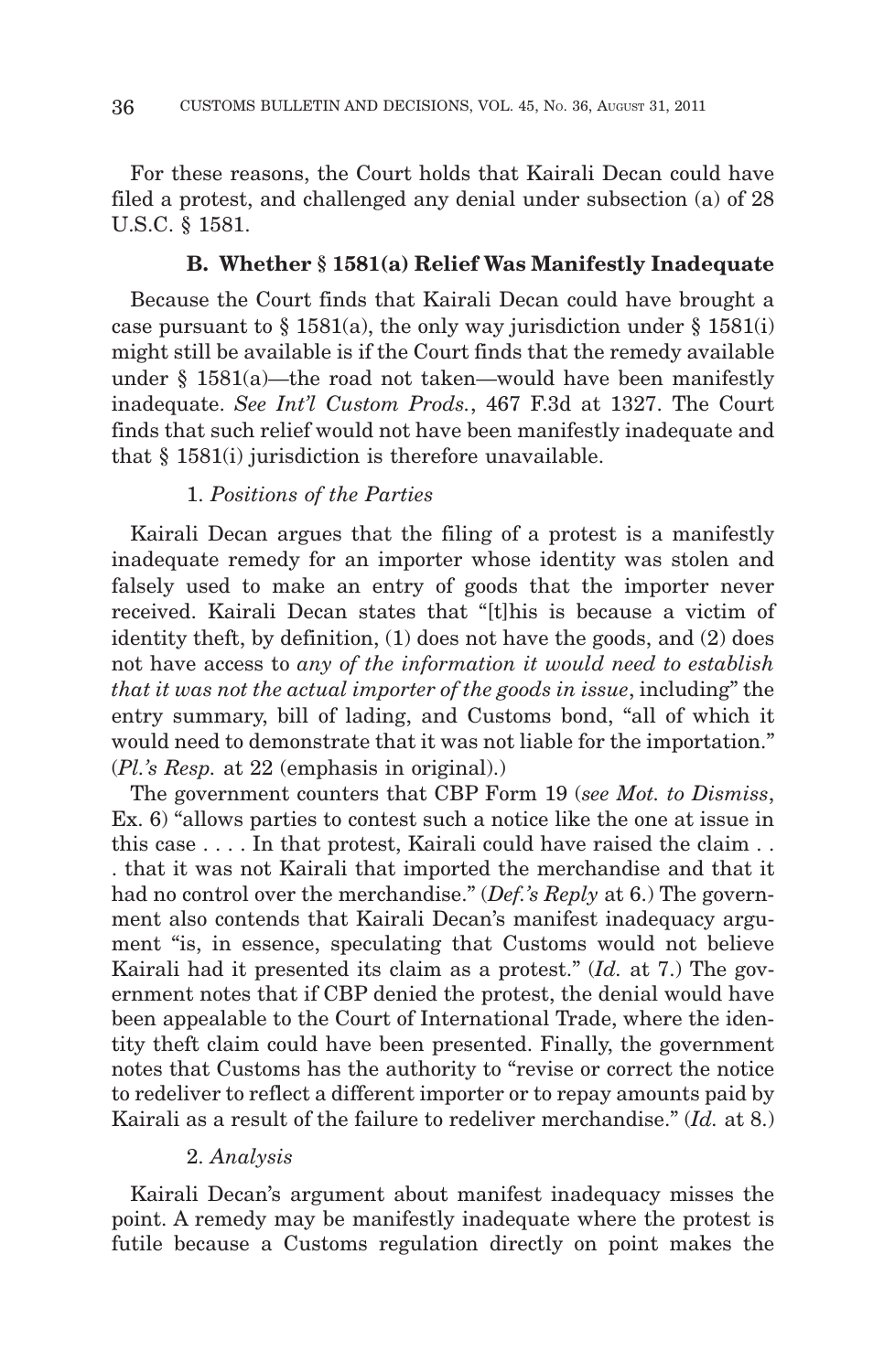outcome of the protest a "preordained ruling" that is a "mere formality in light of" the regulation, which "unmistakably indicate[s] how [CBP] would determine the issue." *Int'l Custom Prods.*, 467 F.3d at 1328 (*citing Pac Fung Feather Co. v. United States*, 111 F.3d 114, 116 (Fed. Cir. 1997). Lack of access to paperwork needed to demonstrate the merits of its claim does not necessarily render a protest futile or nullify the appeal of a denial of that protest under subsection (a) of §1581. *See Autoalliance Int'l, Inc. v. United States*, 29 C.I.T. 1082, 1094, 398 F. Supp. 2d 1326, 1337 (2005) (noting that the plaintiff might have been able to uncover relevant facts "quickly during the discovery allowed in a  $\S$  1581(a) proceeding.").

There is nothing inherent in the protest procedure, or the scope of a challenge to the denial of a protest under  $\S$  1581(a), that rendered these procedures inadequate for addressing Kairali Decan's difficult position regarding the entry Mr. Salman-Fariz made under Kairali Decan's name. The Court finds that, had Kairali Decan protested the Notice to Redeliver, it could have raised in the protest the exact issues it raises in this suit. If those issues did not prevail before CBP, Kairali Decan could have later sought relief in this Court under  $\S 1581(a)$ ; its claims would have received a hearing on their merits, and discovery would have been available to permit Kairali Decan to establish the necessary factual basis to demonstrate that its claims had merit.

Because Kairali Decan had an adequate remedy available via § 1581(a), but failed to make use of that remedy, Kairali Decan cannot now invoke jurisdiction under  $\S$  1581(i)(4). The Court therefore finds that it does not have jurisdiction over this case under  $\S 1581(i)(4)$ .

## **Conclusion**

Upon determining that the Court has no jurisdiction, the next question is what the Court should do with the case. The possibilities are to grant Defendant's motion and dismiss the case, or to transfer the case to another court and deny Defendant's motion.

The Court notes that the Court of Federal Claims transferred the case here pursuant to a provision that requires transfer where the transferring court "finds that there is a want of jurisdiction," among other things. 28 U.S.C. § 1631. The Court of Federal Claims having rejected the possibility that it has jurisdiction, transfer back to that court is not "in the interest of justice." Moreover, no party to this case has shown that the interest of justice requires transfer of the case to any forum other than the Court of Federal Claims, and the Court has not identified any grounds for transfer on its own.

In an excess of caution, however, any party is permitted to file before August 17, 2011 a letter showing that the interest of justice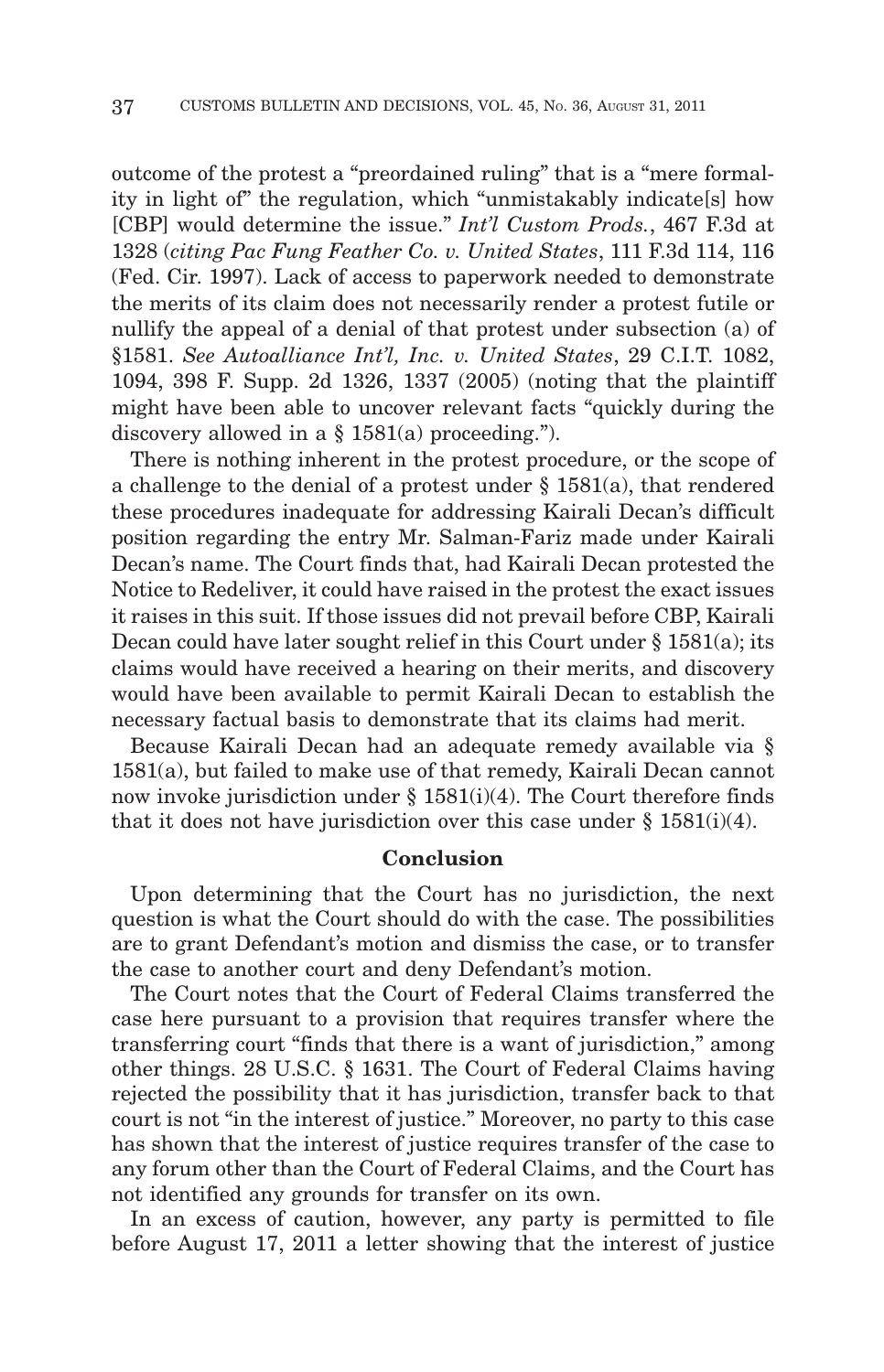requires transfer of this case to another judicial forum, absent which the case will be dismissed. It is therefore

**ORDERED** that the Clerk of the Court dismiss this case on August 17, 2011 unless a party shows by letter filed with the Court before August 17, 2011 that the interest of justice requires transfer to another forum.  $\frac{{\cal S}/{\cal G}re_3}{{\cal G}REGORITHMrm G}$ 

Dated: August 10, 2011 New York, NY

> */s/Gregory W. Carman* GREGORY W. CARMAN, JUDGE

Slip Op. 11–100

UNITED STATES COURT OF INTERNATIONAL TRADE TIANJIN MAGNESIUM INTERNATIONAL CO., LTD., Plaintiff, v. UNITED STATES, Defendant, and US MAGNESIUM LLC, Intervenor Defendant.

> Before: Jane A. Restani, Judge Court No. 09–00535

[Judgment sustaining remand results setting an AFA antidumping duty rate will be entered.]

Dated: August 10, 2011

*Riggle and Craven* (*David A. Riggle*, *Lei Wang*, and *Saichang Xu*) for the plaintiff. *Tony West*, Assistant Attorney General; *Jeanne E. Davidson*, Director, *Patricia M. McCarthy*, Assistant Director, Commercial Litigation Branch, Civil Division, U.S. Department of Justice (*David S. Silverbrand* and *Renee A. Gerber*); *Thomas M. Beline*, Office of the Chief Counsel for Import Administration, U.S. Department of Commerce, of counsel, for the defendant.

*King & Spalding, LLP* (*Stephen A. Jones*, *Jeffery B. Denning*, and *Joshua M. Snead*) for the intervenor defendant.

# *OPINION*

#### **Restani, Judge:**

# **Introduction**

This matter comes before the court following its decision in *Tianjin Magnesium Int'l Co. v. United States*, Slip Op. 2011–17, 2011 Ct. Int'l Trade LEXIS 16 (CIT Feb. 11, 2011), in which the court remanded *Pure Magnesium from the People's Republic of China: Final Results of Antidumping Duty Administrative Review*, 74 Fed. Reg. 66,089 (Dep't Commerce Dec. 14, 2009) ("*Final Results*"), instructing the United States Department of Commerce ("Commerce") to make a finding as to whether plaintiff Tianjin Magnesium International Co., Ltd. ("TMI") cooperated to the best of its ability in its antidumping ("AD")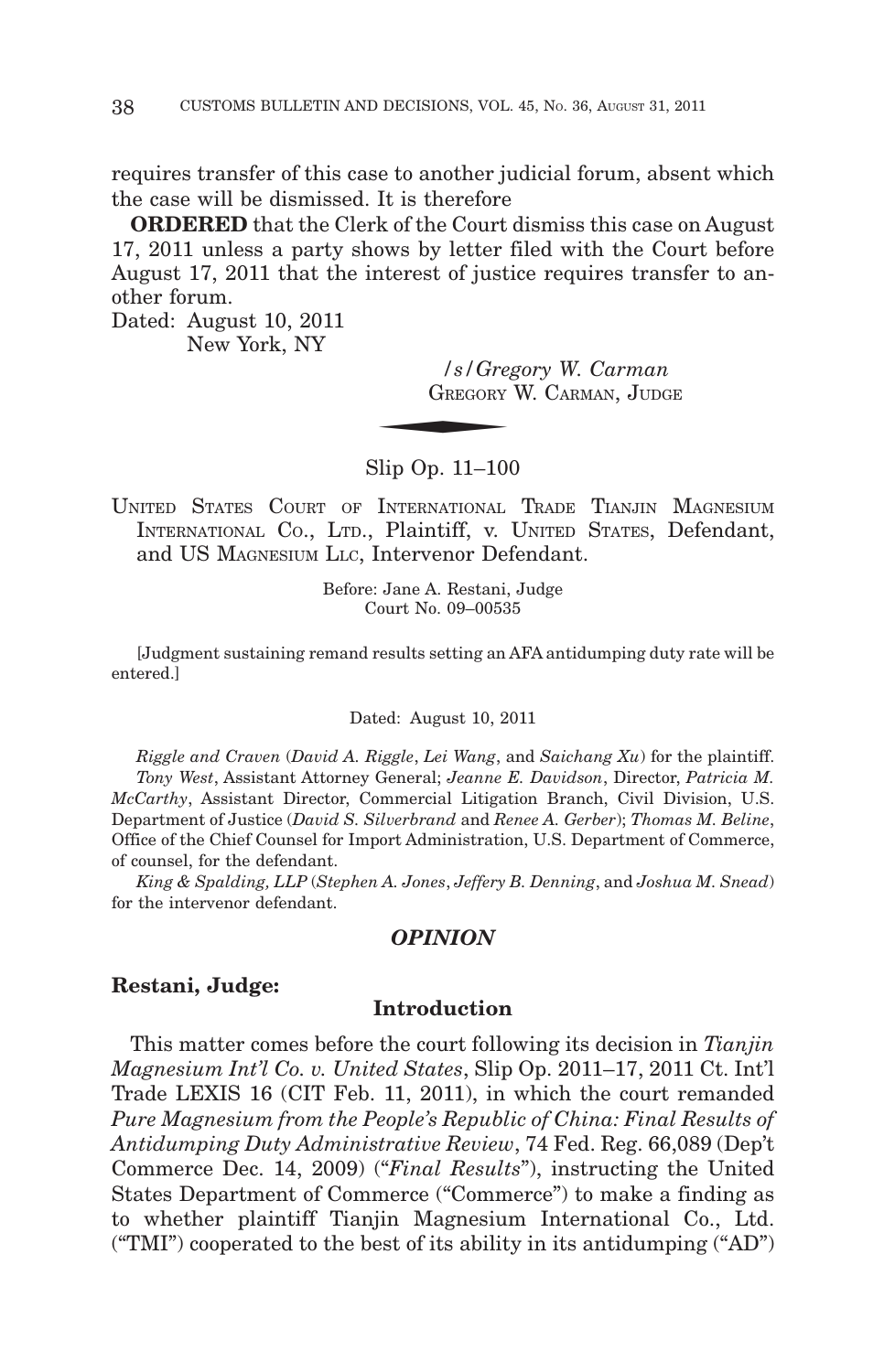review. *Tianjin Magnesium Int'l*, 2011 Ct. Int'l Trade LEXIS 16, at \*18. For the reasons stated below, the court sustains the *Final Results of Redetermination Pursuant to Court Remand Pure Magnesium from the People's Republic of China* (Dep't Commerce May 12, 2011) ("*Remand Results*") (Docket No. 63). In accordance with this conclusion, the court now reaches the remaining issues raised by TMI's motion for judgment on the agency record challenging the legality of the adverse facts available ("AFA") rate assigned to it by Commerce and rejects these claims as well.

#### **Background**

The facts of this case have been well documented in the court's previous opinion. *See Tianjin Magnesium Int'l*, 2011 Ct. Int'l Trade LEXIS 16, at \*2–5. The court presumes familiarity with that decision, but briefly summarizes the facts relevant to this opinion.

In July 2008, Commerce initiated an administrative review of its AD order on pure magnesium from the People's Republic of China ("PRC"). *Initiation of Antidumping and Countervailing Duty Administrative Reviews and Requests for Revocation in Part*, 73 Fed. Reg. 37,409, 37,409 (Dep't Commerce July 1, 2008). During verification, Commerce concluded that certain documents supplied by TMI, the only respondent, were unreliable and assigned it an AFA rate of 111.73%. *See Issues and Decision Memorandum for the Final Results of the 2007–2008 Administrative Review of Pure Magnesium from the People's Republic of China*, A-570–832, POR 5/1/2007–4/30/2008, at 10 (Dep't Commerce Dec. 7, 2009) ("*Issues and Decision Memorandum*"), *available at* http://ia.ita.doc.gov/frn/summary/PRC/ E9–29727–1.pdf (last visited Aug. 2, 2011); *Final Results*, 74 Fed. Reg. at 66,090. In making this determination, Commerce based its application of AFA on a finding that TMI's producers "failed to cooperate to the best of their ability." *Final Results*, 74 Fed. Reg. at 66,090.

In December 2009, TMI filed a complaint challenging the *Final Results* on various grounds. TMI then moved for judgment on the agency record, claiming that Commerce improperly assigned it an AFA rate based on a finding of its unaffiliated producer's uncooperative behavior, that the AFA rate of 111.73% is contrary to law and not supported by substantial evidence, and that its due process rights had been violated. *See* Mot. for J. on the Agency R. Submitted by Pl. Tianjin Magnesium Int'l Co., Ltd. Pursuant to Rule 56.2 of the Rules of the U.S. Court of Int'l Trade ("Pl.'s Br.") 3. Upon considering these arguments, the court held that "Commerce's decision to apply AFA to TMI . . . was in violation of 19 U.S.C. § 1677e(b) because it did not make a fail[ure] to cooperate finding as to the actual respondent,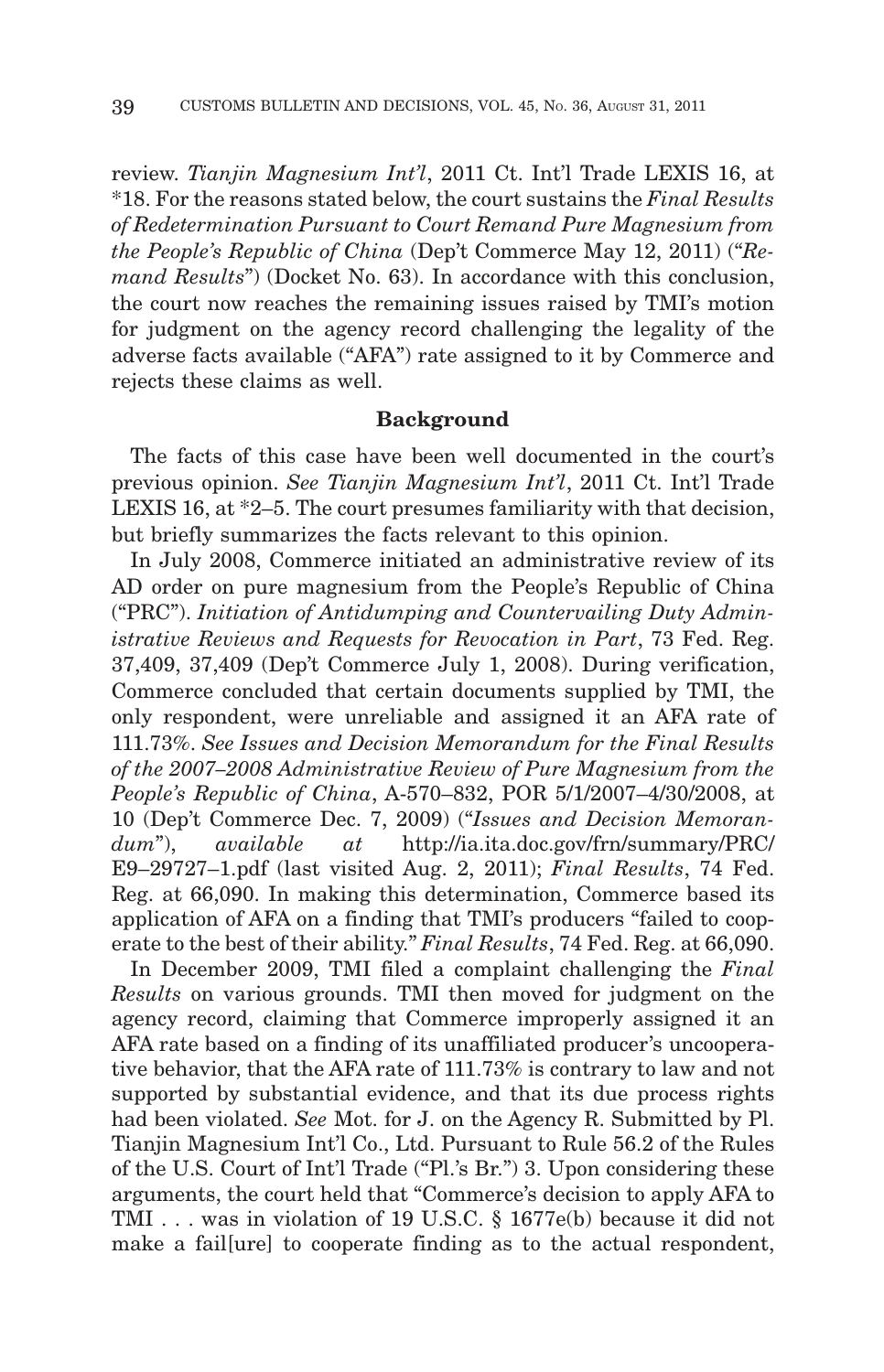TMI." *Tianjin Magnesium Int'l*, 2011 Ct. Intl. Trade LEXIS 16, at \*8–9 (alteration in original) (internal quotation marks omitted). In addition, the court denied TMI's motion as to its due process claims. *Id.* at \*18. The court, however, did not reach TMI's corroboration arguments because consideration of those issues, absent a finding that TMI failed to cooperate, was premature. *See id.* at 11 n.7. Thus, the court ordered a remand, instructing Commerce "to either find that TMI failed to cooperate to the best of its ability and assign it an AFA rate, or calculate a neutral facts available rate for TMI . . . ." *Id.* at \*9.

On remand, Commerce found that "TMI failed to cooperate to the best of its ability," *Remand Results* at 24, because it "significantly impeded the review and provided information that could not be verified," *id.* at 4. Based on this determination, Commerce stated that it would "continue[] to assign, as AFA, the rate of 111.73 percent for TMI ...." *Id.* at 24. TMI now claims that this finding is contrary to law and not supported by substantial evidence. Pl.'s Cmts. on the Results of Redetermination Pursuant to Court Remand ("Pl.'s Cmts.") 10. In addition, TMI continues to challenge the legality of the 111.73% AFA rate. *See id.* at 23.1

## **Jurisdiction And Standard Of Review**

The court has jurisdiction pursuant to 28 U.S.C. § 1581(c). The court will uphold Commerce's final results, as well as its remand results, in AD reviews unless they are "unsupported by substantial evidence on the record, or otherwise not in accordance with law . . . ." 19 U.S.C. § 1516a(b)(1)(B)(i).

## **Discussion**

#### **I. Failure to Cooperate**

TMI claims that Commerce's finding that it failed to cooperate by not acting to the best of its ability is contrary to law and not supported by substantial evidence. *See* Pl.'s Cmts. 10–23. Specifically, TMI argues that Commerce failed to establish with evidence that it had access to, and thus, could verify, information from its unaffiliated supplier. *See id.* at 13. This claim lacks merit.

During an AD review, when "an interested party has failed to cooperate by not acting to the best of its ability to comply with a request for information from the administering authority . . . the administering authority . . . may use an inference that is adverse to

<sup>1</sup> The intervenor defendant US Magnesium LLC asks the court to sustain the Remand Results. *See* US Magnesium's Cmts. Concerning Commerce's Redetermination Pursuant to Remand 5.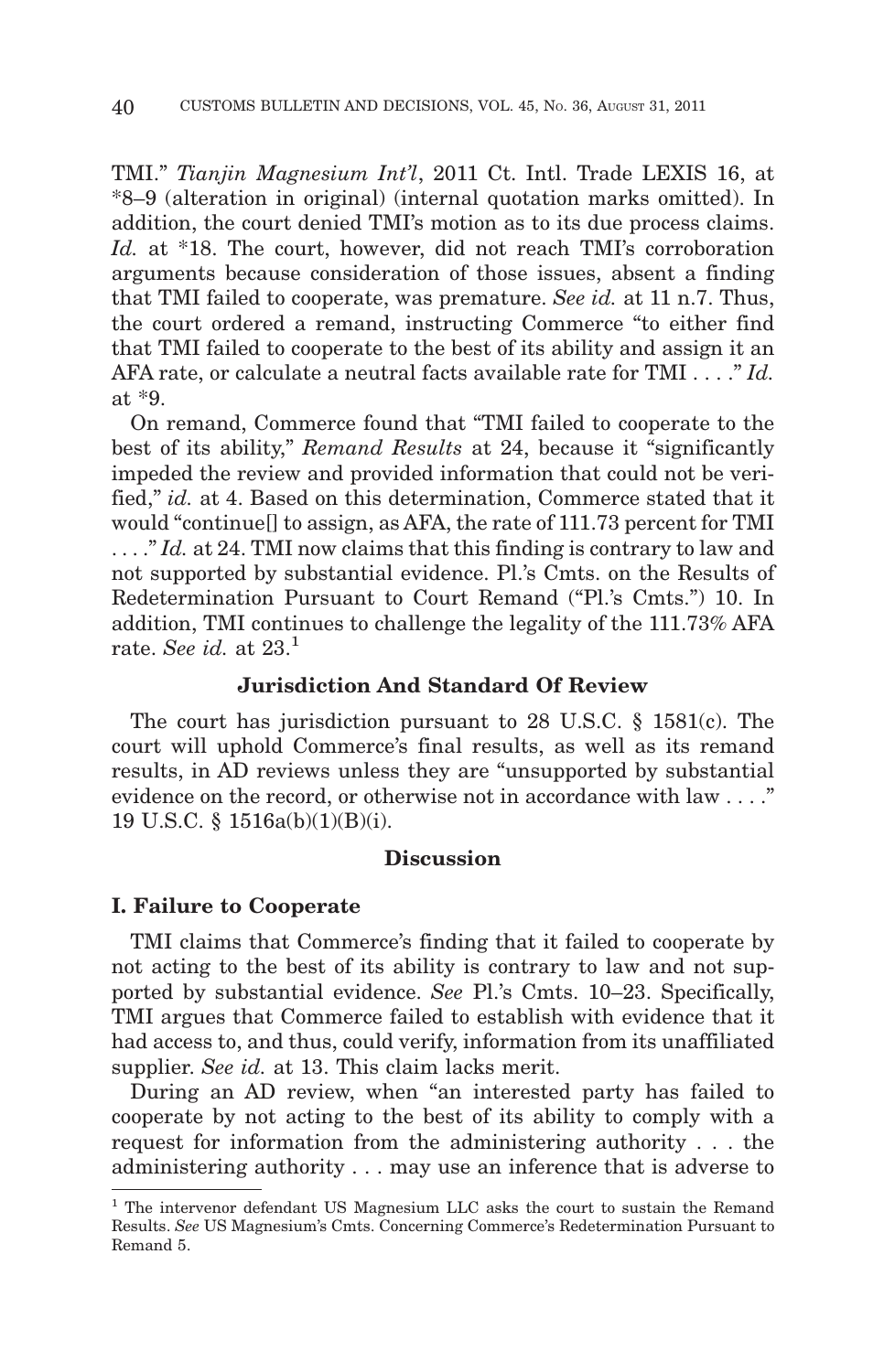the interests of that party in selecting from among the facts otherwise available." 19 U.S.C. § 1677e(b). Although the case law "does not require perfection and recognizes that mistakes sometimes occur, it does not condone inattentiveness, carelessness, or inadequate record keeping." *Nippon Steel Corp. v. United States*, 337 F.3d 1373, 1382 (Fed. Cir. 2003); *see Tianjin Magnesium Int'l*, 2011 Ct. Int'l Trade LEXIS 16, at \*10 n.6. Moreover, under 19 C.F.R. §  $351.303(g)(1)$ , "Commerce's regulations require a representative of the company participating in an administrative review or investigation to certify that he has read the attached submission, and that to the best of his knowledge, the information contained in the submission is complete and accurate." *PAM, S.p.A. v. United States*, 31 CIT 1008, 1018, 495 F. Supp. 2d 1360, 1369 (2007).

On remand, Commerce determined that TMI failed to cooperate to the best of its ability because it continued to purport the accuracy of certain favorable valuations, despite the existence of discoverable falsifications in its producers' supporting documentation.2 *See Remand Results*, at 15–16. The record evidence shows that during its review, Commerce attempted to verify the by-product offset claimed by TMI by examining the records of its unaffiliated producers. *See Issues and Decision Memorandum* at 6. Commerce, however, encountered multiple documents that were obviously altered. *Id.* at 6. Specifically, Commerce discovered that certain vouchers had been pasted into accounting books. *Id.* In addition, the producers repeatedly thwarted Commerce's requests for information by, *inter alia*, throwing voucher books out of office windows. *Id.* at 7. Commerce concluded that TMI possessed the ability to discover these inaccuracies because the evidence suggests that it had access to the unaffiliated producers' production records and other ledgers, and had its officials and attorney actively assist Commerce on behalf of the producers during verification. *See Remand Results* at 5–6, 9, 12–13. Commerce's application of AFA, therefore, is adequately supported because TMI failed to perform the tasks required of it by the AD law, or to timely seek direction from Commerce. *See Nippon Steel Corp.*, 337 F.3d at 1382 (stating that a respondent must "have familiarity with all of the records it maintains . . . and conduct prompt, careful, and compre-

<sup>2</sup> Even assuming, for arguments sake, that TMI did not have the resources to completely verify the accuracy of its producer's documentation, the court notes that Commerce did not place TMI in this situation. *See* Pl.'s Cmts. 13–16. Rather, TMI claimed certain by-product offsets to its normal value, rendering the verification of this supposed unobtainable information necessary. *See Remand Results* at 7. Furthermore, at no time did TMI notify Commerce of any of the difficulties it now claims. *See Wuhan Bee Healthy Co. v. United States,* 31 CIT 1182, 1193 (2007).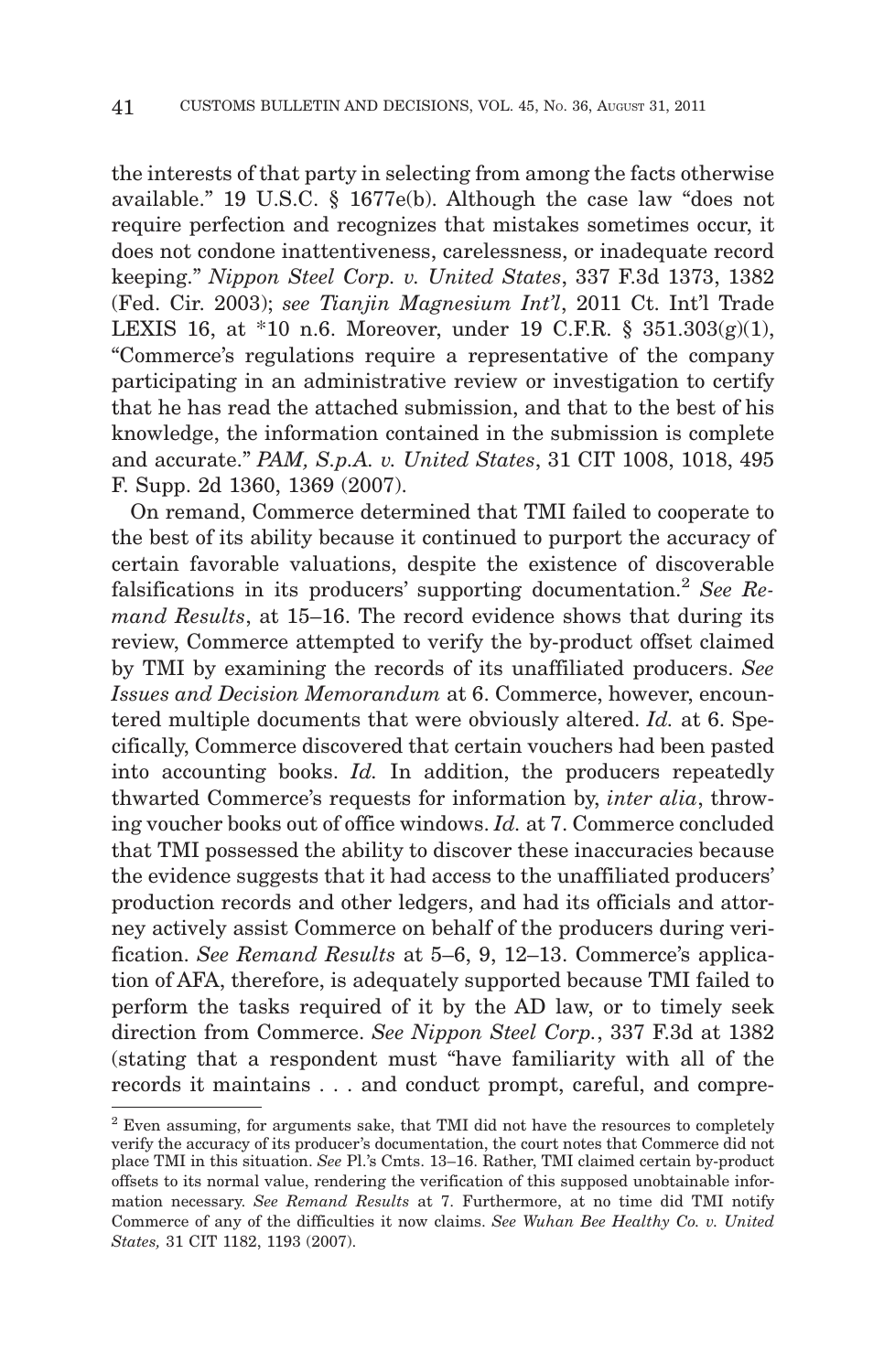hensive investigations of all relevant records... ."); *Pac. Giant, Inc. v. United States*, 26 CIT 1331, 1332–33 (2002) (providing that a respondent must alert Commerce to any discovered problems).

Commerce's finding that TMI failed to cooperate by not acting to the best of its ability, therefore, is supported by substantial evidence. Accordingly, Commerce's *Remand Results* are sustained.

# **II. Corroboration**

Next, TMI challenges the *Final Results* on the grounds that the selected AFA rate of 111.73% violates 19 U.S.C. § 1677e(c) because it is not corroborated and is punitive. Pl.'s Br. 26; Pl.'s Cmts. 23. This claim lacks merit.

When Commerce uses inferences that are adverse to the interests of an uncooperative party, the AD duty rate<sup>3</sup> will be an AFA rate and may be based on information obtained from: "(1) the petition, (2) a final determination in the investigation under this subtitle, (3) any previous review under [19 U.S.C. § 1675] . . . or determination under [19 U.S.C. § 1675b] . . ., or (4) any other information placed on the record." 19 U.S.C. § 1677e(b). Although "the possibility of a high AFA margin creates a powerful incentive to avoid dumping and to cooperate in investigations, there is a limit to Commerce's discretion." *PAM S.p.A. v. United States*, 582 F.3d 1336, 1340 (Fed. Cir. 2009). Pursuant to 19 U.S.C. § 1677e(c), "[w]hen the administering authority... relies on secondary information rather than on information obtained in the course of an investigation or review, the administering authority . . . shall, to the extent practicable, corroborate that information from independent sources that are reasonably at their disposal." 19 U.S.C. § 1677e(c). Here, the AFA rate of 111.73% was a weightedaverage margin calculated for a cooperating respondent during the previous administrative review and thus, is secondary information. *See KYD Inc. v. United States*, 607 F.3d 760, 765 (Fed. Cir. 2010) ("Secondary information includes [i]nformation derived from the petition that gave rise to the investigation or review, the final determination concerning the subject merchandise, or any previous review under [19 U.S.C. § 1675] concerning the subject merchandise." (Al-

 $3A$  dumping margin is the difference between the normal value ("NV") of merchandise and the price for sale in the United States. *See* 19 U.S.C. § 1673e(a)(1); 19 U.S.C. § 1677(35). Unless nonmarket economy ("NME") methodology is used, an NV is either the price of the merchandise when sold for consumption in the exporting country or the price of the merchandise when sold for consumption in a similar country. 19 U.S.C.  $\S$  1677b(a)(1). In an NME case, NV is calculated using information from comparable surrogate market economies. 19 U.S.C. § 1677b(c)(1). An export price or constructed export price is the price that the merchandise is sold for in the United States. 19 U.S.C.  $\S$  1677a(a)-(b).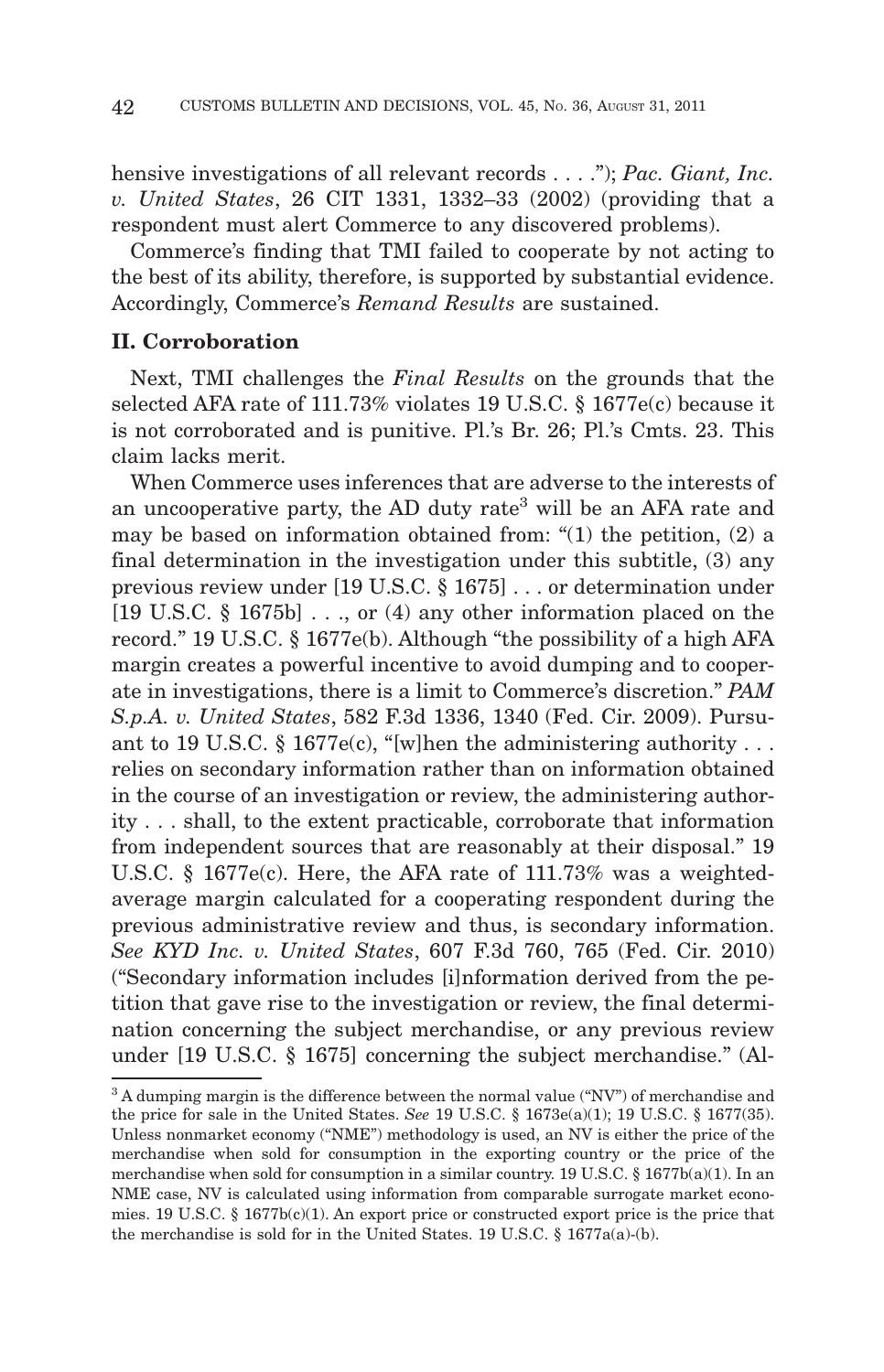teration in original) (Internal quotation marks omitted)). Commerce, therefore, must corroborate this rate by showing that it used "reliable facts" that had "some grounding in commercial reality." *Gallant Ocean (Thai.) Co. v. United States*, 602 F.3d 1319, 1324 (Fed. Cir. 2010) (Internal quotation marks omitted); *see* 19 U.S.C. § 1677e(c).

In the *Final Results*, Commerce reasoned that 111.73% was reliable because it "is a calculated rate from the most recently completed segment of the proceeding" and relevant because the "rate has not been judicially invalidated and indicates that pure magnesium is dumped in the United States at a rate of 111.73 percent."4 *Issues and Decision Memorandum* at 13. Commerce explained that this rate was the best available information because TMI was the only respondent in the current review, and TMI's information from previous reviews was unreliable, as Commerce had granted similar by-product offsets in the past without verification.5 *Id.* at 13. The AFA rate assigned to TMI under these circumstances, therefore, is lawful because it is equal to the only weighted-average rate calculated for a cooperatingcompany in the prior review.6 *See Shanghai Taoen Int'l Trading Co. v.*

<sup>4</sup> TMI claims that this rate of 111.73% has been discredited and is now 95.93%. Pl.'s Br. 24. The rate from the prior review for the cooperating respondent at issue, however, remains 111.73% because a motion to amend the rate was denied and an appeal was not pursued. *See Tianjin Magnesium Int'l Co. v. United States*, 722 F. Supp. 2d 1322, 1328 (CIT 2010). Thus we cannot know if the final result of further litigation would have been an altered rate. Furthermore, TMI notes that this rate is not accurate without putting forth specific information in this review or before the court that would permit the court to find 95.93% is a more accurate AFA margin. *See* Pl.'s Br. 24 n.2. Some inaccuracy is inherent in AFA rates, which are simply a proxy for missing data. In the prior review, the China-wide AFA rate was also in the same general range. *See Pure Magnesium from the People's Republic of China: Final Results of Antidumping Duty Administrative Review*, 73 Fed. Reg. 76,336, 76,337 (Dep't Commerce Dec. 16, 2008). The differences here are not so great that the court would overlook TMI's lack of substantial briefing in this regard.

 $5$  TMI argues that Commerce failed to corroborate this rate because it failed to tie this rate to TMI's actual sales. Pl.'s Br. 23. TMI also contends that Commerce ignored "a large body of reliable information," presumably TMI's sale data from past reviews, "supporting the application of a much lower margin." *Id.* Commerce, however, "note[d] concern with using a prior margin calculated after [Commerce] granted the by-product offsets requested by TMI," the same by-product offsets that were unverifiable in the current review. *Issues and Decision Memorandum* at 13. Thus, TMI's prior margins, as well as the sales data underlying those results, were unreliable. *See Qingdao Taifa Grp. Co. v. United States*, Slip Op. 2011–83, 2011 Ct. Int'l Trade LEXIS 81, at \*13 (CIT July 12, 2011) ("*Taifa IV*").

 $6$  TMI contends that this rate is punitive, and aberrational, and therefore, contrary to law because it is 177 times greater than the highest calculated rate for TMI from a previous review. Pl.'s Br. 24. Although Commerce calculated AD margins of zero and 0.63% for TMI in prior reviews, *Pure Magnesium from the People's Republic of China: Final Results of 2004–2005 Antidumping Duty Administrative Review*, 71 Fed. Reg. 61,019, 61,020 (Dep't Commerce Oct. 17, 2006); *Pure Magnesium from the People's Republic of China: Final Results of Antidumping Duty Administrative Review*, 73 Fed. Reg. at 76,337, Commerce also expressed skepticism of the accuracy of those rates because it granted TMI the same by-product offsets that it could not verify in this review, *Issues and Decision Memorandum*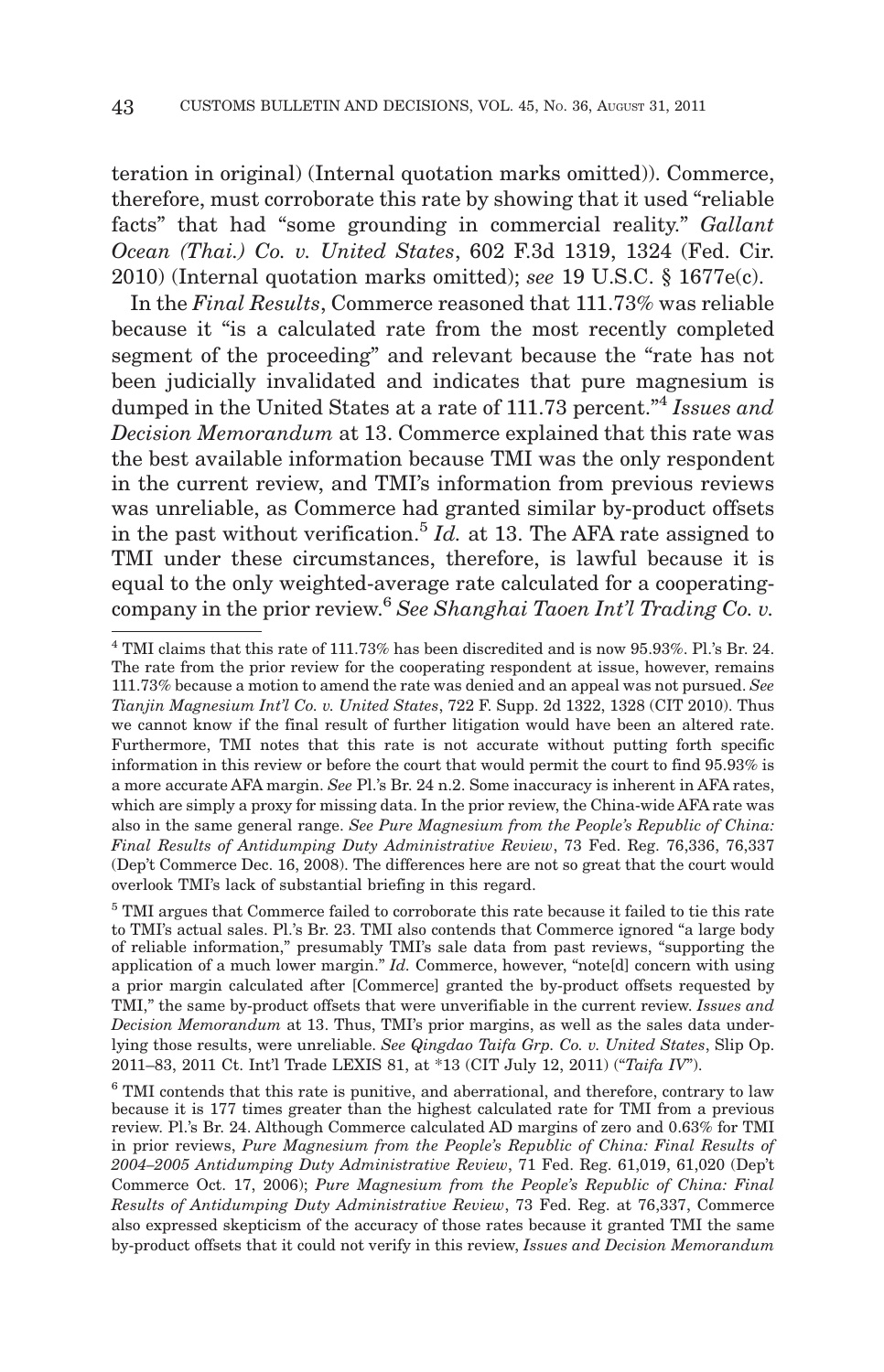*United States*, 29 CIT 189, 197, 360 F. Supp. 2d 1339, 1346 (2005) (providing "that in cases in which the respondent fails to provide Commerce with information necessary to calculate an accurate antidumping margin, it is within Commerce's discretion to presume that the highest prior margin reflects the current margins" (internal quotation marks omitted)). Accordingly, the AFA rate of 111.73% assigned to TMI is corroborated to the extent practicable.

### **Conclusion**

For the foregoing reasons, Commerce's determinations are supported by substantial evidence and are in accordance with the law. Accordingly, the *Remand Results* are sustained.<br>
Dated: This 10th day of August, 2011.<br>
New York, New York.<br>
Subseted.<br>
Sance A.<br>
JANE A. R.

Dated: This 10th day of August, 2011.

New York, New York.

*/s/ Jane A. Restani* JANE A. RESTANI

## Slip Op. 11–101

ASSOCIATION OF AMERICAN SCHOOL PAPER SUPPLIERS, Plaintiff, v. UNITED STATES, Defendant, and SHANGHAI LIAN LI PAPER PRODUCTS CO., LTD., Defendant-Intervenor.

> Before: WALLACH, Judge Court No.: 09–00163

[Commerce's Final Results of Redetermination Pursuant to Court Remand are AFFIRMED.]

Dated: August 11, 2011

*Wiley Rein LLP* (*Alan H. Price*, *Timothy C. Brightbill*, and *Maureen E. Thorson*) for Plaintiff Association of American School Paper Suppliers.

*Tony West*, Assistant Attorney General; *Jeanne E. Davidson*, Director, *Patricia M. McCarthy*, Assistant Director, Commercial Litigation Branch, Civil Division, U.S. Department of Justice (*Michael D. Panzera*).

*Dorsey & Whitney LLP* (*William E. Perry*, *Emily Lawson*, and *Elizabeth Crouse*) for Defendant-Intervenor Shanghai Lian Li Paper Products Co., Ltd.

at 13. Some of the offsets do seem to be unusually large. *See Remand Results* at 8–9. The seemingly large difference between TMI's previous AD margins and the assigned AFA rate in this review, therefore, is irrelevant due to the fact that TMI's previous AD margins cannot be said to reflect TMI's commercial reality. *See Taifa IV*, 2011 Ct. Int'l Trade LEXIS 81, at \*13.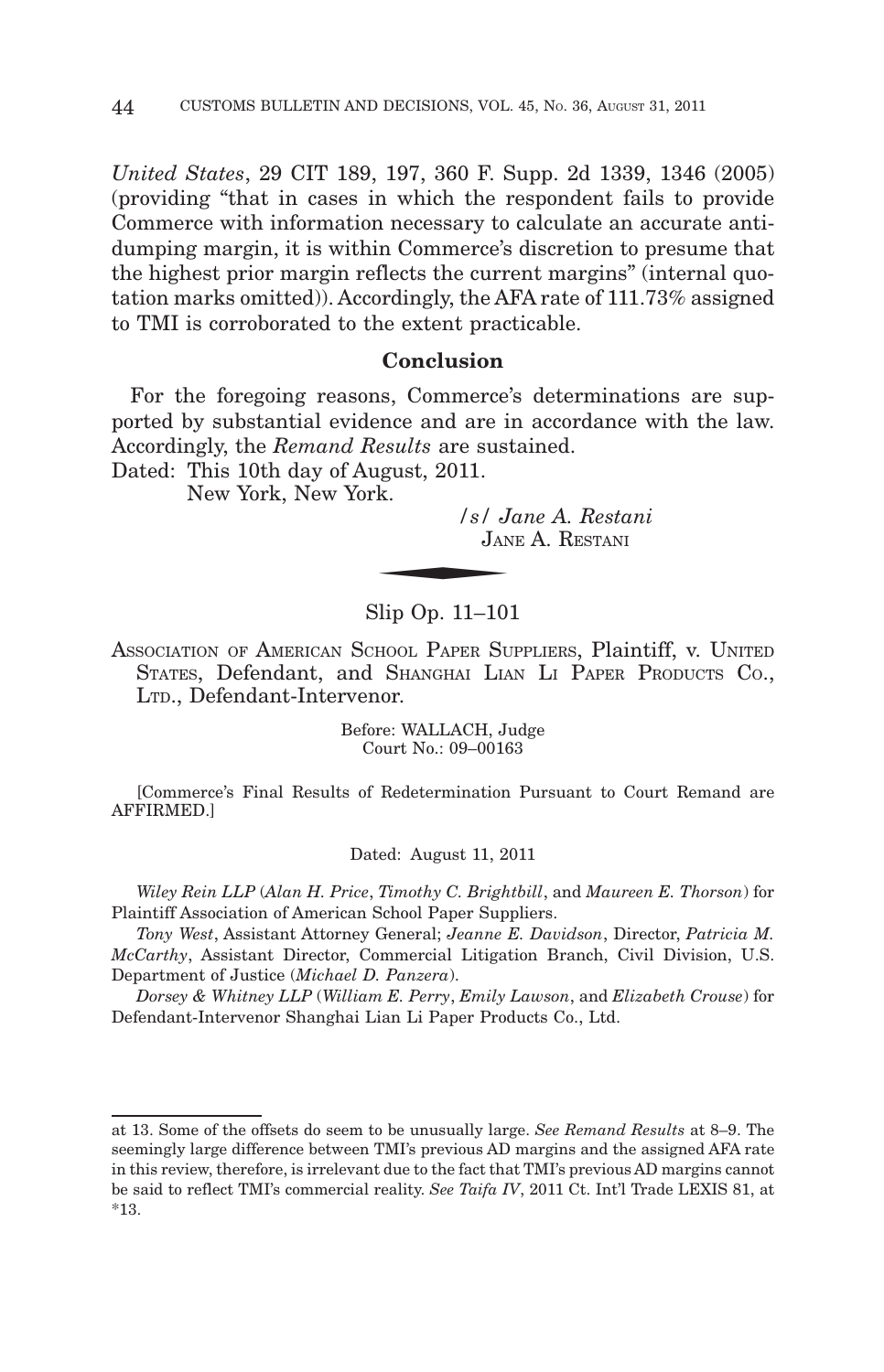#### *OPINION*

#### **Wallach, Judge:**

# **I. Introduction**

This action for review follows a remand to the Department of Commerce ("Commerce") of its determination pursuant to the administrative review of the antidumping duty order covering certain lined paper products from the People's Republic of China ("PRC"). Certain Lined Paper Products from the People's Republic of China: Notice of Final Results of the Antidumping Duty Administrative Review, 74 Fed. Reg. 17,160 (April 14, 2009) ("Final Results"). The court has jurisdiction to entertain this action pursuant 28 U.S.C. § 1581(c).

Previously, the court upheld Commerce's determination in the Final Results except with regard to Commerce's "selection of information to calculate surrogate financial values." *Ass'n of Am. Sch. Paper Suppliers v. United States*, 716 F. Supp. 2d 1329, 1331 (CIT 2010) ("*AASPS I*"). The court held that this selection was unsupported by substantial evidence and remanded "for Commerce to revisit this determination." *Id.* at 1336.<sup>1</sup>

Plaintiff Association of American School Paper Suppliers ("AASPS" or "Plaintiff") continues to challenge Commerce's selection of information to calculate surrogate financial values. Association of American School Paper Suppliers' Comments on the Remand Results ("Plaintiff 's Comments"), Doc. No. 108 at 1–2; *see also* Reply Brief to Defendant and Defendant-Intervenor's Response Briefs ("Plaintiff's Initial Reply"), Doc. No. 81 at 1–10; Amended Complaint, Doc. No. 70 ¶ 6. For the reasons stated below, Commerce's selection is supported by substantial evidence.

## **II.**

## **Background**

In September 2006, Commerce issued antidumping and countervailing duty orders on certain lined paper products from the People's Republic of China. Notice of Amended Final Determination of Sales at Less Than Fair Value: Certain Lined Paper Products from the People's Republic of China; Notice of Antidumping Duty Orders: Certain Lined Paper Products from India, Indonesia and the People's Republic of China; and Notice of Countervailing Duty Orders: Certain Lined Paper Products from India and Indonesia, 71 Fed. Reg. 56,949, 56,949

<sup>1</sup> For a more comprehensive overview of the underlying litigation, *see AASPS I*, 716 F. Supp. 2d 1329.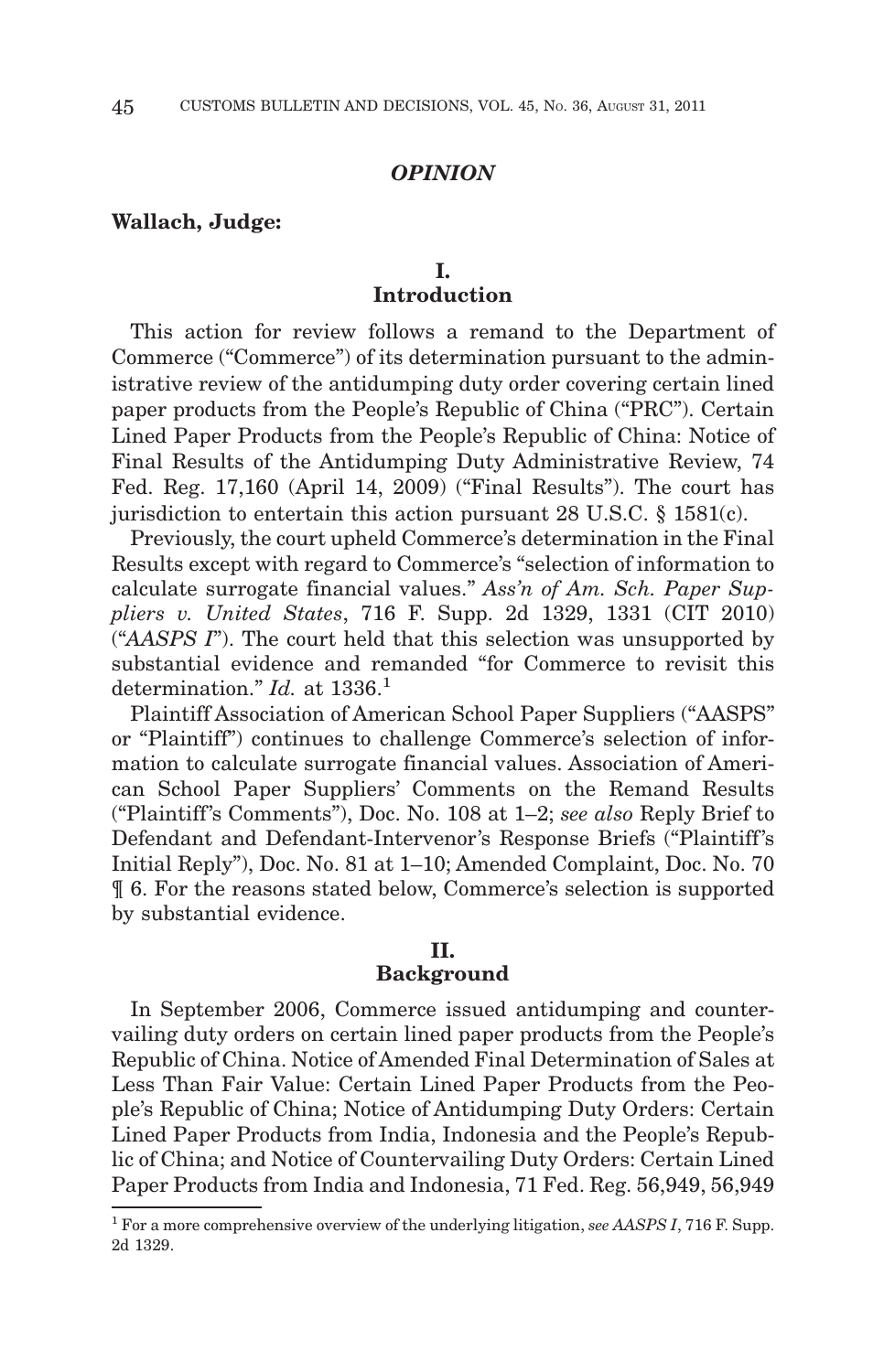(September 28, 2006). In October 2007, Commerce initiated the first administrative review of those orders for the period of review ("POR") from April 17, 2006 through August 31, 2007. Initiation of Antidumping and Countervailing Duty Administrative Reviews, 72 Fed. Reg. 61,621, 61,621 (October 31, 2007). Commerce selected Defendant-Intervenor Shanghai Lian Li Paper Products Co. Ltd. ("Defendant-Intervenor") as a mandatory respondent. *Id.*

During this review, Defendant-Intervenor submitted financial information for Sundaram Multi Pap Ltd. ("Sundaram data"),<sup>2</sup> an Indian paper producer. Lined Paper Products from China; Supplemental Section D Response of Shanghai Lian Li Paper Products Co., Ltd. (January 23, 2008), Public Document ("P.D.") 45;3 Letter from Garvey Schubert Barer to Carlos Gutierrez, Secretary of Commerce, Re: Certain Lined Paper Products from China; Submission of Surrogate Value Information (April 1, 2008), P.D. 63 at 5. AASPS submitted financial information for Navneet Publications ("Navneet data"), another Indian paper producer. Letter from Wiley Rein LLP to Carlos M. Gutierrez, Secretary of Commerce, Re: Certain Lined Paper Products from China, First Antidumping Duty Administrative Review: Comments on the Valuation of Factor Inputs (April 8, 2008), Confidential Document ("C.D.") 16 at  $7<sup>4</sup>$ 

 $2$  The Sundaram data contained financial information for Sundaram Multi Pap Ltd. for the years 2003–2007; this financial information was gathered from two secondary sources and not directly from Sundaram Multi Pap Ltd. Letter from Garvey Schubert Barer to Carlos Gutierrez, Secretary of Commerce, Re: Certain Lined Paper Products from China; Submission of Surrogate Value Information (April 1, 2008), Public Document ("P.D.") 63 at 5; Remand Redetermination at 23–25.

<sup>3</sup> Public Document ("P.D.") and Confidential Document ("C.D.") citations refer to the administrative record filed in Plaintiff's original challenge to the Final Results, not the record filed by Commerce concurrent with the Remand Results. Public Document on Remand ("P.D.R.") citations refer to the administrative record filed by Commerce concurrent with the Remand Results.

<sup>&</sup>lt;sup>4</sup> In antidumping duty proceedings concerning merchandise from the PRC, Commerce determines the normal value of that merchandise through an approach specific to nonmarket economy countries. *See* 19 U.S.C. § 1677b(c); 19 C.F.R. § 351.408; Department of Commerce, Antidumping Manual (October 13, 2009), Chap. 10; AASPS I, 716 F. Supp. 2d at 1333, 1335; Certain Lined Paper Products from the People's Republic of China: Notice of Preliminary Results of the Antidumping Duty Administrative Review, 73 Fed. Reg. 58,540, 58,542 (October 7, 2008) ("Preliminary Results"). This approach uses surrogate data from a comparable market economy country to value the factors of production ("FOP") (including materials, labor, and energy) and other costs of production ("non-FOP costs of production") (including factory overhead; selling, general, and administrative expenses; and profit) for the merchandise. Department of Commerce, Antidumping Manual (October 13, 2009), Chap. 10 at 14–18; *see also* 19 CFR § 351.408(c)(4). In valuing non-FOP costs of production, Commerce calculates surrogate financial values using the publicly available financial statements of a producer of comparable merchandise from the surrogate country. 19 CFR §  $351.408(c)(4)$ . For the instant review, Commerce chose India as the surrogate country,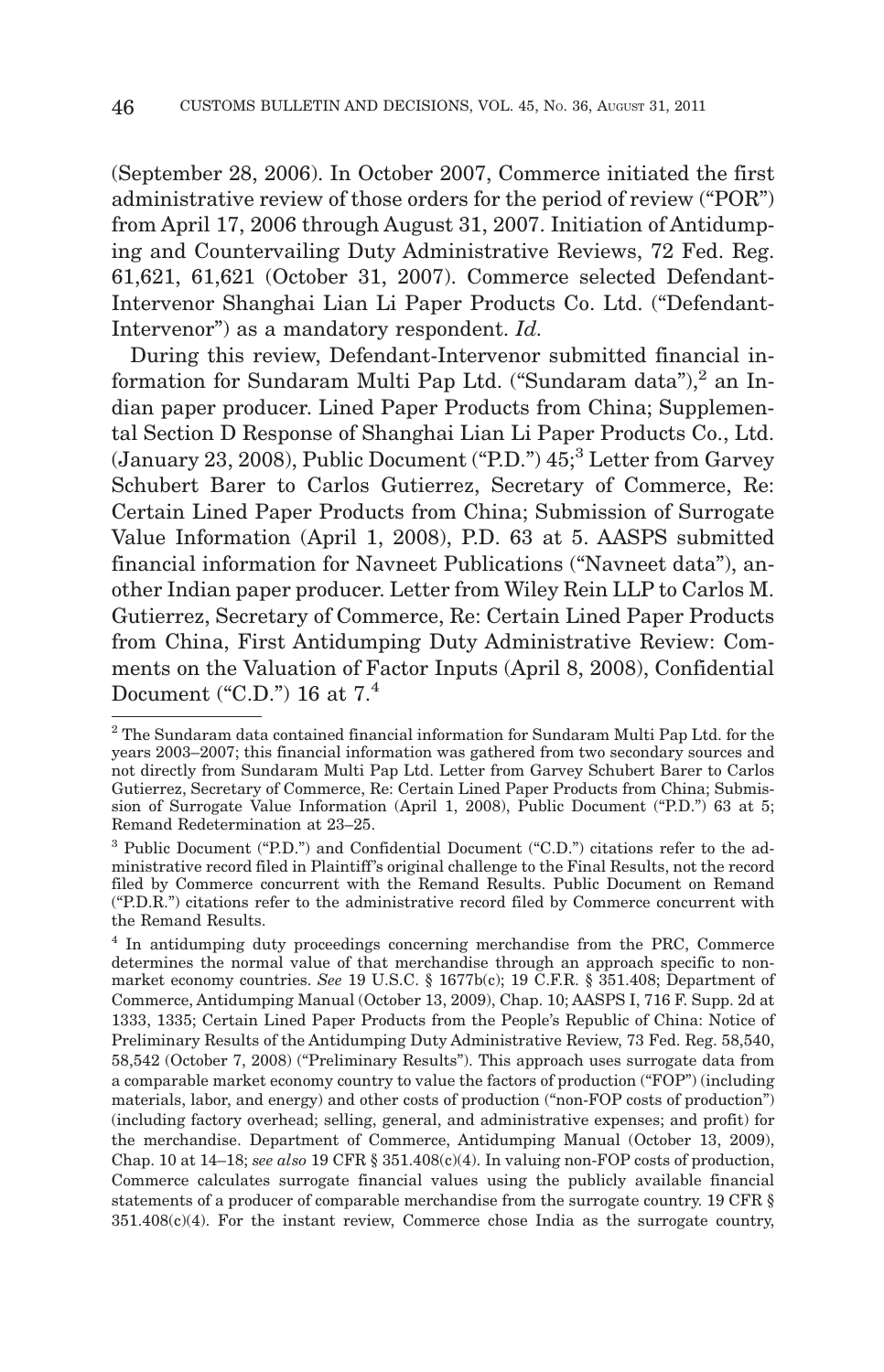Commerce determined for the reasons stated below, *see infra* at n.5 and n.7, that the Sundaram data were the "best available information" to calculate surrogate financial values and declined to use the Navneet data for this purpose. Memorandum from John M. Andersen, Acting Deputy Assistant Secretary for Antidumping and Countervailing Duty Operations, to Ronald K. Lorentzen, Acting Assistant Secretary for Import Administration, Issues and Decisions for the Final Results of the First Administrative Review (April 6, 2009), P.D. 117 ("Final Results Memorandum") at cmt. 4; *see also AASPS I*, 716 F. Supp. 2d at 1333, 1335; Certain Lined Paper Products from the People's Republic of China: Notice of Preliminary Results of the Antidumping Duty Administrative Review, 73 Fed. Reg. 58,540, 58,547 (October 7, 2008) ("Preliminary Results").

In *AASPS I*, AASPS argued, *inter alia*, "that substantial evidence supports neither (1) Commerce's selection of the Sundaram [data] for the purpose of calculating surrogate financial values nor (2) Commerce's rejection of the Navneet [data]." *AASPS I*, 716 F. Supp. 2d at 1334 (internal citations omitted) (citing Plaintiff's Initial Reply at 6–7, 20); *see also* Amended Complaint at ¶ 6. The court agreed, holding, *inter alia*, that "Commerce failed to articulate a rational connection between the evidence on the record and its selection of the Sundaram [data]." *AASPS I*, 716 F. Supp. 2d at 1335. Because "Commerce's determination that the Sundaram [data] is the best available information for calculation of surrogate financial values [was] unsupported by substantial evidence[,] [t]his matter [was] remanded for Commerce to revisit this determination." *Id.* at 1336.

In December 2010, Commerce issued its Final Results of Redetermination Pursuant to Remand, Doc. No. 105 ("Remand Redetermination"). Remand Redetermination at 1. Commerce "consider[ed] specificity, contemporaneity, and the quality of available data" to determine what constitutes best available information. *Id.* at 24. Commerce again concluded that the Sundaram data "constitutes the best available information on the record" because "Sundaram is a producer of stationery products; its financial information is contemporaneous with the POR; and the data are sufficiently complete and accurate for the purpose of calculating surrogate financial ratios" and because "there is no evidence that Sundaram received [potentially distorting] countervailable subsidies." *Id.* at 14.5

because India is a market economy country that (1) is "at a level of economic development comparable to that of" the PRC and (2) is a significant producer of comparable merchandise. Preliminary Results, 73 Fed. Reg. at 58,542.

<sup>5</sup> Commerce continued to rely on the same reasoning for favoring the Sundaram data in its Remand Redetermination as it did in the Final Results. Final Results Memorandum at cmt.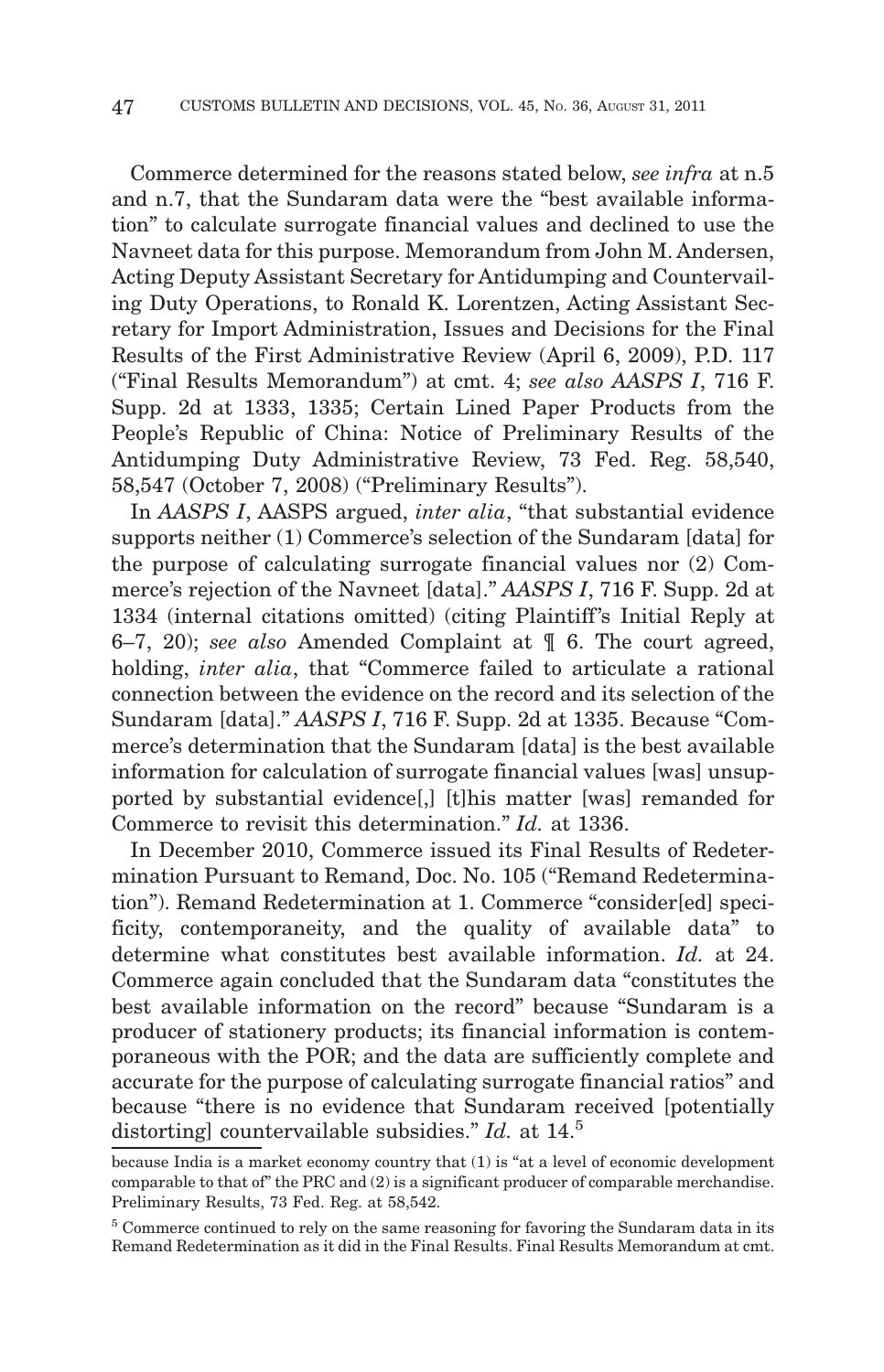In examining the accuracy of the Sundaram data, Commerce compared the data in the official 2004–2005 Sundaram annual financial report submitted by Plaintiff to "the data for year end March 2005" in the Sundaram data submitted by Defendant-Intervenor. Remand Redetermination at 26; Memorandum from Christopher Hargett, International Trade Compliance Analyst, and Michael Martin, Lead Accountant, to The File, Re: Sundaram Balance Sheet Analysis (December 6, 2010), Public Document on Remand ("P.D.R.") 13 ("Balance Sheet Analysis") at 2.<sup>6</sup> Using this comparison, Commerce concluded that the submitted Sundaram data were "an accurate representation" of the official 2006–2007 Sundaram annual financial report. Remand Redetermination at 26; *see also* Balance Sheet Analysis at 3 ("Thus, the accuracy and completeness of 2007 Sundaram balance sheet and profit and loss account provided by Lian Li, which includes the 2005 financial information, is corroborated by AASPS' own submission of Sundaram's 2005 balance sheet and profit and loss account.").

In contrast to the Final Results,<sup>7</sup> Commerce concluded that the Navneet data were "less representative" due to Navneet's receipt of countervailable subsidies and different level of integration. Remand Redetermination at 26–27. Therefore, Commerce "continue[d] to reject the use of [the Navneet data] for the purposes of calculating surrogate financial ratios." *Id.* at 19.

<sup>4 (&</sup>quot;The Department continues to find that Sundaram's information represents the best available information on the record. We continue to find that Sundaram's financial statement is complete, publicly available and contemporaneous with the POR."); *see also* Preliminary Results, 73 Fed. Reg. at 58,547.

 $6$  It appears that Commerce did not have a copy of the official 2006–2007 Sundaram annual financial report on the record. A copy of the official 2004–2005 Sundaram annual financial report was submitted to Commerce by AASPS during remand proceedings, following Commerce's request. Remand Redetermination at 24; Letter from Wiley Rein LLP to Gary F. Locke, Secretary of Commerce, Re: Certain Lined Paper Products from the People's Republic of China: Submission of 2004–2005 Annual Report of Sundaram Multi Pap Ltd. (November 9, 2010) P.D.R. 10 at 1–2; Letter from James Terpstra, Program Manager, to Wiley Rein LLP, Re: Remand Redetermination, *Association of American School Paper Suppliers v. United States*, Court No. 09–00163, Request for Submission of Factual Information Referenced in the Association of American School Paper Suppliers' October 19, 2010 Comments on the Department of Commerce's Draft Results of Remand Redetermination (November 5, 2010), P.D.R. 8.

 $7$  In declining to use the Navneet data in the Remand Redetermination, Commerce changed its reasoning from its position in the Final Results. *Compare* Final Results Memorandum at 39 cmt. 4, *cited in AASPS I*, 716 F. Supp. 2d at 1335 ("Commerce stated that (1) during an earlier investigation, it had determined that the Navneet data [were] inaccurate and (2) nothing in the record contradicts that determination.") *with* Remand Redetermination at 13 ("We have revisited this conclusion and have not relied upon it as a basis for rejecting Navneet's financial information.").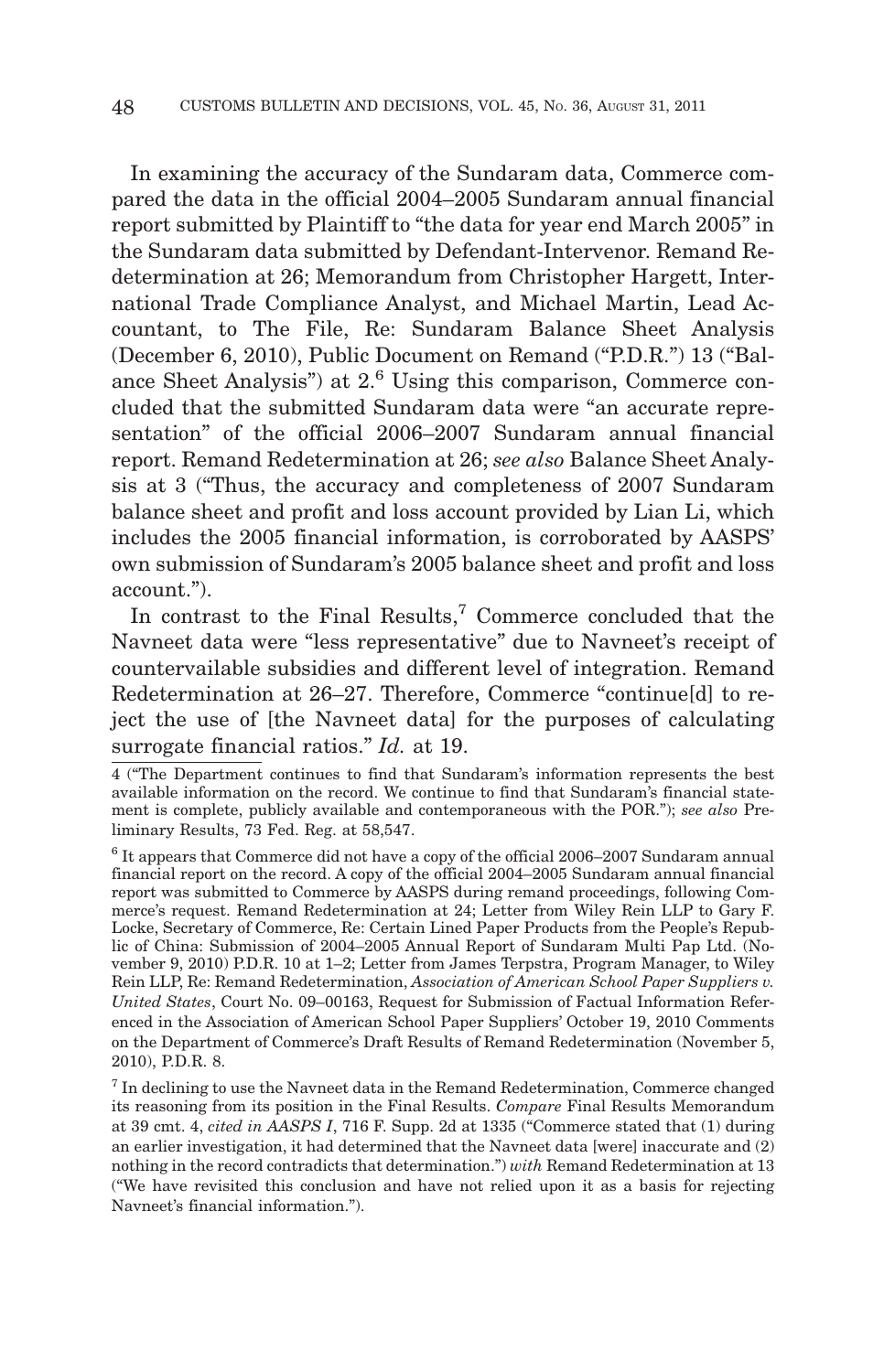In this action, AASPS continues to challenge Commerce's selection of the Sundaram data as the best available information and Commerce's decision not to use the Navneet data. Plaintiff's Comments at  $1-2$ .

# **III. Standard of Review**

The court will hold unlawful a determination by Commerce resulting from an administrative review of an antidumping duty order if that determination is "unsupported by substantial evidence on the record, or otherwise not in accordance with law." 19 U.S.C. § 1516a(b)(1)(B)(i); *see* 19 U.S.C. § 1516a(a)(2)(B)(iii).

"Substantial evidence is more than a mere scintilla. It means such relevant evidence as a reasonable mind might accept as adequate to support a conclusion." *Aimcor v. United States*, 154 F.3d 1375, 1378 (Fed. Cir. 1998) (quoting *Matsushita Elec. Indus. Co. v. United States*, 750 F.2d 927, 933 (Fed. Cir. 1984)). "[T]he possibility of drawing two inconsistent conclusions from the evidence does not prevent an administrative agency's finding from being supported by substantial evidence." *Consolo v. Fed. Mar. Comm'n*, 383 U.S. 607, 620, 86 S. Ct. 1018, 16 L. Ed. 2d 131 (1966).

This inquiry must consider "the record as a whole, including evidence that supports as well as evidence that 'fairly detracts from the substantiality of the evidence.'" *Huaiyin Foreign Trade Corp. (30) v. United States*, 322 F.3d 1369, 1374 (Fed. Cir. 2003) (quoting *Atl. Sugar, Ltd. v. United States*, 744 F.2d 1556, 1562 (Fed. Cir. 1984)). While contradictory evidence is considered, "the substantial evidence test does not require that there be an absence of evidence detracting from the agency's conclusion, nor is there an absence of substantial evidence simply because the reviewing court would have reached a different conclusion based on the same record." *Cleo Inc. v. United States*, 501 F.3d 1291, 1296 (Fed. Cir. 2007) (citing *Universal Camera Corp. v. NLRB*, 340 U.S. 474, 487–88, 71 S. Ct. 456, 95 L. Ed. 456 (1951)).

# **IV. Discussion**

Commerce's selection of the Sundaram data as the "best available information" from which to calculate surrogate values is supported by substantial evidence. Commerce rationally concluded that the Sundaram data are "not so incomplete as to warrant rejection," Remand Redetermination at 26; *see infra* Part IV.B, and that the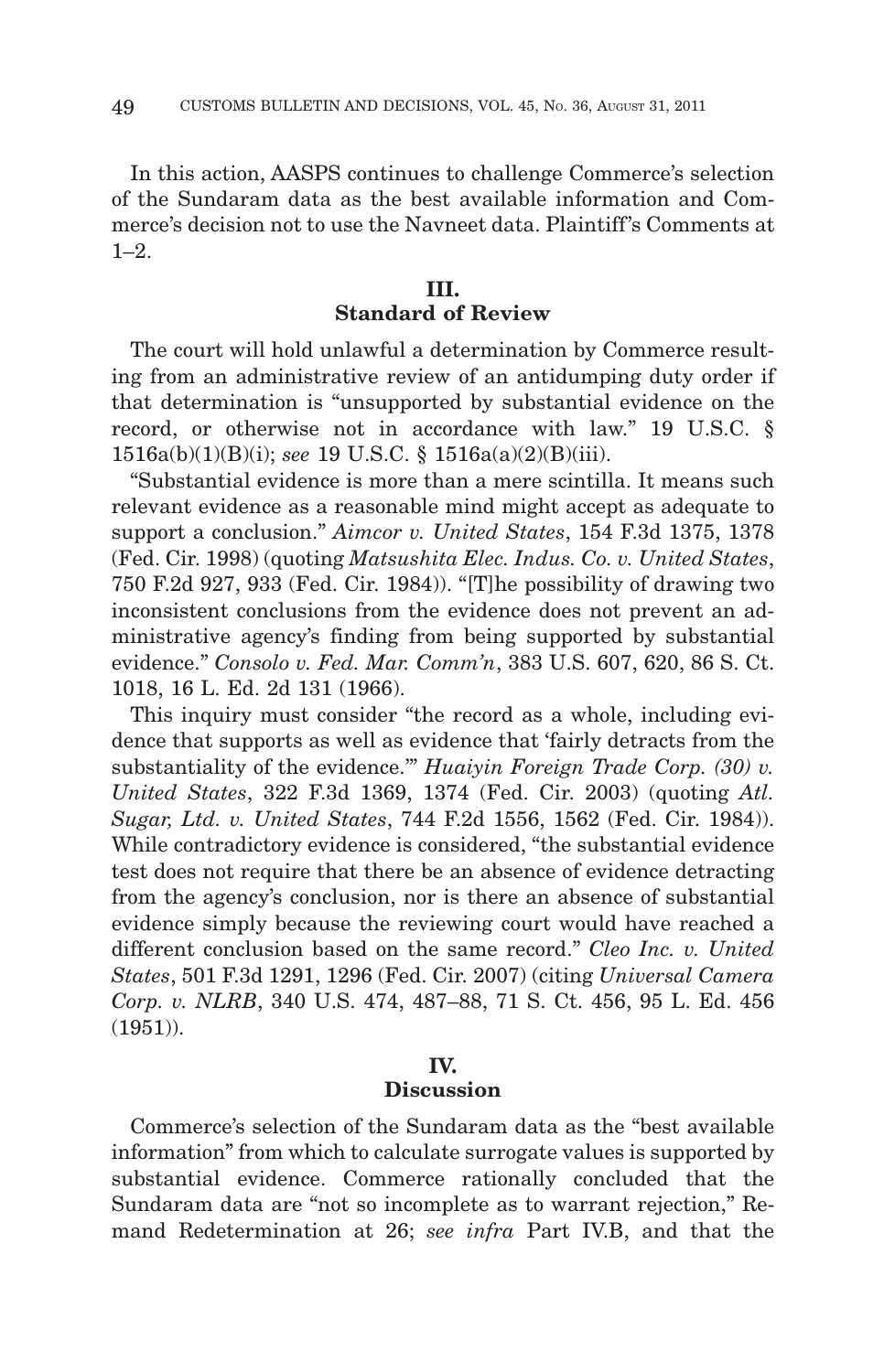Sundaram data are reliable, *see infra* Part IV.C. These conclusions are reasonable, in part, because AASPS has not demonstrated that Commerce has a consistent past practice of "reject[ing] financial statements where *any* information is missing, regardless of its nature," Plaintiff's Comments at 12. See infra Part IV.D.<sup>8</sup>

# **A Legal Framework**

19 U.S.C. § 1677b(c)(1)(B) requires Commerce to calculate surrogate financial values "based on the best available information regarding the values of such factors in a market economy country or countries considered to be appropriate by [Commerce]." 19 U.S.C. §  $1677b(c)(1)(B)$ . "The statute provides little guidance as to what constitutes best available information," *Globe Metallurgical, Inc. v. United States*, 28 CIT 1608, 1621, 350 F. Supp. 2d 1159 (2004) (citing *Nation Ford Chem. Co. v. United States*, 166 F.3d 1373, 1377 (Fed. Cir. 1999)), and "Congress has vested Commerce with considerable discretion in selecting the 'best available information.'" *Allied Pacific Food (Dalian) Co. v. United States*, 587 F. Supp. 2d 1330, 1342 (CIT 2008) (same). However, Commerce's selection must still be supported by substantial evidence on the record and otherwise in accordance with law. 19 U.S.C.  $\S$  1516a(b)(1)(B)(i).

#### **B**

# **Substantial Evidence Supports Commerce's Conclusion That The Sundaram Data Were Sufficiently Complete**

AASPS argues that Commerce "has not explained its determination that the [Sundaram] data are sufficiently complete to enable the agency to accurately calculate surrogate financial ratios." Plaintiff's Comments at 19. AASPS states that "the [Sundaram] data does not represent Sundaram's complete annual report or financial statement" because the information "is missing data required under Indian law" and missing "numerous schedules" that are present in the official 2004–2005 Sundaram annual financial report. Association of American School Paper Suppliers' Reply Comments on the Remand Results ("Plaintiff 's Reply"), Doc. No. 118 at 9. AASPS focuses on the "lack [of] any schedules or breakouts for line items on the balance sheet or profit and loss statement" and states that Commerce "has previously

<sup>8</sup> Because Commerce's selection of the Sundaram data was within its discretion, *see infra* Part IV, AASPS' arguments concerning selection of the Navneet data and reopening the administrative record, Association of American School Paper Suppliers' Reply Comments on the Remand Results ("Plaintiff's Reply"), Doc. No. 118 at 14, are moot.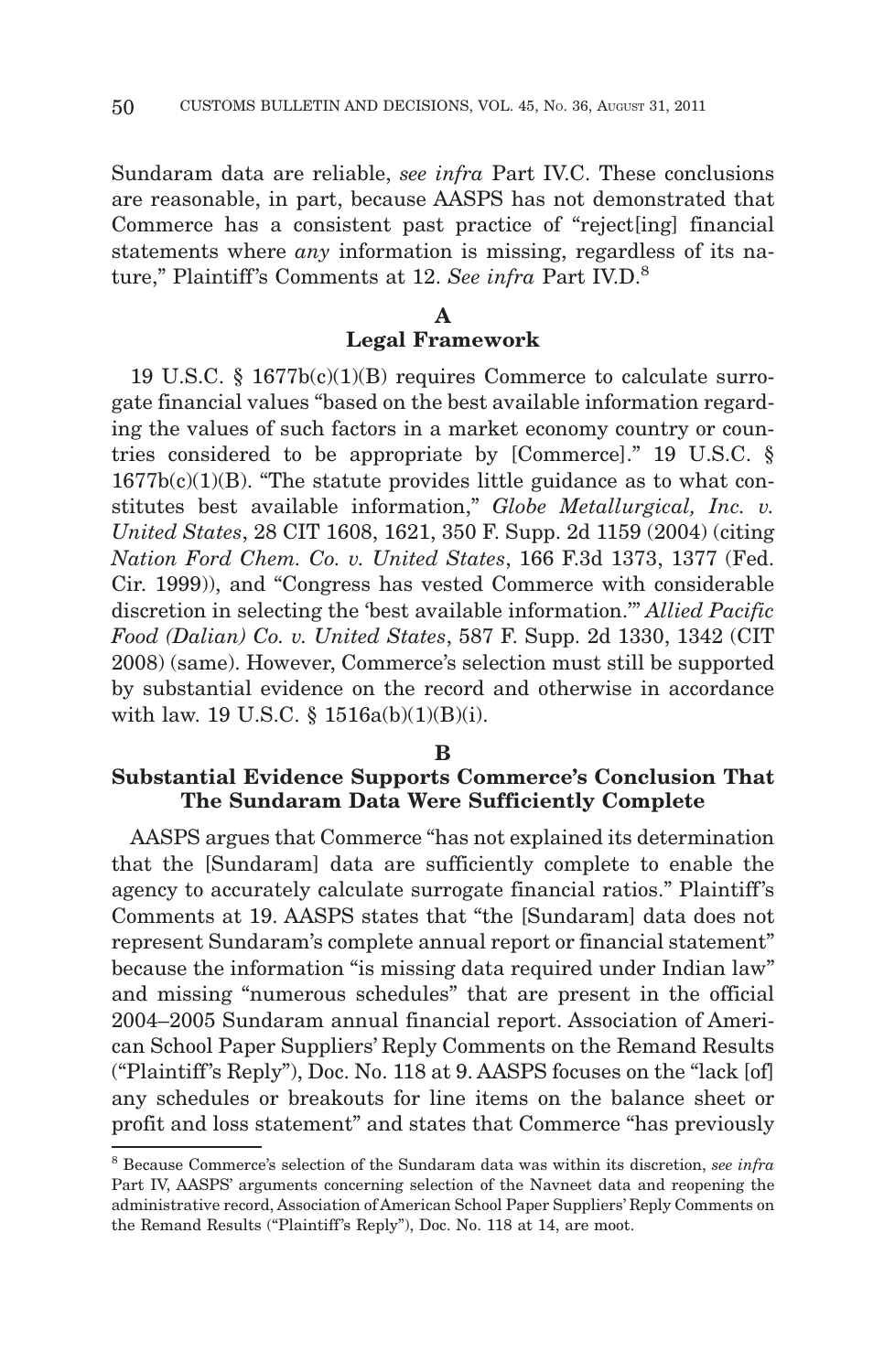rejected financial statements that do not contain such schedules." *Id.* at 10. The lack of these schedules or breakouts, according to AASPS, "frustrates the agency's ability to perform any analysis" of some of the elements of the surrogate financial ratio calculations. *Id.* AASPS argues that "[s]imply describing the missing schedules as non-vital does not provide the required explanation." *Id.* at 11.

The Government argues that "the record demonstrates that the Sundaram [data] was not defective in a way that would warrant rejection of information as incomplete." Defendant's Response to Plaintiff's Comments Regarding the Remand Redetermination ("Defendant's Response"), Doc. No. 115 at 15 (internal quotations omitted). Commerce explained that its "primary concern is whether the financial statements contain usable data." Remand Redetermination at 11. It found that the Sundaram data contained a director's report, auditor's reports, balance sheet, profit and loss statement, notes, and accounting policies. *Id.* Commerce stated that these are "elements which are common to many financial reports." *Id.* Commerce also stated that "the details of operating expense and overhead can be presented differently for [each] different company's financial information" and that "the accounts which are required to calculate surrogate values were included in the Sundaram [data]." *Id.* at 13. Commerce concluded that the Sundaram data were "sufficiently complete . . . for the purpose of calculating surrogate financial ratios." *Id.* at 14.

AASPS fails to offer any evidence that Commerce acted beyond the scope of its discretion or that Commerce's methodology compromised its calculations. *See generally* Plaintiff 's Comments; Plaintiff 's Reply. Commerce here sufficiently explained its conclusion that the Sundaram data "contained all the data [it] needed to calculate financial ratios," Remand Redetermination at 11.9

## **C**

# **Substantial Evidence Supports Commerce's Conclusion That The Sundaram Data Were Reliable**

AASPS also challenges Commerce's conclusion that the Sundaram data are an accurate representation of the official Sundaram annual financial report. Plaintiff's Comments at 16. AASPS argues that "there is no reason why" matching 2004–2005 values with official documentation should necessarily mean that the 2006–2007 values

<sup>9</sup> AASPS argues that "any incomplete statement must be rejected. The lack of schedules is therefore an indicia of incompleteness that warrants rejection." Plaintiff's Reply at 11. To the extent that AASPS' argument rests on its theory of Commerce's past practice, this argument is also rejected. *See infra* Part IV.D.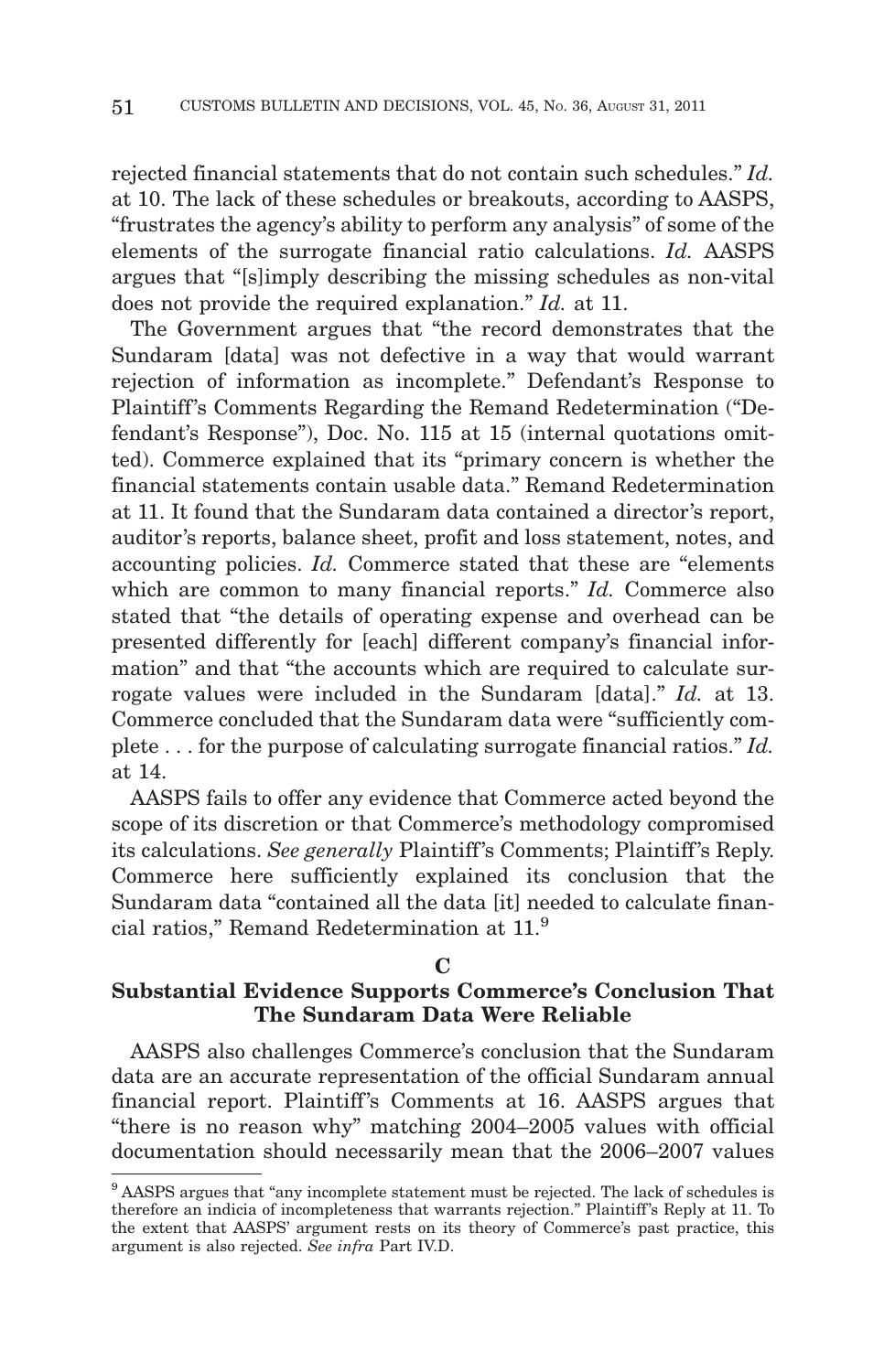are consistent as well, *id.* at 17–18, and that "this finding is pure speculation," Plaintiff's Reply at 8.

The Government argues that Commerce's comparison, *inter alia*, "provide[s] substantial evidence to support Commerce's determination that the information reflects the official annual report of Sundaram for the current period." Defendant's Response at 21. Defendant-Intervenor adds that this comparison was logical because "if the data given for the year ended March 2005 is accurate, the data for other years listed is also likely to be accurate." Response to Comments on Final Results of Redetermination Pursuant to Court Order ("Defendant-Intervenor's Response"), Doc. No. 116 at 13.

It may be true that, as AASPS points out, "it does not follow" that because the 2004–2005 Sundaram data were accurate, the 2006–2007 data "*must* also accurately reflect the values recorded in Sundaram's 2006–2007 financial statement." Plaintiff's Reply at 8 (emphasis added).10 Nevertheless, it is within Commerce's discretion to conclude the data do accurately reflect those values, as long as it provides substantial evidence for its conclusion. 19 U.S.C. § 1516a(b)(1)(B)(i).

Here, Commerce provided such evidence. Commerce compared 2004–2005 values in the Sundaram data, which covered years 2003 to 2007, to the official 2004–2005 Sundaram annual financial statement. Remand Redetermination at 26; Balance Sheet Analysis at 2. Commerce found that, for the 2004–2005 values, "[a]ny differences between the values in the two reports were less than 0.1 percent," Remand Redetermination at 26, and "attributable to rounding," Balance Sheet Analysis at 3. AASPS does not dispute these findings. *See generally* Plaintiff's Comments at 16–19; Plaintiff's Reply at 7–9. Commerce then determined that the 2006–2007 values contained in the Sundaram data were "an accurate representation" of the official 20062007 Sundaram annual financial report. Remand Redetermination at 26; *see also* Balance Sheet Analysis at 3 (concluding that the official 2004–2005 Sundaram annual financial report corroborated the accuracy of the Sundaram data). $^{11}$ 

 $10$  Plaintiff's counsel stated at oral argument that Plaintiff "do[es no]t dispute" the accuracy of the 2004-2005 Sundaram data. August 4, 2011 Oral Argument at 10:59:00–10:59:13.

<sup>&</sup>lt;sup>11</sup> AASPS also argues that Commerce's conclusion that "Navneet was subsidized during the [POR]" was based on a type of information present in the Navneet data but not present in the Sundaram data, Plaintiff 's Reply at 10 n.7, and further asserts that the Sundaram data nonetheless "indicates that Sundaram received 'export incentives' during the review period," *id.* at 14. Yet, even if Sundaram received actionable subsidies, the parties agree that receipt of subsidies is not by itself enough to reject a financial statement. Remand Redetermination at 17; Plaintiff 's Reply at 14. Additionally, AASPS does not contest Commerce's finding that Navneet has a different level of integration. *See generally* Plaintiff's Comments at 21-23; Plaintiff's Reply at 13-15.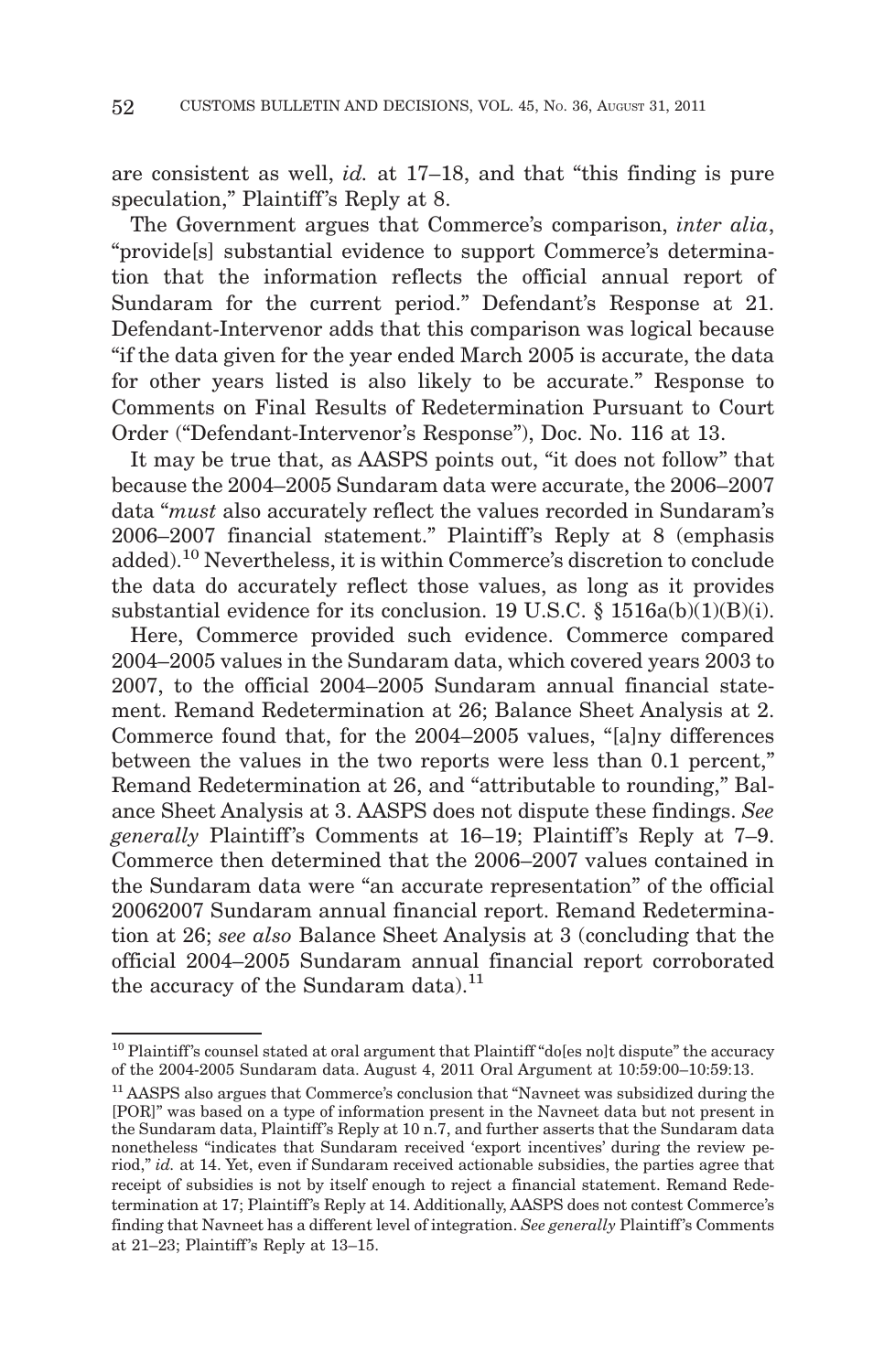#### **D**

# **AASPS Has Failed To Show That Commerce Has Consistently Rejected Statements Where Any Information Is Missing**

AASPS contends that Commerce's "past practice is to reject financial statements where *any* information is missing, regardless of its nature." Plaintiff's Comments at  $12$ .<sup>12</sup> AASPS argues that Commerce's use of the Sundaram data "is a clear deviation from past practice which [Commerce] has not explained." Plaintiff's Reply at 2.

The Government counters that "AASPS's argument distorts Commerce's practice with respect to incomplete statements," Defendant's Response at 11, pointing to Commerce's description of its past practice as rejecting incomplete financial statements in cases "where alternative information was on the record and the missing information was determined to be *vitally important*." Defendant's Response at 10 (quoting Remand Redetermination at 26) (emphasis added). The Government argues Commerce has an alternative past practice not correctly articulated by AASPS that is consistent with Commerce's actions in this case. Defendant's Response at 11–13; *see* Remand Redetermination at 26–27.

"A court may measure Commerce's reasonableness by determining whether Commerce's actions are consistent with a past practice or stated policy." *Globe Metallurgical*, 28 CIT at 1621 (citing *Hebei Metals & Minerals Imp. & Exp. Corp. v. United States*, 28 CIT 1185, 1199 (2004)); *see also NMB Singapore Ltd. v. United States*, 557 F.3d 1316, 1331 (Fed. Cir. 2009); Defendant's Response at 14; Plaintiff 's Reply at 3.13

When assessing Commerce's past practice, "the proper mode of analysis requires comparison of Commerce's actions before this case with Commerce's actions in this case." *Consol. Bearings Co. v. United States*, 348 F.3d 997, 1007 (Fed. Cir. 2003) (applying the arbitrary and capricious standard). In addition, Commerce's "policy statements may help identify Commerce's consistent past practice." *Id.* Plaintiff has the burden of showing "that Commerce consistently followed a contrary practice in similar circumstances." *Id.*; *see also Andaman Seafood Co., Ltd. v. United States*, 768 F. Supp. 2d 1315, 1326 (CIT

 $12$  AASPS points to Commerce's various instances of rejecting financial statements when missing certain information. Plaintiff 's Comments at 8–10.

 $13$  Commerce has "discretion to ... adapt its views and practices to the particular circumstances of the case at hand, so long as the agency's decisions are explained and supported by substantial evidence on the record." *Pakfood Pub. Co. v. United States*, 724 F. Supp. 2d 1327 (CIT 2010) (quoting *Nakornthai Strip Mill Pub. Co. v. United States*, 587 F. Supp. 2d 1303, 1307 (2008)).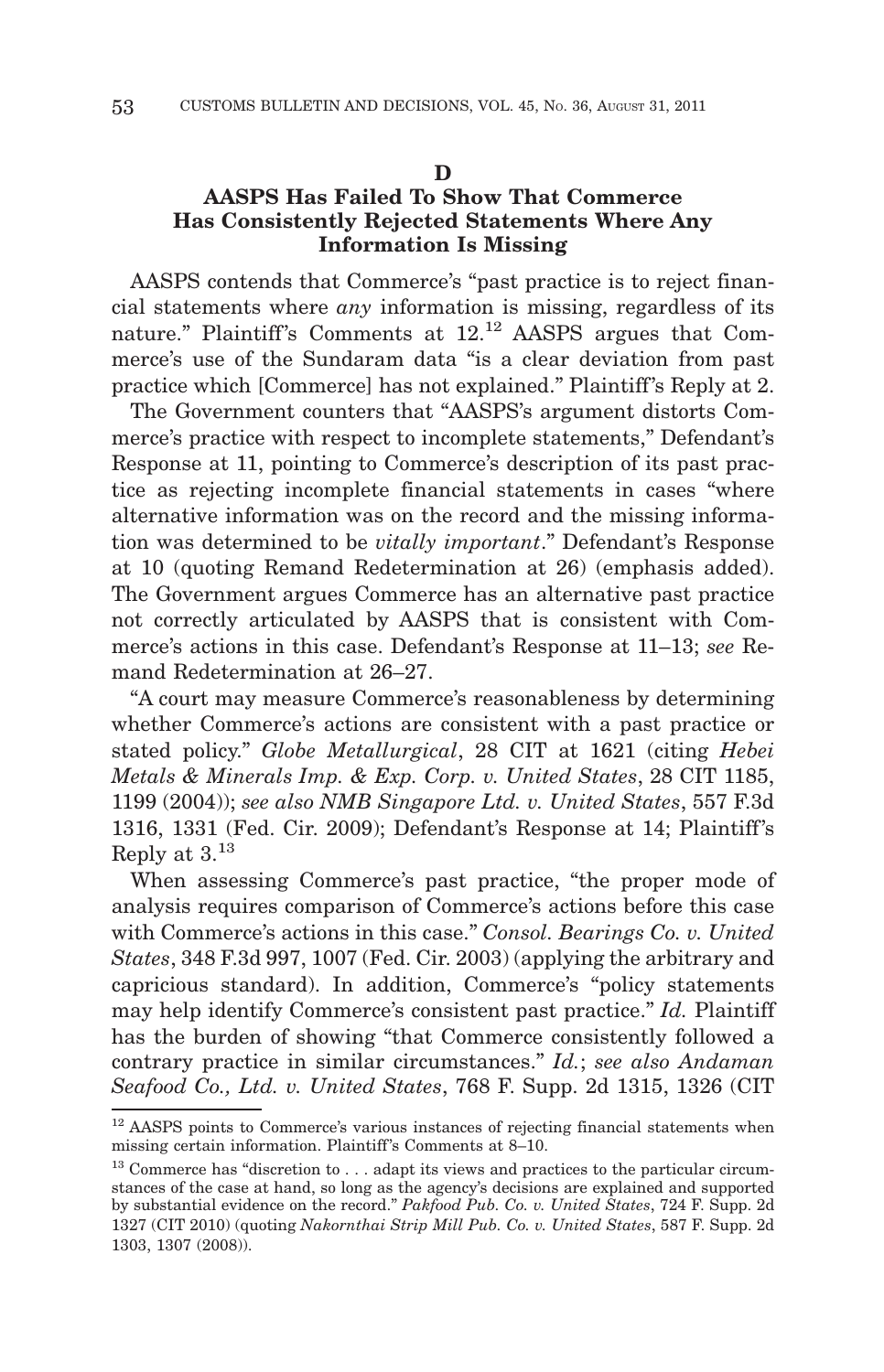2011) (holding that the plaintiffs failed to show that Commerce had an established practice of relying on indirect selling expense ratios).

Here, AASPS has not proven that Commerce consistently followed a practice of "reject[ing] financial statements where *any* information is missing, regardless of its nature," Plaintiff's Comments at 12.

On one hand, AASPS is correct that Commerce has, at times, described its practice merely as rejecting incomplete statements, without qualification.<sup>14</sup> Commerce has also previously rejected

<sup>&</sup>lt;sup>14</sup> Memorandum from Susan H. Kuhbach, Acting Deputy Assistant Secretary for Antidumping and Countervailing Duty Operations, to Ronald K. Lorentzen, Deputy Assistant Secretary for Import Administration, Issues and Decision Memorandum for the Final Determination in the Antidumping Duty Investigation of Seamless Refined Copper Pipe and Tube from the People's Republic of China (September 24, 2010) ("Seamless Refined Copper Pipe and Tube"), *cited in* Seamless Refined Copper Pipe and Tube From the People's Republic of China: Final Determination of Sales at Less Than Fair Value, 75 Fed. Reg. 60,725, 60,726 (October 1, 2010), at 10 cmt. 2 ("established practice of rejecting incomplete financial statements"); Memorandum from John M. Andersen, Acting Deputy Assistant Secretary for Antidumping and Countervailing Duty Operations, to Ronald K. Lorentzen, Deputy Assistant Secretary for Import Administration, Issues and Decision Memorandum for the Antidumping Duty Investigation of Wire Decking from the People's Republic of China: Final Antidumping Duty Determination (June 3, 2010) ("Wire Decking"), *cited in* Wire Decking from the People's Republic of China: Final Determination of Sales at Less Than Fair Value, 75 Fed. Reg. 32,905, 32,906 (June 10, 2010), at 15 cmt. 2 ("practice to not use incomplete or illegible statements"); Memorandum from John M. Andersen, Acting Deputy Assistant Secretary for Antidumping and Countervailing Duty Operations, to Ronald K. Lorentzen, Deputy Assistant Secretary for Import Administration, Issues and Decision Memorandum for the Antidumping Duty Administrative Review of Polyethylene Retail Carrier Bags from the People's Republic of China for the Period of Review August 1, 2006, through July 31, 2007 (February 4, 2009) ("Polyethylene Retail Carrier Bags"), *cited in* Polyethylene Retail Carrier Bags from the People's Republic of China: Final Results of Antidumping Duty Administrative Review, 74 Fed. Reg. 6,857, 6,858 (February 11, 2009), at 9 cmt. 2 ("longstanding practice of not using the financial statements of surrogate producers whose financial statements are incomplete"); Memorandum from Stephen J. Claeys, Deputy Assistant Secretary for Import Administration, to David M. Spooner, Assistant Secretary for Import Administration, Antidumping Duty Investigation of Lightweight Thermal Paper from the People's Republic of China: Issues and Decision Memorandum ("Lightweight Thermal Paper"), *cited in* Lightweight Thermal Paper From the People's Republic of China: Final Determination of Sales at Less Than Fair Value, 73 Fed. Reg. 57,329, 57,329–30 (October 2, 2008), at 13 cmt. 2 ("practice not to use incomplete or illegible statements"); Memorandum from Stephen J. Claeys, Deputy Assistant Secretary for Import Administration, to David M. Spooner, Assistant Secretary for Import Administration, Issues and Decision Memorandum for the Antidumping Investigation of Certain New Pneumatic Offthe-Road Tires from the People's Republic of China (July 7, 2008) ("Certain New Pneumatic Off-the-Road Tires"), *cited in* Certain New Pneumatic Off-The-Road Tires from the People's Republic of China: Final Affirmative Determination of Sales at Less Than Fair Value and Partial Affirmative Determination of Critical Circumstances, 73 Fed. Reg. 40,485, 40,486 (July 15, 2008), at 37 cmt. 17.A ("practice not to use incomplete or illegible statements"); Memorandum from Stephen J. Claeys, Deputy Assistant Secretary for Import Administration, to David M. Spooner, Assistant Secretary for Import Administration, Issues and Decision Memorandum for the 2005–2006 Administrative Review of Folding Metal Tables and Chairs from the People's Republic of China (December 7, 2007) ("Folding Metal Tables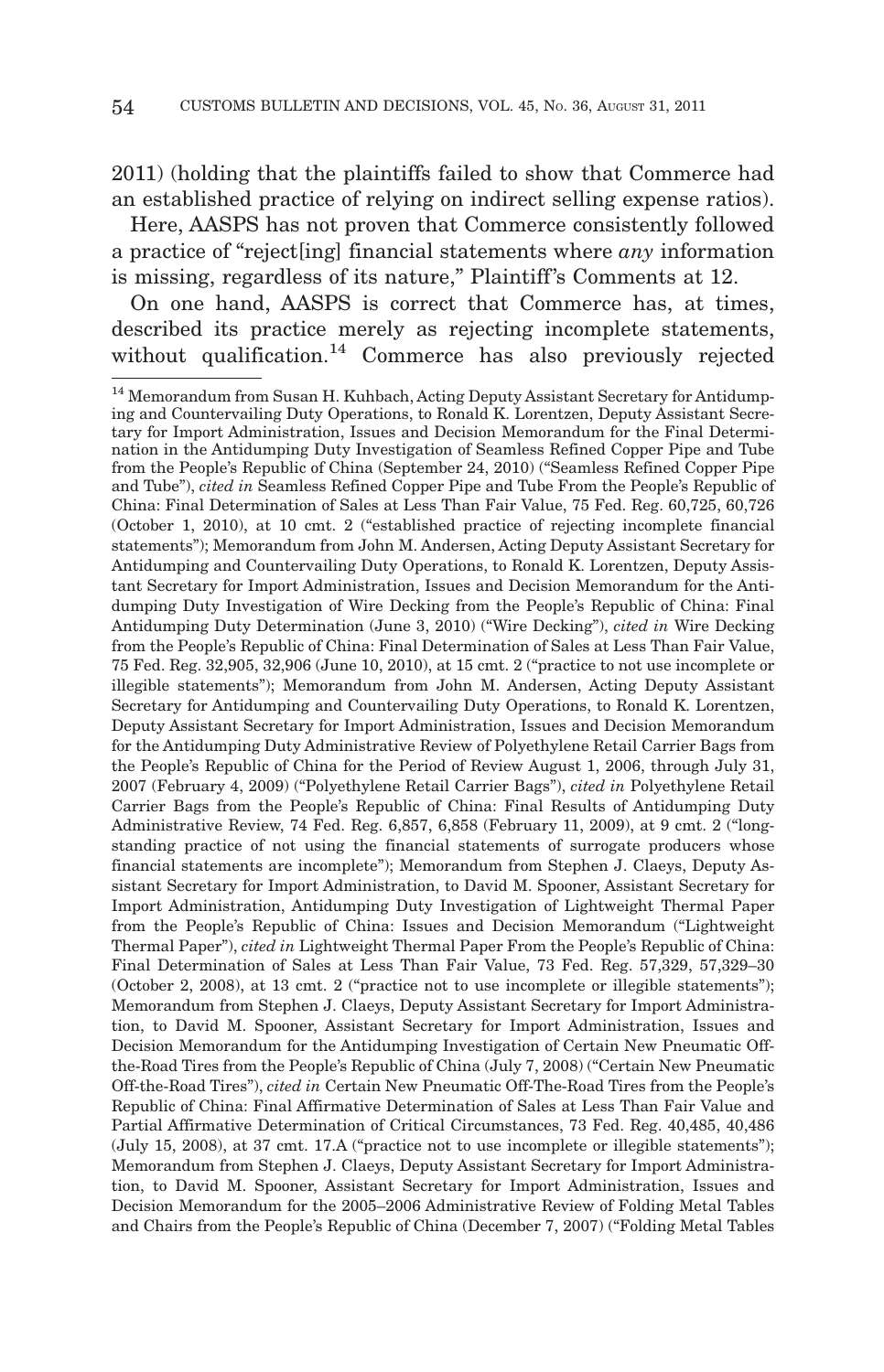incomplete financial statements without discussing the significance of the missing data.<sup>15</sup>

However, Commerce is correct that it has also previously described its policy as rejecting incomplete statements that are missing critical information.<sup>16</sup> Commerce has often explicitly focused on the importance of the missing information when rejecting incomplete financial statements.<sup>17</sup> Commerce has also previously indicated that incom-

and Chairs"), *cited in* Folding Metal Tables and Chairs from the People's Republic of China: Final Results of Antidumping Duty Administrative Review, 72 Fed. Reg. 71,355, 71,356 (December 17, 2007), at 10 cmt. 1 ("long-standing policy to reject financial statements that are incomplete"); Memorandum from Barbara E. Tillman, Acting Deputy Assistant Secretary for Import Administration, to Joseph A. Spetrini, Acting Assistant Secretary for Import Administration, Issues and Decision Memorandum for the Final Results and Final Partial Rescission of Certain Cut-To-Length Carbon Steel Plate from Romania (March 7, 2005) ("Cut-To-Length Carbon Steel Plate"), *cited in* Certain Cut-to-Length Carbon Steel Plate from Romania: Notice of Final Results and Final Partial Rescission of Antidumping Duty Administrative Review, 70 Fed. Reg. 12,651, 12,652–53 (March 15, 2005), at 23 cmt. 10 ("preference for using financial statements, which are audited and complete, compared to financial statements which are not audited and incomplete").

<sup>15</sup> Seamless Refined Copper Pipe and Tube at 10 cmt. 2 (rejecting financial statement missing income statement); Wire Decking at cmt. 2 (rejecting financial statement missing schedules A through D); Memorandum from Stephen J. Claeys, Deputy Assistant Secretary for Import Administration, to David M. Spooner, Assistant Secretary for Import Administration, Issues and Decision Memorandum for the Final Results of Antidumping Duty Administrative Review and New Shipper Review of Wooden Bedroom Furniture from the People's Republic of China (August 11, 2008) ("Wooden Bedroom Furniture II"), *cited in* Wooden Bedroom Furniture from the People's Republic of China: Final Results of Antidumping Duty Administrative Review and New Shipper Review, 73 Fed. Reg. 49,162, 49,162 (August 20, 2008), at 14 cmt. 1 (rejecting financial statements that were missing listed items).

<sup>16</sup> Memorandum from Stephen J. Claeys, Deputy Assistant Secretary for Import Administration, to David M. Spooner, Assistant Secretary for Import Administration, Issues and Decision Memorandum for the New Shipper Reviews of Wooden Bedroom Furniture from the People's Republic of China covering the period June 24, 2004 through June 30, 2005 (November 21, 2006) ("Wooden Bedroom Furniture I"), *cited in* Wooden Bedroom Furniture from the People's Republic of China: Final Results of the 2004–2005 Semi-Annual New Shipper Reviews, 71 Fed. Reg. 70,739, 70,740 (December 6, 2006), at 6 cmt. 2 ("It is [our] practice to disregard incomplete financial statements as a basis for calculating surrogate financial ratios where . . . the statement is missing key sections, such as sections of the auditor's report, that are vital to our analysis and calculations.").

<sup>17</sup> Memorandum from John M. Andersen, Acting Deputy Assistant Secretary for Antidumping and Countervailing Duty Operations, to Ronald K. Lorentzen, Deputy Assistant Secretary for Import Administration, Issues and Decision Memorandum for the Final Results of 1st New Shipper Review: Certain Steel Nails from the People's Republic of China ("PRC") (June 10, 2010) ("Certain Steel Nails"), *cited in* Certain Steel Nails from the People's Republic of China: Final Results of the First New Shipper Review, 75 Fed. Reg. 34,424, 34,426 (June 17, 2010), at 15 cmt. 4 ("[T]he following financial statements are incomplete because they lack certain critical components... ."); Polyethylene Retail Carrier Bags at 9 cmt. 2 ("Such information is critical for determining not only whether Polyplast's income comes primarily from its manufacturing operations but also for determining whether Polyplast is a producer of identical merchandise."); Memorandum from Bernard T. Carreau, Deputy Assistant Secretary for Import Administration, Group II, to Faryar Shirzad,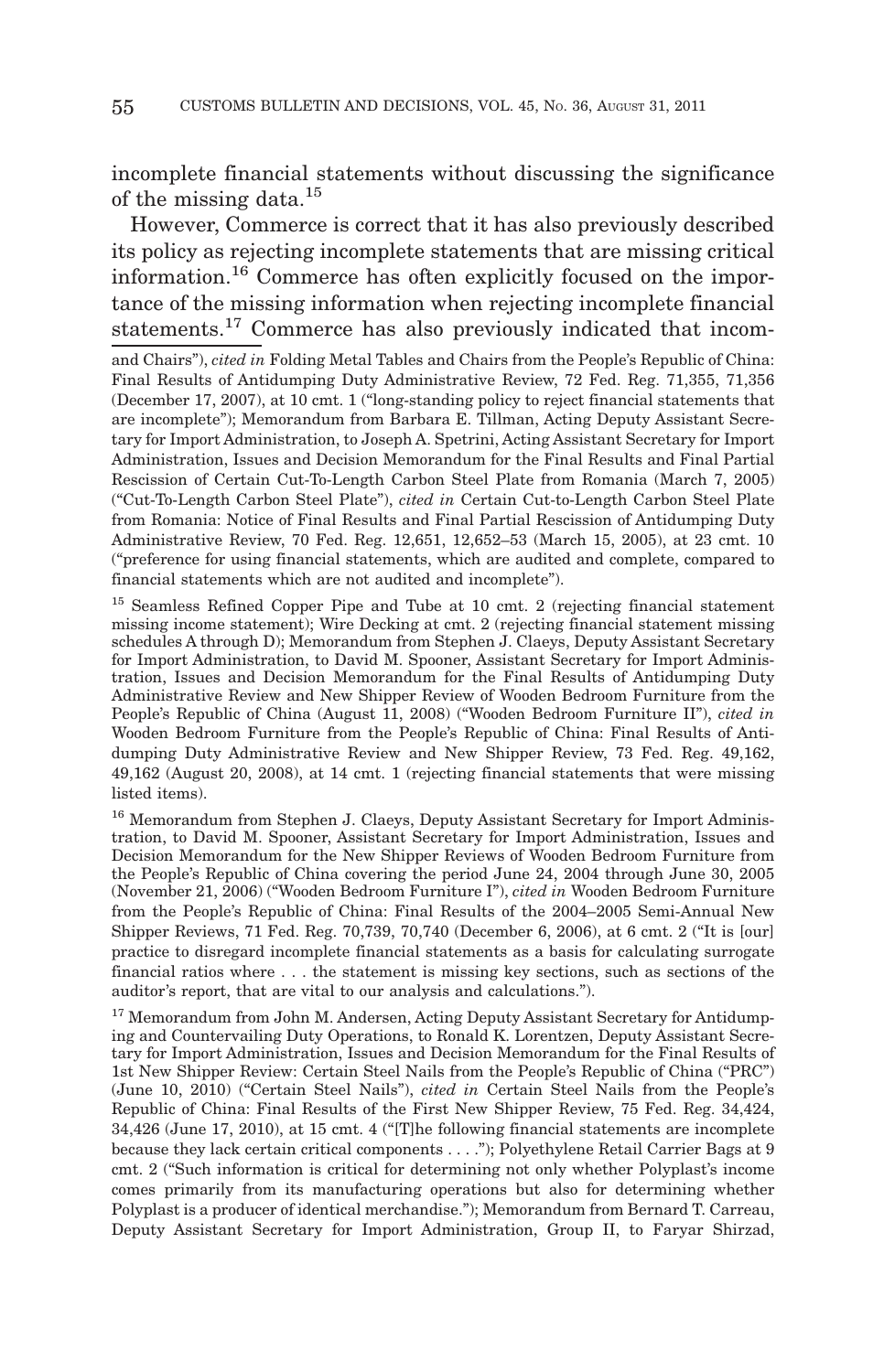pleteness alone may not be sufficient to reject statements and that it has in the past relied upon incomplete financial statements.<sup>18</sup> Moreover, in other determinations, Commerce has "not reject[ed] the financial information *solely* for being incomplete.19 Defendant's Response at 16 (emphasis modified).

Assistant Secretary for Import Administration Issues and Decision Memorandum for the Final Determination in the Antidumping Duty Investigation of Steel Concrete Reinforcing Bars from Belarus (June 14, 2001) ("Steel Concrete Reinforcing Bars"), *cited in* Notice of Final Determination of Sales at Less Than Fair Value: Steel Concrete Reinforcing Bars From Belarus, 66 Fed. Reg. 33,528, 33,529 (June 22, 2001), at 7 cmt. 2 ("[W]e are concerned that the statement is missing key sections, such as sections of the auditor's report, that are vital to our analysis and calculations.").

<sup>18</sup> Memorandum from Stephen J. Claeys, Deputy Assistant Secretary for Import Administration, to David M. Spooner, Assistant Secretary for Import Administration, Issues and Decision Memorandum for the Final Results in the Second Administrative Review of Floor-standing, Metal-top Ironing Tables and Certain Parts Thereof from the People's Republic of China (March 10, 2008) ("Floor-standing, Metal-top Ironing Tables and Certain Parts Thereof"), *cited in* Floor-Standing, Metal-Top Ironing Tables and Certain Parts Thereof from the People's Republic of China: Final Results of Antidumping Duty Administrative Review, 73 Fed. Reg. 14,437, 14,437–38 (March 18, 2008), at 8 cmt. 1 ("[T]he lack of the [profit and loss] statement from the financial report may not always invalidate the financial statement as a potential surrogate source if no more reliable options are available."), 8 cmt. 1 ("We note that petitioner is correct that in other reviews, the Department has occasionally relied upon incomplete financial statements to derive surrogate financial ratios. However, the Act requires the Department to determine the surrogate financial ratios based on the best available information on the record. *See* section 773(c)(1) of the Act. Thus, the Department evaluates the best available surrogate information on a case by case basis, and in each case, the Department must evaluate among the surrogate value sources placed on the record to determine which constitutes the most comparable, and accurate information. Thus, the lack of the P&L statement from the financial report may not always invalidate the financial statement as a potential surrogate source if no more reliable options are available. In this case, however, the Department finds, for the reasons discussed above, that in comparing the 2005–2006 Infiniti Modules with the more complete 2004–2005 Infiniti Modules financial statements, the 2004–2005 Infiniti Modules financial statements are wholly publicly available and thus more reliable and complete.").

<sup>19</sup> Floor-standing, Metal-top Ironing Tables and Certain Parts Thereof at 7 n.13 cmt. 1 ("[A missing] [profit and loss] statement raises concerns that items listed on the [profit and loss] statement which may be relevant to the surrogate financial ratio calculation are not listed in the publicly available schedules."); Certain Lined Paper Products at 10 cmt. 1 ("[The flinancial statements are illegible and undecipherable. Furthermore, the financial statements do not appear to be a complete report... ."); Cut-To-Length Carbon Steel Plate at 23 cmt. 10 (discussing five reasons for rejection, including incompleteness); Silicon Metal at 27 cmt. 9 ("[W]e are disregarding all Sinai Manganese financial data as either having a negative profit or incomplete and not contemporaneous financial data."); Steel Concrete Reinforcing Bars at 7 cmt. 2 ("insolvent company with an aberrational [selling, general, and administrative] expense ratio" and an incomplete statement); Memorandum from Joseph A. Spetrini, Deputy Assistant Secretary for Import Administration, to Faryar Shirzad, Assistant Secretary for Import Administration, Issues and Decision Memorandum for the Less Than Fair Value Investigation of Silicon Metal from the Russian Federation (February 3, 2003) ("Silicon Metal"), *cited in* Notice of Final Determination of Sales at Less Than Fair Value: Silicon Metal From the Russian Federation, 68 Fed. Reg. 6,885, 6,886–87 (February 11, 2003), at 26–28 cmt. 9 ("The 1995–1998 Sinai Manganese financial data may be incomplete, and moreover is not contemporaneous with the [period of investigation]. Thus,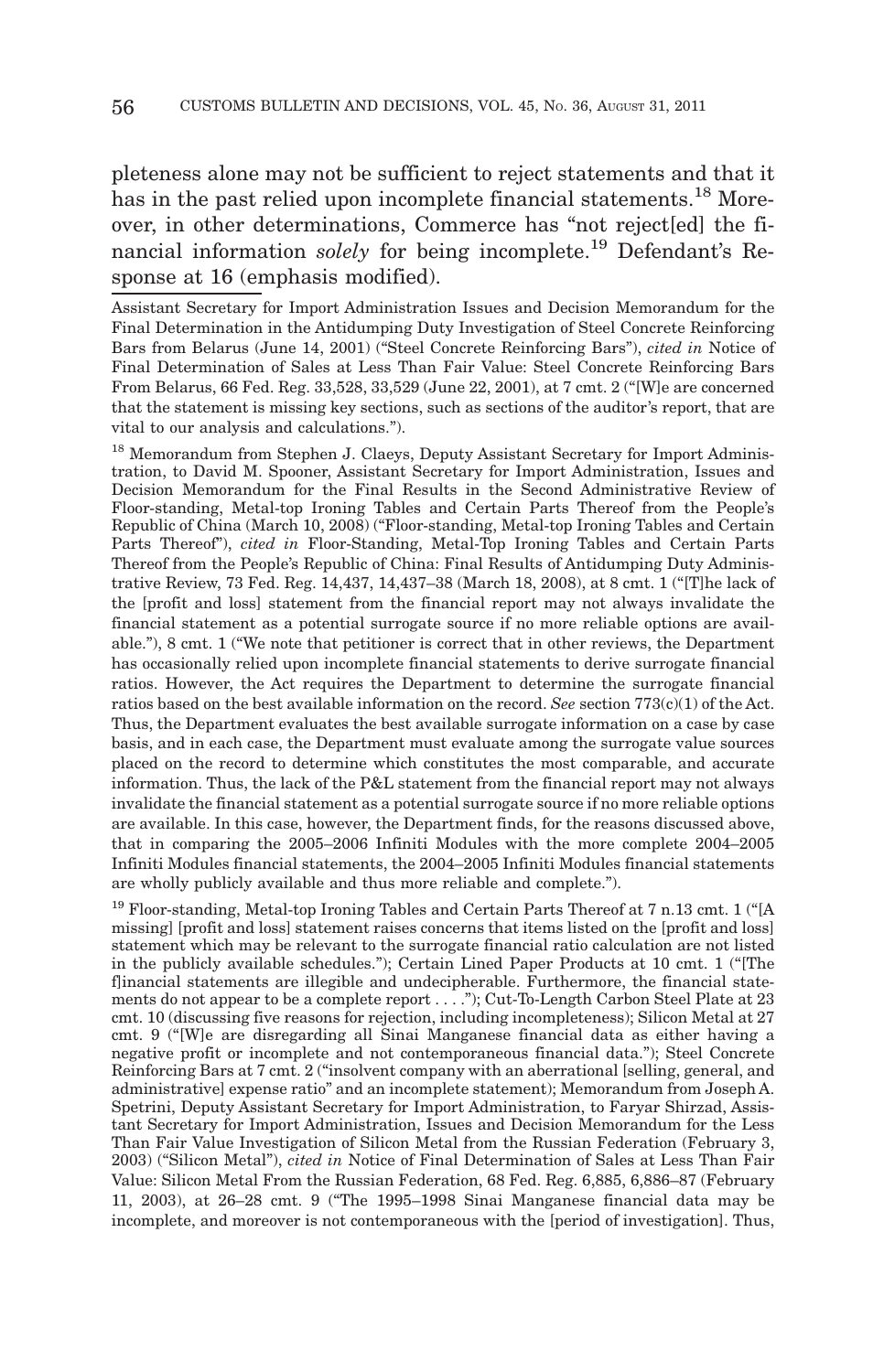Indeed, as pointed out by counsel for Defendant-Intervenor in oral argument, Commerce recently stated clearly that its practice is to only reject incomplete statements when those statements are missing "key sections" that are "vital." August 4, 2011 Oral Argument at 11:11:33–11:12:08 ("Although, Petitioners argued that the Visakha statement appears to be incomplete the Department notes that it is our practice to only disregard incomplete financial statements as a basis for calculating surrogate financial ratios where the statement is missing key sections, such as sections of the auditor's report, that are vital to our analysis and calculations.") (quoting Galvanized Steel Wire From the People's Republic of China and Mexico: Initiation of Antidumping Duty Investigations, 76 Fed. Reg. 23,548, 23,551 (April 27, 2011)).

AASPS has not proven that Commerce has consistently "reject[ed] financial statements where *any* information is missing, regardless of its nature," Plaintiff's Comments at 12. AASPS cites many of the Commerce decisions referenced above, *see supra* nn. 14–20, as supporting its proposition that Commerce "has uniformly rejected financial statements that are incomplete, whether by reason of missing notes, schedules, pages or even certain figures," Plaintiff's Reply at 4. *See* Plaintiff's Comments at 8–9 n.5. However, the Government correctly counters that "Commerce did [not] somehow develop[] a policy of [always] rejecting... incomplete information without inquiring into whether calculations would be feasible notwithstanding the incompleteness" simply by not "fully explaining in every case its reasoning for rejecting information as incomplete." Defendant's Response at 14 (internal quotation marks omitted).

# **V.**

# **Conclusion**

For the reasons stated above, Commerce's Final Results of Redetermination Pursuant to Remand are AFFIRMED.

Dated: August 11, 2011

New York, New York

*/s/ Evan J. Wallach* EVAN J. WALLACH, JUDGE

we are disregarding all Sinai Manganese financial data as either having a negative profit or incomplete and not contemporaneous financial data.").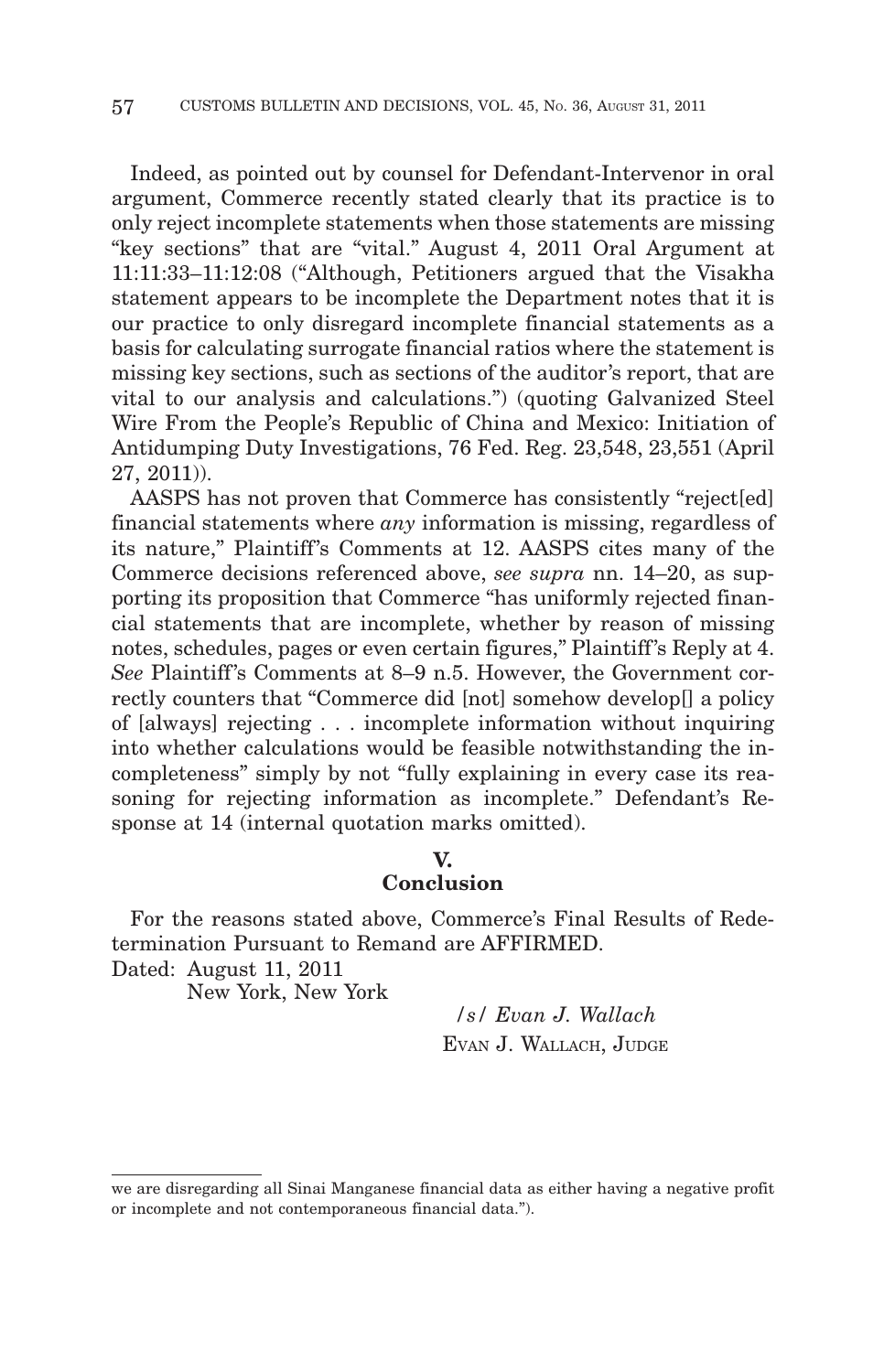#### Slip Op. 11–102

## UNITED STATES, Plaintiff, v. ILONA ZATKOVA D/B/A LA MONT AND GLASS NAIL FILES Defendant.

Before: WALLACH, Judge Court No.: 10–00071

[Defendant's Motion to Dismiss is DENIED, and Plaintiff 's request for an extension of time to properly effect service is GRANTED.]

Dated: August 11, 2011

*Tony West*, Assistant Attorney General; *Jeanne E. Davidson*, Director, *Patricia M. McCarthy*, Assistant Director, Commercial Litigation Branch, Civil Division, U.S. Department of Justice (*Karen Virginia Goff* and *Stephen C. Tosini*).

*Neville Peterson LLP* (*John M. Peterson*, *Maria E. Celis*, and *Russell A. Semmel*) for Defendant Ilona Zatkova d/b/a La Mont and Glass Nail Files.

#### *OPINION*

#### **Wallach, Judge:**

#### **I**

## **Introduction**

The United States ("Plaintiff" or "Government") seeks to collect civil penalties plus interest, costs, and attorney fees from Ilona Zatkova ("Defendant") for allegedly attempting to enter or introduce glass nail files from the Czech Republic into United States commerce in violation of 19 U.S.C. §§ 1484, 1485, and 1592. Plaintiff's Complaint ("Plaintiff 's Complaint"), Doc. No. 3 at 1–2. Pursuant to USCIT Rule  $12(b)(2)$ , Defendant requests that the court dismiss Plaintiff's complaint for lack of personal jurisdiction because Plaintiff failed to properly serve process under USCIT Rule 4. Defendant's Motion to Dismiss ("Defendant's Motion"), Doc. No. 21 at 1–2. The court has jurisdiction to entertain this action pursuant to 28 U.S.C. § 1582. For the reasons stated below, Defendant's Motion is DENIED, and Plaintiff's request for an extension of time to properly effect service is GRANTED.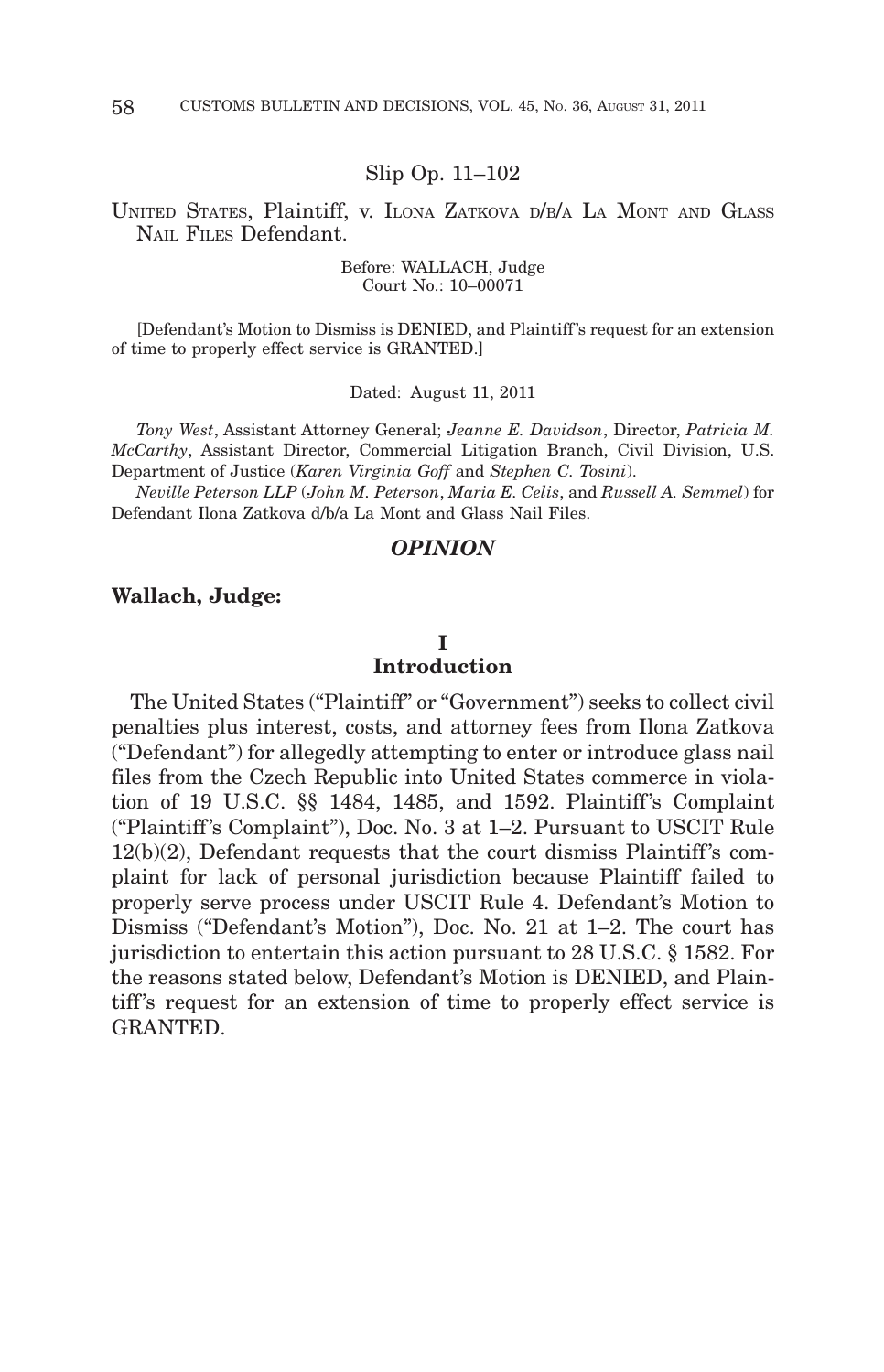# **II Background**

#### **A USCIT Service Of Process Rules**

USCIT Rule 4(d) provides:

Unless federal law provides otherwise, an individual – other than a minor, an incompetent person, or a person whose waiver has been filed – may be served in a judicial district of the United States by:

(1) following state law for serving a summons in an action brought in courts of general jurisdiction in the state where service is made; or

(2) doing any of the following:

(A) delivering a copy of the summons and complaint to the individual personally;

(B) leaving a copy of each at the individual's dwelling or usual place of abode with someone of suitable age and discretion who resides there ....

USCIT R.  $4(d)$ .<sup>1</sup> In the present case, the relevant rule of the State of California is applicable under USCIT Rule  $4(d)(1)$  because process was attempted in that state. *See* Affidavit of Service (May 7, 2010), Plaintiff's Opposition to Defendant's Motion to Dismiss, or in the Alternative, Motion to Extend the Time for Service of Process ("Plaintiff's Response"), Doc. No. 22, Exhibit ("Plaintiff's Ex.")  $16$  at 1. Section 415.10 of the California Code of Civil Procedure ("California Code") provides:

A summons may be served by personal delivery of a copy of the summons and of the complaint to the person to be served. Service of a summons in this manner is deemed complete at the time of such delivery. The date upon which personal delivery is made shall be entered on or affixed to the face of the copy of the summons at the time of its delivery. However, service of a summons without such date shall be valid and effective.

<sup>1</sup> USCIT Rule 4 is substantially identical to Federal Rule of Civil Procedure 4; therefore, the court may consider decisions and commentary on Federal Rule of Civil Procedure 4 for guidance. *See United States v. Ziegler Bolt & Parts Co.*, 19 CIT 507, 514, 883 F. Supp. 740 (1995) ("[T]he Court's rules are substantially the same as the Federal Rules of Civil Procedure (FRCP), [and] the Court has found it appropriate to consider decisions and commentary on the FRCP for guidance in interpreting its own rules.").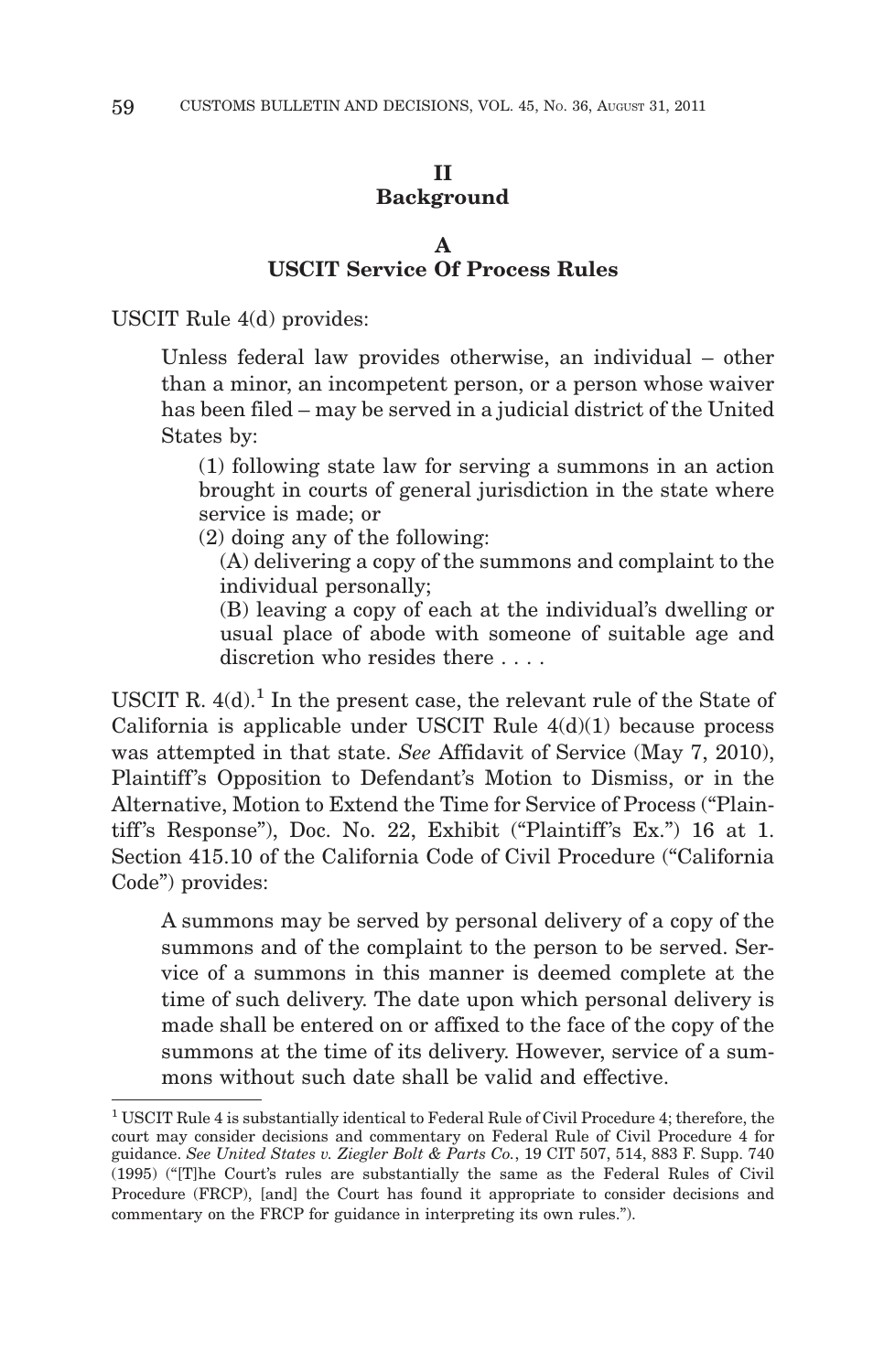Cal. Civ. Proc. Code § 415.10 (West 2011). Furthermore, section 415.20(b) of the California Code provides:

If a copy of the summons and complaint cannot with reasonable diligence be personally delivered to the person to be served, as specified in Section 416.60, 416.70, 416.80, or 416.90, a summons may be served by leaving a copy of the summons and complaint at the person's dwelling house, usual place of abode, usual place of business, or usual mailing address other than a United States Postal Service post office box, in the presence of a competent member of the household or a person apparently in charge of his or her office, place of business, or usual mailing address other than a United States Postal Service post office box, at least 18 years of age, who shall be informed of the contents thereof, and by thereafter mailing a copy of the summons and of the complaint by first-class mail, postage prepaid to the person to be served at the place where a copy of the summons and complaint were left. Service of a summons in this manner is deemed complete on the 10th day after the mailing.

*Id.* § 415.20(b).

## **B**

# **Defendant's Attempt At Service Of Process**

Plaintiff claims that on May 4, 2010, a private process server delivered documents, including the summons and complaint from this case, to a Francis "Doe" at 4318 Morrell Street, San Diego, California 92109. Plaintiff's Response at 5; Plaintiff's Ex. 16 at 1. Defendant claims that she did not reside at the Morrell Street address at the time of service, but instead resided at 4903 Cape May Avenue, San Diego, California 92107. Memorandum of Points and Authorities in Support of Defendant's Motion to Dismiss ("Defendant's Memo"), Doc. No. 21–2 at 2. In February 2009, Defendant wrote to Customs and Border Protection ("Customs") stating that "all future correspondences" should be sent to the Cape May Avenue address. Letter from Ilona Zatkova to Customs (February 13, 2009), Defendant's Motion, Exhibit ("Defendant's Ex.") D at 1.2 Following

 $2$  On February 17, 2009, four days after Defendant's letter to Customs with the Cape May Avenue address listed as a current address, Defendant's former attorney wrote to Customs, stating that he was no longer representing Defendant and that Defendant could be contacted at the Morrell Street address. Letter from Daniel J. Curry to Lawrence Fanning (February 17, 2009), Plaintiff's Ex. 7 at 1. However, it appears that all subsequent correspondence between Plaintiff and Defendant was exclusively at the Cape May Avenue address, suggesting that Customs only followed the instructions from Defendant and not those from her former attorney. *See* Defendant's Ex. G and Plaintiff 's Ex. 8 at 1; Defendant's Ex. H and Plaintiff's Ex. 9 at 1; Plaintiff's Ex. 10 at 1.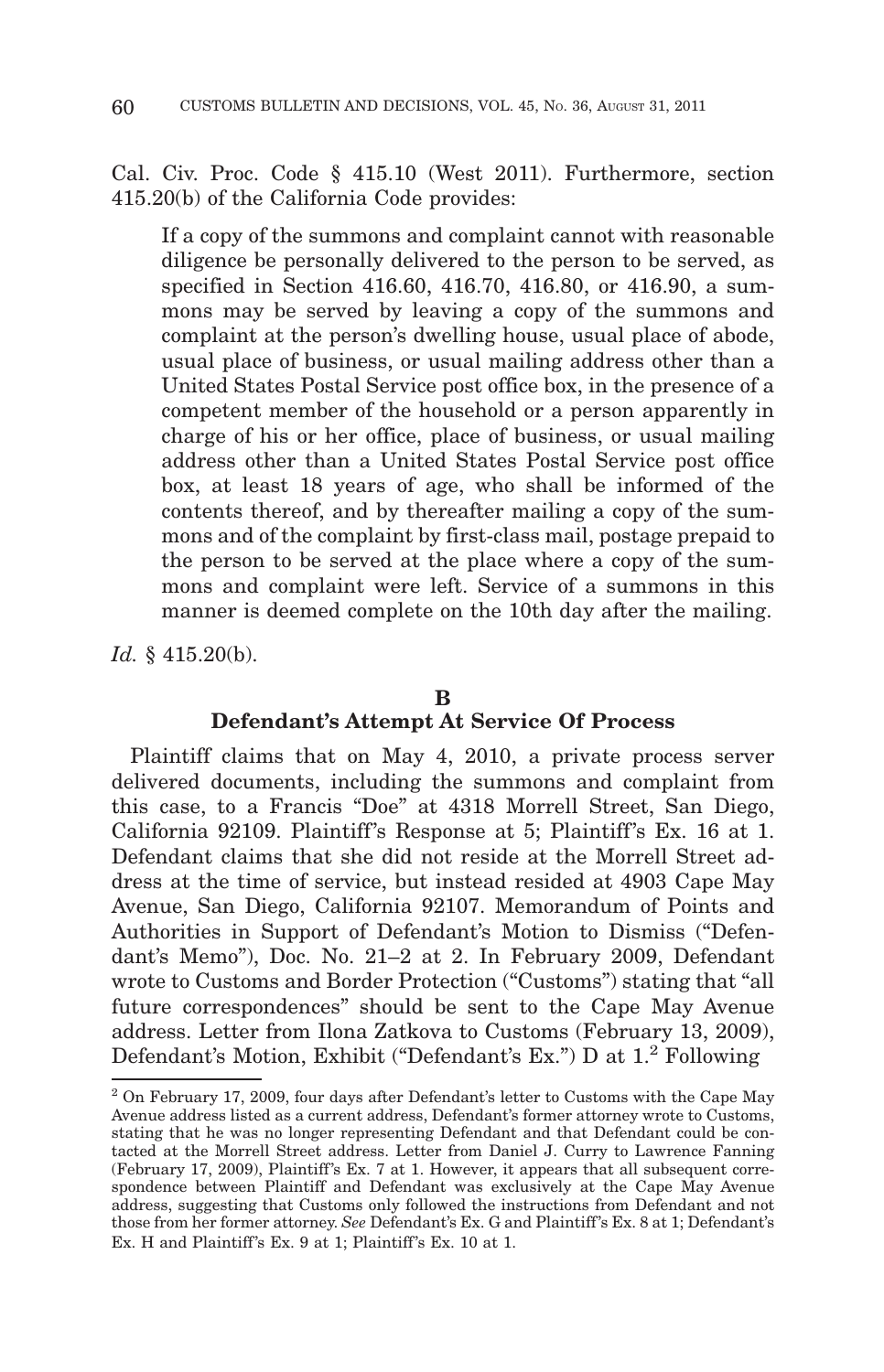this date, it appears that all correspondence between Plaintiff and Defendant was exclusively at the Cape May Avenue address. *See* Letter from Marcia A. Gomez to Ilona Zatkova (September 25, 2009), Defendant's Ex. G and Plaintiff's Ex. 8 at 1; Letter from Christopher J. Duncan to Ilona Zatkova (January 20, 2010), Defendant's Ex. H and Plaintiff's Ex. 9 at 1; Letter from Ilona Zatkova to Customs (October 6, 2010), Plaintiff 's Ex. 10 at 1.

Plaintiff states that prior to delivering the summons and complaint at the Morrell Street address it attempted service five times at the Cape May Avenue address. Plaintiff 's Response at 3–4; Non-Service Report (April 23, 2010), Plaintiff 's Ex. 11 at 1. According to the report provided by Plaintiff, on the first attempt there was "no answer at the door," the "front porch light [was] on," and a "car [was] parked on the street," but the process server was "unsure if the vehicle belong[ed] to the" Defendant. Plaintiff's Ex. 11 at 1. The process server made a second attempt, but again, there was "no answer at the door." *Id.* On the third attempt, the process server "marked the door," and on the fourth attempt four days later the "marker [was] gone." *Id.* On the fifth attempt, there was "no answer at the door" or at the neighbor's door. *Id.*

Plaintiff then attempted to serve the Defendant through Doe at the Morrell Street address on May 4, 2010. Plaintiff's Ex. 16 at 1. Defendant acknowledged receipt of these documents in a letter to Plaintiff dated May 5, 2010 but marked received on the envelope by Plaintiff on May 18, 2010. Letter from Ilona Zatkova to Stephen C. Tosini (May 5, 2010), Plaintiff's Ex. 17 at 1. This letter shows that Defendant received actual notice of the summons and complaint.<sup>3</sup> Plaintiff argues that the Morrell Street address is considered "an alternate address" of Defendant, Plaintiff 's Response at 7, but also states that it does not contest Defendant's assertion in a sworn declaration that the Morrell Street address was not her usual place of abode at the time of service, *id.* at 8; Affirmation of Ilona Zatkova in Support of Defendant's Motion to Dismiss (November 24, 2010), Defendant's Ex. M at 2. Therefore, Plaintiff appears to argue that the Morrell Street address was Defendant's prior address or place of business and that given the showing of actual notice, the Government substantially complied with the rule for service of process. Plaintiff 's Response at 8. Additionally, Plaintiff admits that it did not mail the summons and complaint to Defendant following this alleged substituted service. *Id.* at 14.

 $3$  Actual notice is distinct from sufficient service of process. For discussion of this distinction, *see infra* note 9.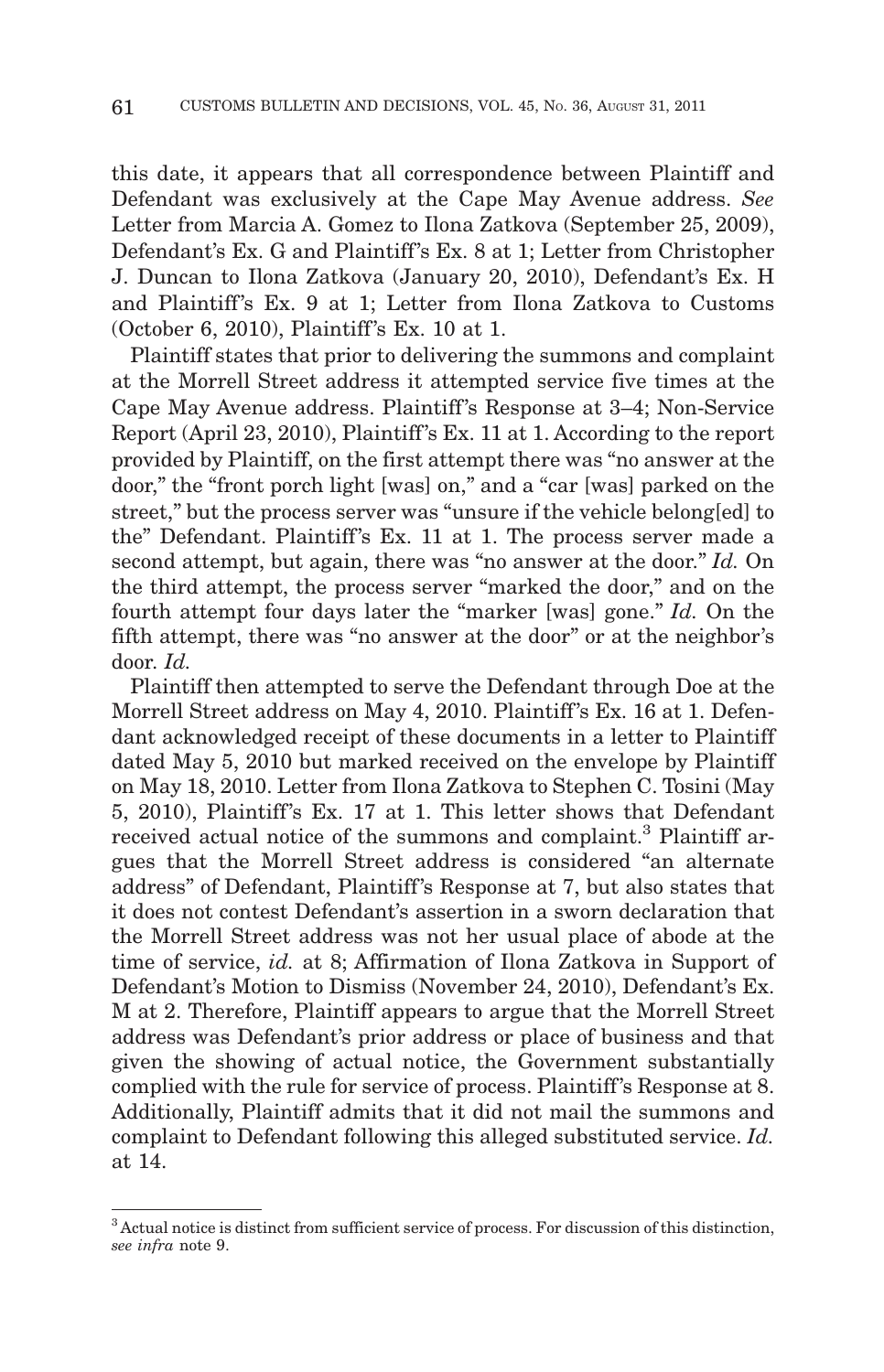# **III Standard of Review**

When the court's jurisdiction is challenged, "[t]he party seeking to invoke... jurisdiction bears the burden of proving the requisite jurisdictional facts." *Former Emps. of Sonoco Prods. Co. v. U.S. Sec'y of Labor*, 27 CIT 812, 814, 273 F. Supp. 2d 1336 (2003) (citing *McNutt v. Gen. Motors Acceptance Corp.*, 298 U.S. 178, 189, 56 S. Ct. 780, 80 L. Ed. 1135 (1936)). However, in deciding Defendant's motion to dismiss, "the Court assumes that 'all well-pled factual allegations are true,' construing 'all reasonable inferences in favor of the nonmovant.'" *United States v. Islip*, 22 CIT 852, 854, 18 F. Supp. 2d 1047 (1998) (quoting *Gould, Inc. v. United States*, 935 F.2d 1271, 1274 (Fed. Cir. 1991)).

# **IV Discussion**

Although Plaintiff did not properly serve process under either US-CIT Rule 4(d)(2), *see infra* Part IV.A, or USCIT Rule 4(d)(1), *see infra* Part IV.B, USCIT Rule 4(*l*) requires that the court extend the time for that service, *see infra* Part IV.C.

## **A**

# **The Government Did Not Properly Serve Process Upon Defendant Under USCIT Rule 4(d)(2)**

Defendant argues that Plaintiff failed to adhere to USCIT Rule  $4(d)(2)(B)$  when it left a copy of the summons and complaint at the Morrell Street address only, because this address was not Defendant's "dwelling or usual place of adobe" at the time of service. Defendant's Memo at  $13-20$ .<sup>4</sup> Plaintiff responds that "the provisions of [Rule 4] should be liberally construed to effectuate service," Plaintiff's Response at 6–7 (brackets in original) (quoting *Karlsson v. Rabinowitz*, 318 F.2d 666, 668 (4th Cir. 1963)) and that the Morrell Street address was a valid alternative address as either Defendant's business address or Defendant's last place of abode, *id.* at 9–10.5

<sup>&</sup>lt;sup>4</sup> There is no indication from either party that there was proper service of process under USCIT Rule  $4(d)(2)(A)$  or  $4(d)(2)(C)$ . *See generally* Defendant's Memo at 8-10; Plaintiff's Response at 6–11. Furthermore, Defendant does not argue that Doe was not "of suitable age or discretion" or that a copy of process was not left with Doe. *See* Defendant's Memo at 13.

<sup>&</sup>lt;sup>5</sup> Plaintiff points to Lexis searches and Internet searches displaying the Morrell Street address as a place of business or current address. Plaintiff's Response at 8; Lexis searches for "La Mont," "Glass Nail Files," and "Zatkova" (December 17, 2010), Plaintiff's Ex. 12 at 1–6; San Diego County Business Directory, Company Profile for Ilona Zatkova, Plaintiff 's Ex. 13 at 1; PeopleFinders results for Ilona Zatkova, Plaintiff's Ex. 14 at 1. Defendant argues that Plaintiff's Exhibit 12 is irrelevant because it is dated several months after the Affidavit of Service and therefore "could not have been used or relied upon by the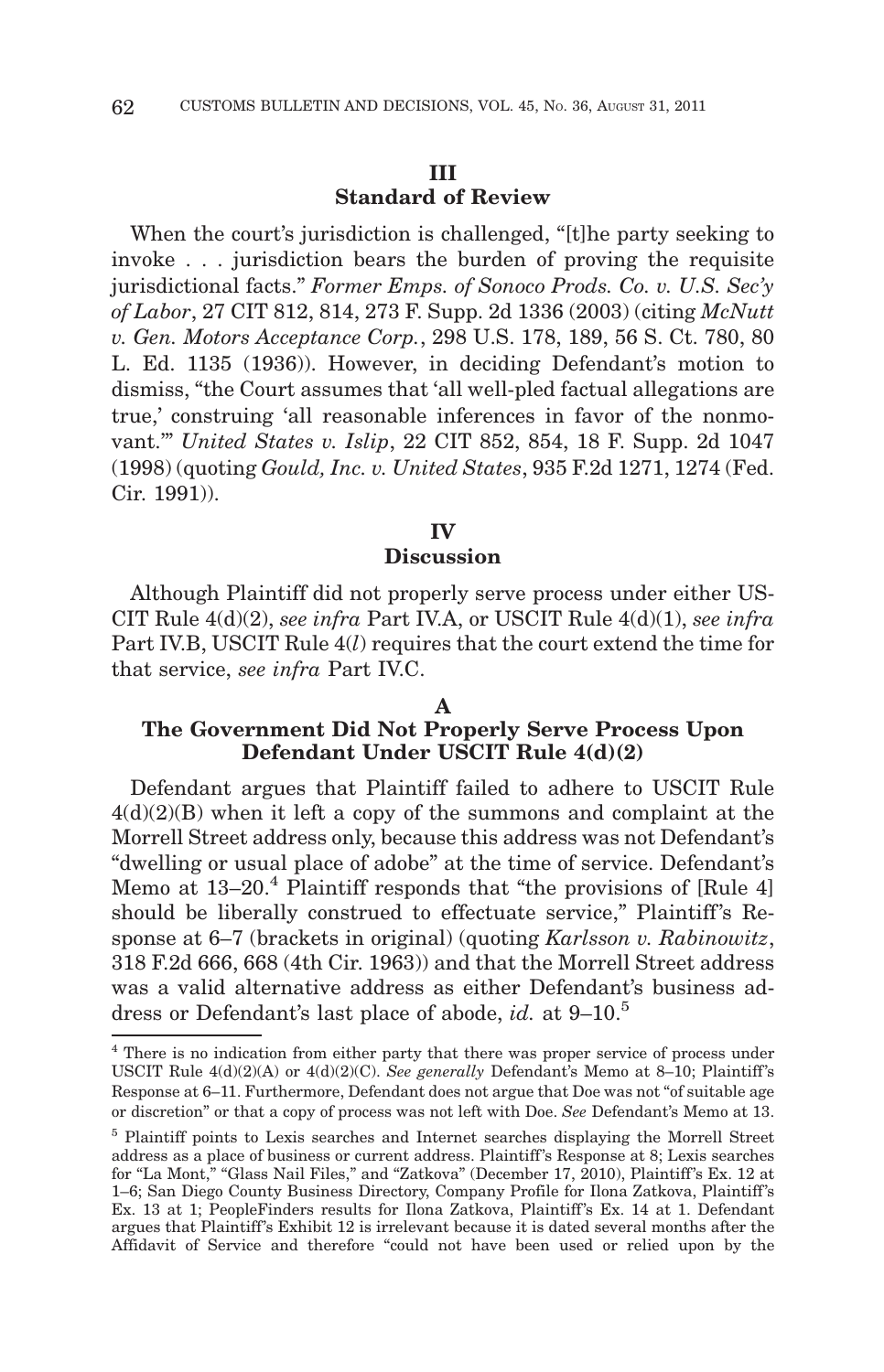Although it is well settled that "Rule 4 should be given liberal and flexible construction," *Borzeka v. Heckler*, 739 F.2d 444, 447 (9th Cir. 1984) (citing, *inter alia*, *Nowell v. Nowell*, 384 F.2d 951, 953 (5th Cir. 1967); *Karlsson*, 318 F.2d at 668; *Rovinski v. Rowe*, 131 F.2d 687, 689 (6th Cir. 1942)), the service attempted at the Morell Street address is insufficient even under a liberal construction of USCIT Rule 4(d)(2).

First, because an individual's place of business is not considered a usual place of abode under USCIT Rule  $4(d)(2)$ , Plaintiff's argument that the Morrell Street address was at least Defendant's current business address at the time of service, Plaintiff 's Response at 9–10, is irrelevant. "The Federal Rules of Civil Procedure that address service on individuals do not specifically authorize serving them at their place of business." *Hides v. City of Fort Wayne*, 2006 U.S. Dist. LEXIS 91368 at \*8 (N.D. Ind. 2006); *see also Smith v. W. Offshore, Inc.*, 590 F. Supp. 670, 674 (E.D. La. 1984) ("Service upon an individual through a nonauthorized agent for service of process at the individual's place of business is not a proper means of serving process under the Federal Rules of Civil Procedure."); *Gipson v. Bass River*, 82 F.R.D. 122, 125 (D.N.J. 1979) ("Clearly, leaving process at defendants' place of employment does not qualify under the dwelling house or place of abode method."). In the present case, Plaintiff 's complaint is against Defendant as an individual and not against her business, Plaintiff's Complaint at 3, and Defendant properly states that "[t]he only authorized form of substitute service upon an individual must take place at the individual's current 'dwelling or usual place of abode," Defendant's Reply at 13 (quoting USCIT R.  $4(d)(2)(B)$ ).

Second, with respect to Plaintiff's argument that a former residence can be a "usual place of abode," Plaintiff's Response at 8, "the law does not mean the last place of abode; for a party may change his place of abode every month in the year," *Earle v. McVeigh*, 91 U.S. 503, 508, 23 L. Ed. 398 (1876); *see also Ngo v. Van Ha*, 2008 U.S. Dist LEXIS 107026 at \*11–13 (W.D. La. 2008). Rather, a "usual place of abode" means that the party is living in that residence but "may be *temporarily* absent at the time." *Earle*, 91 U.S. at 508 (emphasis

Government's process server" and may be a *post hoc* attempt by Plaintiff to justify service at the Morrell Street address. Defendant's Reply at 8. Defendant also argues that all these exhibits are not authenticated. *Id.* For the purpose of this Motion to Dismiss, the court construes all facts in favor of the Plaintiff. *See Islip*, 22 CIT at 854. However, Plaintiff does not argue that the Morrell Street address was a current home address at the time of attempted service. Plaintiff's Response at 8 ("Ms. Zatkova has recently stated in a sworn declaration that 4318 Morrell Street was not her usual place of abode on May 4, 2010, the date of service of process. . . . We do not contest this assertion at this time."). Furthermore, even if this address were a business address, service would not have been proper under either USCIT Rule 4(d)(2)(B), *see infra* Part IV.A, or USCIT Rule 4(d)(1), *see infra* Part IV.B.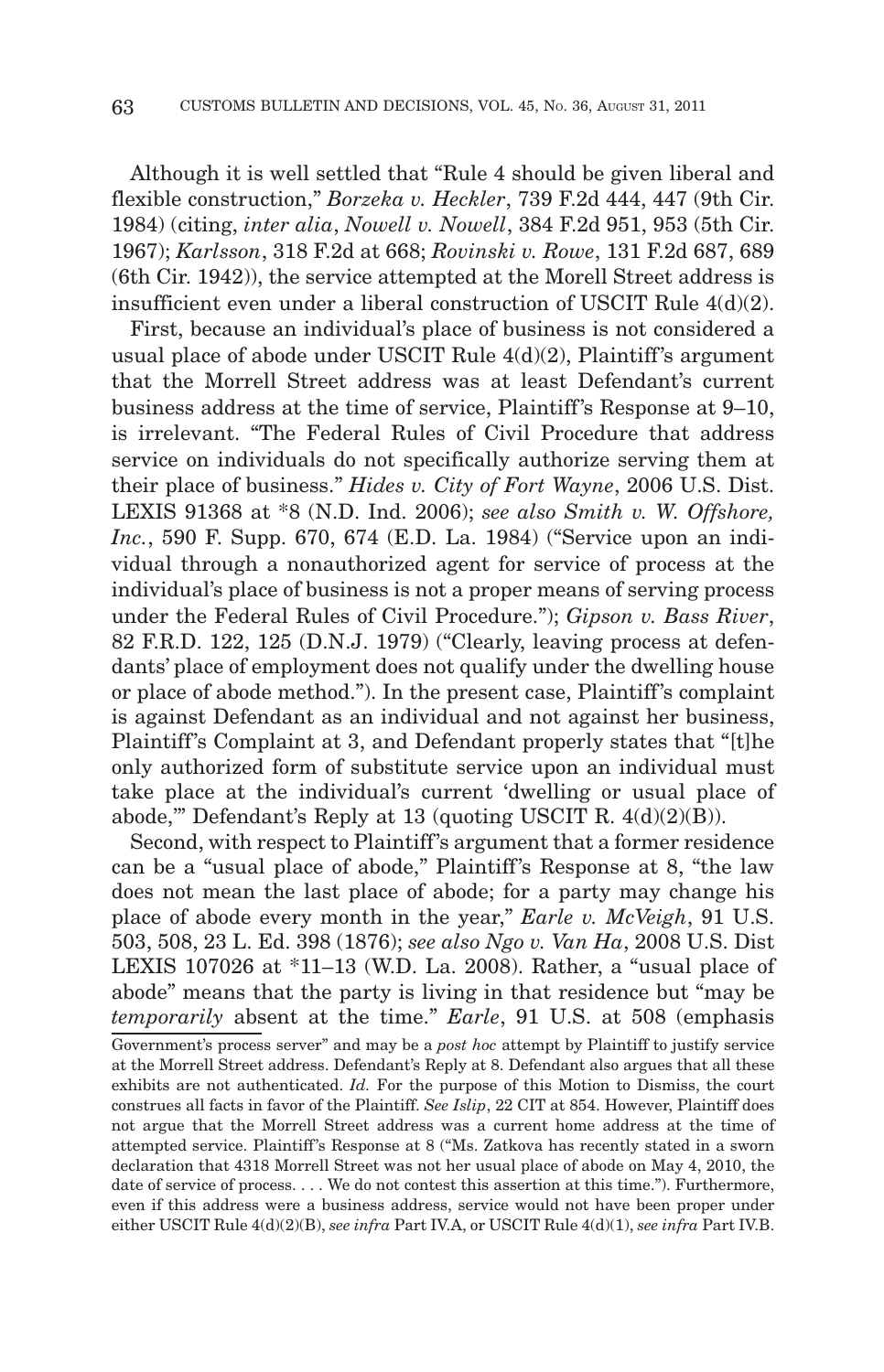added). Although a former place of abode was acceptable in *Karlsson*, 318 F.2d at 666, that case involved unique circumstances not present in this case, *Karlsson*, 318 F.2d at 667.<sup>6</sup> Indeed, none of the cases cited by Plaintiff, *see* Plaintiff's Response at 6–11, involve service to a "former boyfriend," Defendant's Memo at 5; *see* Plaintiff 's Ex. 16 at 1 (referring to Doe as a "co-occupant"), at a former address, Plaintiff 's Response at 8, of a defendant who voluntarily provided a current address, Defendant's Ex. D at 1, and who, at most, "*may* have been evading service," Plaintiff's Response at 20 (emphasis added).<sup>7</sup>

#### **B**

# **The Government Did Not Properly Effect Service Of Process Upon Defendant Under USCIT Rule 4(d)(1)**

**1**

# **California Courts Liberally Construe California Service of Process Statutes**

"[T]he [service of process] provisions are now to be liberally construed to effectuate service and uphold jurisdiction if actual notice has been received by the defendant." *Bein v. Brechtel-Jochim Grp., Inc.*, 6 Cal. App. 4th 1387 (Cal. Ct. App. 1992) (citing *Pasadena Medi-Ctr. Assocs. v. Super. Ct.*, 511 P.2d 1180, 1184 (Cal. 1973) (noting "the desirability of liberal construction of [California's service of process statutes]")). Section 415.20(b) of the California Code allows for substitute service if "a copy of the summons and complaint cannot with reasonable diligence be personally delivered to the person to be served." Cal. Civ. Proc. Code § 415.20(b) (West 2011). This substitute

<sup>6</sup> In *Karlsson*, the defendant temporarily moved from Maryland to a motel in Arizona until he found a permanent residence. *Karlsson*, 318 F.2d at 667. While in Arizona, process was served at the Maryland home by leaving a copy thereof with his wife who was still residing at the home as they finalized its sale. *Id.* In the present case, it appears that Defendant did not reside at the Morrell Street address for several years, *see* Defendant's Ex. G and Plaintiff 's Ex. 8 at 1; Defendant's Ex. H and Plaintiff 's Ex. 9 at 1; Plaintiff 's Ex. 10 at 1, and that Doe was a former boyfriend rather than a current spouse, Defendant's Memo at 5; *see* Plaintiff's Ex. 16 at 1 (referring to Doe as a "co-occupant").

<sup>7</sup> In *Frank Keevan & Son, Inc. v. Callier Steel Pipe & Tube, Inc.*, 107 F.R.D. 665, 671 (S.D. Fla. 1985), the defendant was nomadic, making it difficult for the plaintiff to locate the defendant and serve process. *Keevan*, 107 F.R.D. at 671. In *Nat'l Labor Relations Bd. v. Clark*, 468 F.2d 459 (5th Cir. 1972), the defendant moved from his residence but made it appear that he was still residing there. *Clark*, 468 F.2d at 464. In *Blackhawk Heating & Plumbing Co. v. Turner*, 50 F.R.D. 144 (D. Ariz 1970), the defendant "made no effort to leave a forwarding address or disconnect telephone service until after the date of service." *Turner*, 50 F.R.D. at 149. In *Nowell*, the court held that process was properly left with a landlord but cautioned against extending that holding to cotenants. *Nowell*, 384 F.2d at 953 ("[T]he substantial nexus that exists between tenant and landlord does not exist between tenants themselves. The landlord, unlike his tenants, has a degree of control over all tenants and the premises that each occupies.").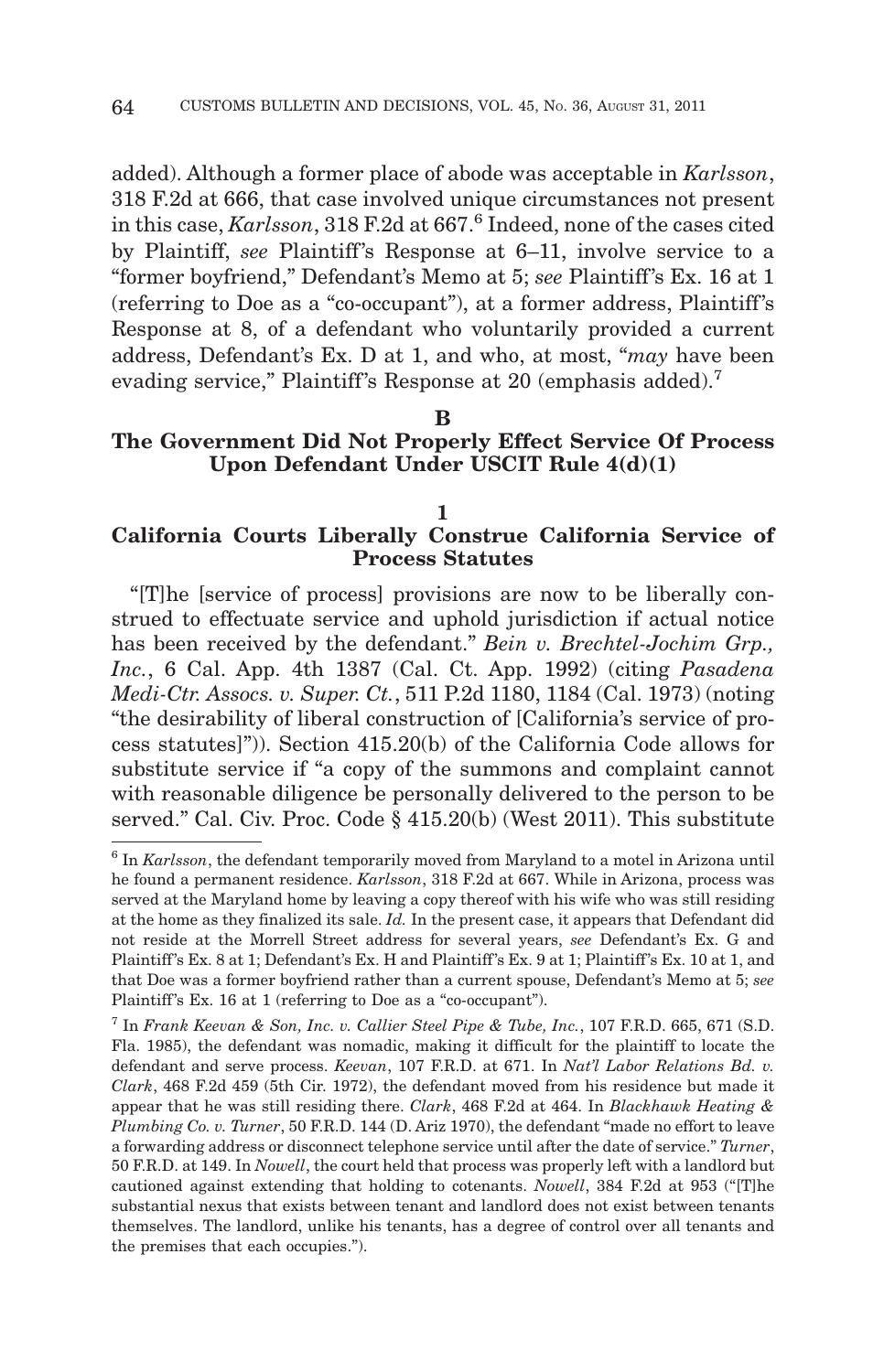service may be made by, *inter alia*, leaving a copy of the summons and complaint at the person's usual place of business with a competent individual apparently in charge of that place of business and "thereafter mailing a copy of the summons and of the complaint by firstclass mail, postage prepaid to the person to be served at the place [of business] where a copy of the summons and complaint were left." *Id.* Plaintiff argues it had reason to believe that the Morrell Street address was a valid business address. *See supra* note 5.8

#### **2**

# **Under California Law, Actual Notice Does Not Necessarily Mean That Plaintiff Has Substantially Complied With The Service Of Process Rule**

"To be constitutionally sound the form of substituted service must be 'reasonably calculated to give an interested party actual notice of the proceedings and an opportunity to be heard . . . [in order that] the traditional notions of fair play and substantial justice implicit in due process are satisfied.'" *Bein*, 6 Cal. App. 4th at 1392 (quoting *Zirbes v. Stratton*, 187 Cal. App. 3d 1407, 1416 (Cal. Ct. App. 1986)) (alterations in original). However, as Plaintiff points out, "[c]ourts in California have found that where there is *substantial compliance* with the statutory requirements for service, a trial court can acquire personal jurisdiction over the defendant." Plaintiff 's Response at 12 (emphasis in original) (citing *Bein*, 6 Cal. App. 4th at 1392).

Plaintiff argues that "California courts *generally* find that service of process is sufficient where the defendant has actual knowledge of the complaint." Plaintiff's Response at 12–13 (emphasis added) (citing *In re Marriage of Tusinger*, 170 Cal. App. 3d 80, 82–83 (Cal. Ct. App. 1985); *Carter v. Anderson*, 2007 WL 27138333 at \*3–4 (Cal. Ct. App. 4th Sept. 19, 2007)). However, a showing of actual notice alone does not necessarily mean that the party "reasonably calculated" substitute service to ensure actual notice. *Bein*, 6 Cal. App. 4th at 1392.<sup>9</sup> As Defendant points out, "[t]he California Supreme Court has explained that 'substantial compliance' with a statute 'means actual compliance in respect to the *substance* essential to *every* reasonable objective of the statute.'" Reply Memorandum In Support Of Defendant's Motion to Dismiss ("Defendant's Reply"), Doc. No. 23 at 18 (quoting and

 $8$  Unlike USCIT Rule 4(d)(2), the California Code expressly allows service of process at a place of business. Cal. Civ. Proc. Code § 415.20(b) (West 2011).

<sup>9</sup> Actual notice is distinct from sufficient service of process under USCIT Rule 4. Acknowledging actual notice does not automatically make service of process sufficient. *See Ziegler Bolt & Parts Co.*, 19 CIT at 519 ("Courts have long recognized that actual knowledge of a claim is insufficient to confer jurisdiction over the person."); *Friedman v. Estate of Presser*, 929 F.2d 1151, 1155 (6th Cir. 1991) ("[A]ctual knowledge of the law suit does not substitute for proper service of process under Rule  $4(c)(2)(C)(ii)$ .").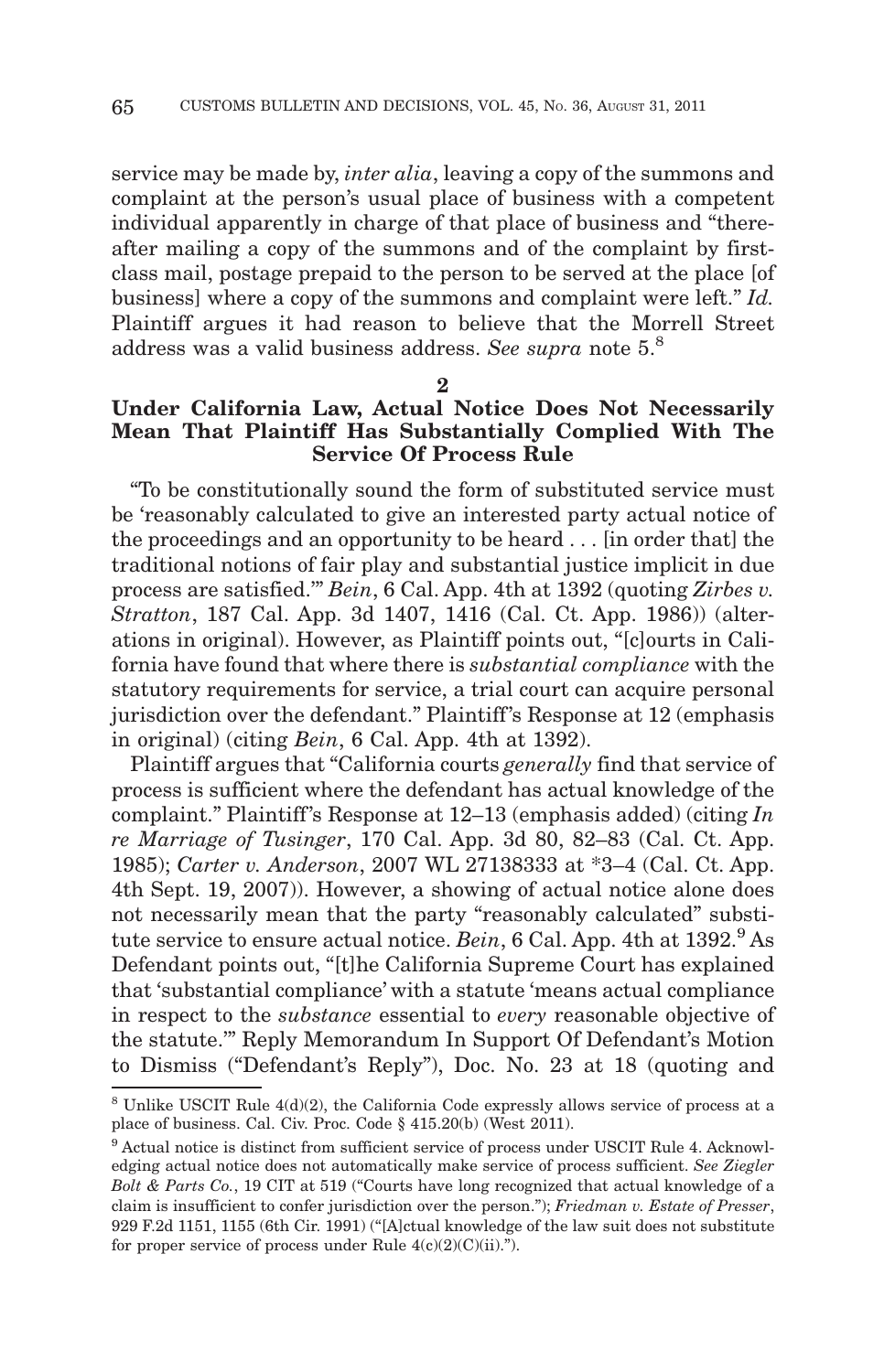emphasizing *Stasher v. Harger-Haldeman*, 58 Cal. 2d 23, 29 (1962)).

#### **3**

# **California's Mailing Requirement, With Which Plaintiff Did Not Comply, Is An Essential Requirement For Sufficient Service Of Process**

Because it did not mail the complaint and summons, Plaintiff failed to adhere to the final part of Section 415.20 of the California Code. *See* Cal. Civ. Proc. Code § 415.20(b) (West 2011); Defendant's Reply at 17. Although Plaintiff argues that its failure to mail the summons and complaint was only "a minor technical error," Plaintiff's Response at 14, it points to no case that discounts the importance of mailing following substitute service. *See generally* Plaintiff's Response at 11–15. To the contrary, the mailing requirement is essential even under California's liberal approach to determining sufficient service of process. *See, e.g.*, *Donel, Inc. v. Badalian*, 87 Cal. App. 3d 327, 332 (2d Dist. 1978) ("[W]here mailing of summons was reasonably feasible, any method of service less likely to provide actual notice is insufficient."); *Khourie, Crew & Jaeger v. Sabek, Inc.*, 220 Cal. App. 3d 1009, 1013 (Cal. Ct. App. 1990) ("The evident purpose of [Section 415.20 of the California Code] is to permit service to be completed upon a good faith attempt at physical service on a responsible person, plus actual notification of the action by mailing the summons and complaint to the appropriate party."). Federal courts in California also recognize the importance of such a mailing. *See Ogundimo v. Steadfast Prop. & Dev.*, 2010 U.S. Dist. LEXIS 107791 at \*9 (E.D. Cal. 2010) ("[N]o proof of mailing of the summons and complaint via first class mail [was] made as is required after leaving service documents at an individual's 'usual place of business.'"); *Radke v. Holbrook*, 2010 U.S Dist. LEXIS 61195 at \*19 (C.D. Cal. 2010) (service was not proper because, *inter alia*, the summons and complaint were not mailed).<sup>10</sup>

<sup>&</sup>lt;sup>10</sup> Plaintiff also argues that it had no reason to mail the documents because Defendant acknowledged receipt of them in a letter dated one day after the attempted service. Plaintiff's Response at 15; Plaintiff's Ex. 17 at 1. However, the received stamp on that letter's envelope suggests that Plaintiff was not aware of this acknowledgment until *fourteen days* after the attempted service. Plaintiff 's Ex. 17 at 1–2.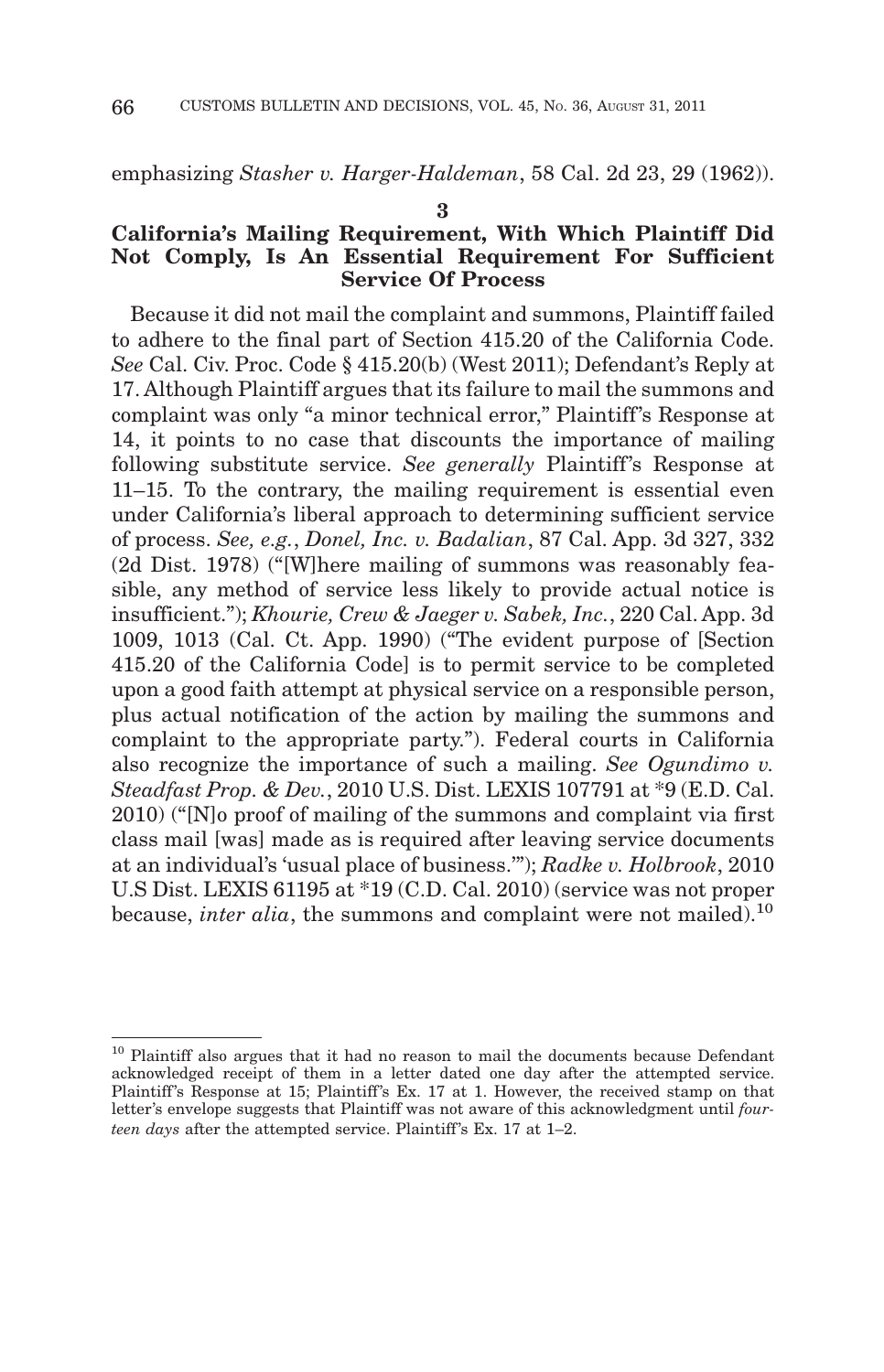#### **C**

# **Good Cause Exists For An Extension Of Time To Effect Service Of Process**

USCIT Rule 4(*l*) provides that, *inter alia*, "if the plaintiff shows good cause for the failure [to properly effect service of process], the court must extend the time for service for an appropriate period." USCIT R. 4(*l*). As Plaintiff argues in the alternative, good cause for an extension exists where the "plaintiff's failure to complete service in timely fashion is a result of the conduct of a third person, typically a process server, the defendant has evaded service of process or engaged in misleading conduct, *the plaintiff has acted diligently in trying to effect service* or there are understandable mitigating circumstances." Plaintiff's Response at 17 (quoting Wright and Miller, Federal Practice and Procedure § 1137 (3rd ed. 2002)) (emphasis added). Plaintiff argues that it diligently attempted to effect service at the Cape May Avenue address five times before turning to the Morrell Street address. *Id.* at 18; Plaintiff's Ex.11 at 1; Plaintiff's Ex. 16 at 1.<sup>11</sup>

Defendant argues that the facts here are strikingly similar to *Rodrigue*, 645 F. Supp. 2d 1310 (CIT 2009). Defendant's Reply at 2. In *Rodrigue*, the Government did not attempt to serve the parties until 21 days before the 120-day period for service as provided by USCIT Rule 4, failed to obtain updated addresses of the parties, and did not successfully serve either party during the 120-day period, having

Defendant's Reply at 25 (citation omitted). It appears that Defendant is questioning Mr. Stallman's personal knowledge of the service at the Morrell Street address. Although Plaintiff must prove the requisite jurisdictional facts, *see Former Emps. of Sonoco Prods. Co.*, 27 CIT at 814, in a motion to dismiss a court must still construe all reasonable inferences in favor of Plaintiff, *Islip*, 22 CIT at 854. Without a showing from Defendant that reasonably casts doubt, the Affidavit of Service alone is enough to prove this jurisdictional fact. While that affidavit is flawed, Defendant does not provide sufficient facts to challenge the conclusion that Mr. Stallman had personal knowledge of the service of process, particularly in light of Defendant's acknowledgment one day after this alleged service. Plaintiff 's Ex. 16 at 1; Plaintiff 's Ex. 17 at 1.

 $11$  Defendant questions the authenticity of the Affidavit of Service, Plaintiff's Ex. 16 at 1, stating:

<sup>[</sup>N]owhere does the Affidavit state that Mr. Stallman has personal knowledge that service was made. *See* Fed. R. Evid. 602 ("A witness may not testify to a matter unless evidence is introduced sufficient to support a finding that the witness has personal knowledge of the matter."). That Mr. Stallman is apparently based in Washington, D.C. casts doubt on the likelihood that he personally effected service in this case; this is buttressed by the fact that the earlier attempts to service [sic] process at 4903 Cape May Avenue were allegedly made by a different individual, licensed to serve process in the State of California.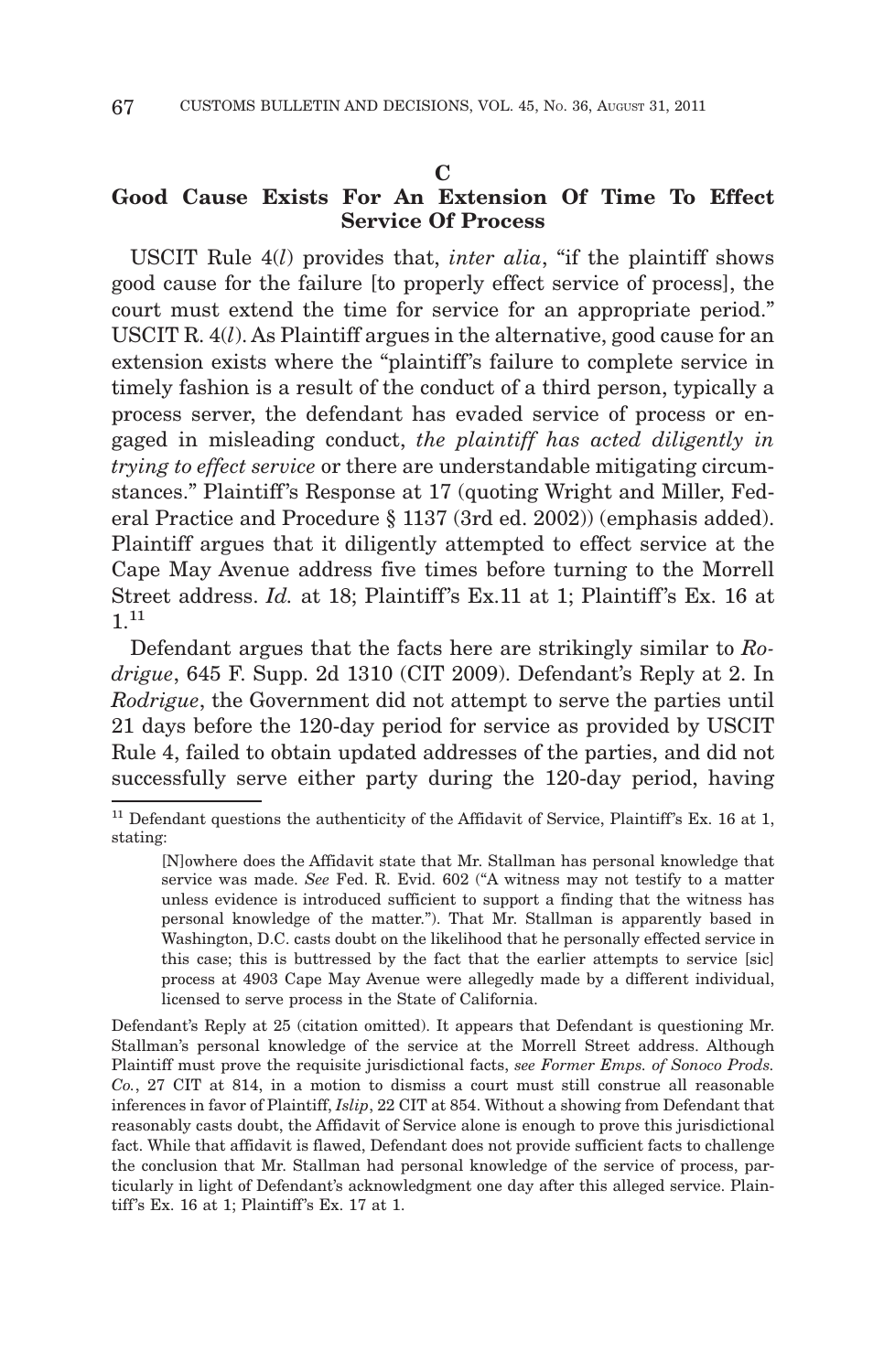previously attempted to serve process at only prior addresses. *Rodrigue*, 645 F. Supp. 2d at 1326–28. Additionally, "[t]he Government did not effect service of process on [one defendant] until... more than *five months* after the 120-day period had ended. And [the other defendant] still [had] not been served, *one full year* after the end of the 120-day period." *Id.* at 1331 (emphasis added). The court found that the Government was not diligent in serving process and accordingly dismissed the action. *Id.* at 1349.

The facts in *Rodrigue* are distinct from those in this case. In *Rodrigue*, "the Government... could hardly have done less to effect service of process on the Defendants within the 120-day period established for that purpose. Under the circumstances, extending the time for service would set a dangerous precedent, and would grant the Government (and, indeed, all parties) virtual *carte blanche* in future cases." *Id.* at 1321. In the present case, Plaintiff unsuccessfully attempted to serve Defendant five times at her current home before trying another address. Plaintiff's Response at 3–4. After an acknowledgment from Defendant following the attempted service at the Morrell Street address, Plaintiff 's Ex. 17 at 1, Plaintiff believed, albeit incorrectly, that it did not have to either send a process server back to the Cape May Avenue address or mail the summons and complaint.

Because Plaintiff acted diligently to effect service and therefore displays good cause for an extension, dismissal is not appropriate. *See, e.g.*, *Fyfee v. Bumbo, Ltd.*, 2009 U.S. Dist. LEXIS 84759 at \*10–12 (S.D. Tex. 2009); *Coleman v. Cranberry Baye Rental Agency*, 202 F.R.D. 106, 109 (N.D.N.Y 2001). With this showing of good cause, Plaintiff's request for an extension to properly serve process is warranted.

# **V**

# **Conclusion**

For the reasons stated above, Defendant's Motion to Dismiss is DENIED, and Plaintiff's request for an extension of time to properly effect service is GRANTED. Plaintiff must serve Ms. Zatkova and file proof thereof no later than 5:00pm Pacific Standard Time on August 31, 2011.

Dated: August 11, 2011

New York, New York

*/s/ Evan J. Wallach* EVAN J. WALLACH, JUDGE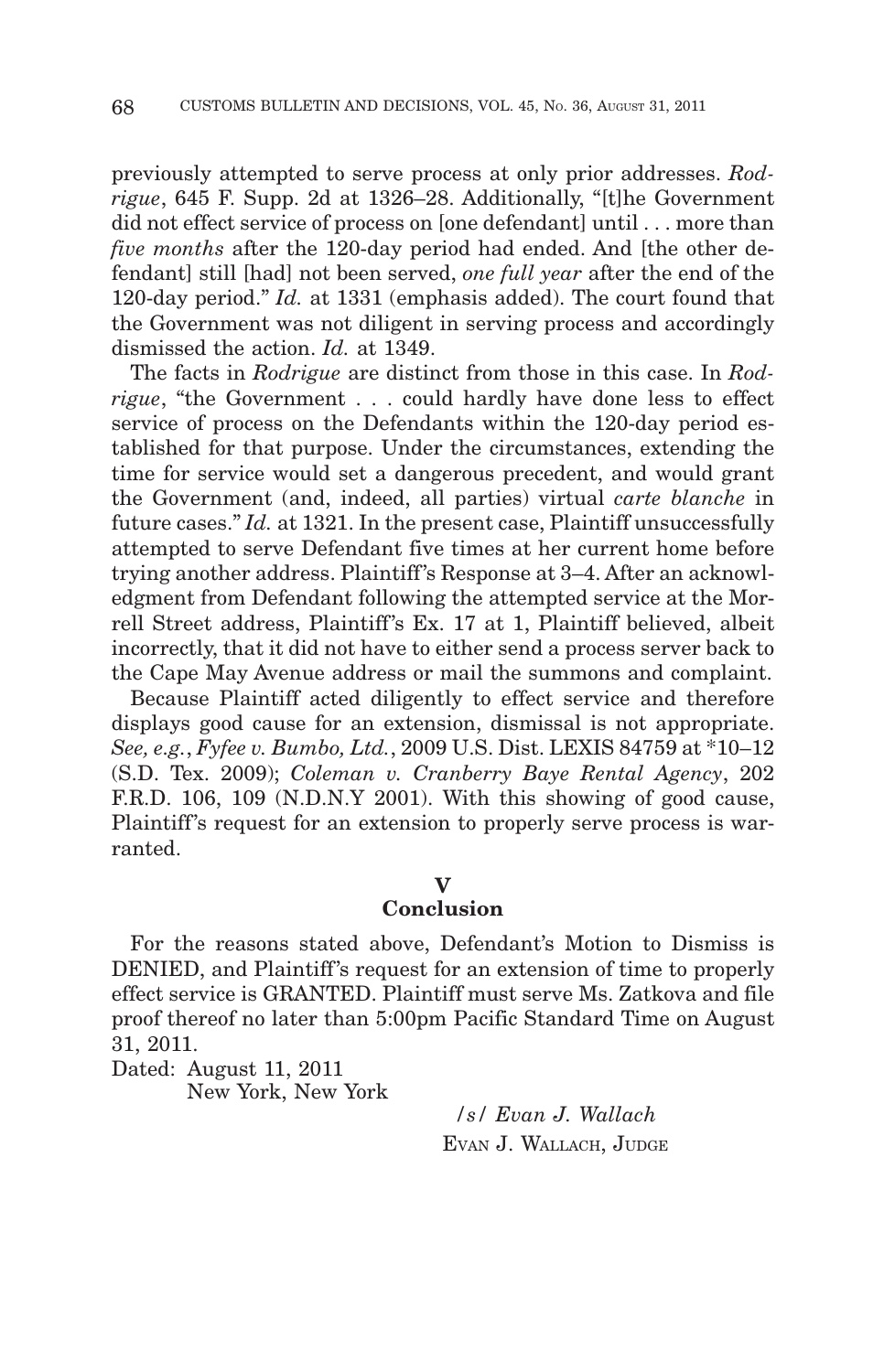Slip Op. 11–103

ROCHE VITAMINS, INC., Plaintiff, v. UNITED STATES, Defendant.

Before: WALLACH, Judge Court No.: 04–00175

[Plaintiff 's Motion to Deem Admitted Certain Paragraphs of Plaintiff 's Statement of Material Facts Not in Dispute is DENIED.]

Dated: August 11, 2011

*Grunfeld, Desiderio, Lebowitz, Silverman & Klestadt LLP* (*Erik D. Smithweiss*, *Joseph M. Spraragen*, and *Robert F. Seely*) for Plaintiff Roche Vitamins, Inc.

*Tony West*, Assistant Attorney General; *Barbara S. Williams*, Attorney in Charge, International Trade Field Office, Commercial Litigation Branch, Civil Division, U.S. Department of Justice (*Saul Davis*); and *Sheryl A. French*, Office of the Assistant Chief Counsel, U.S. Customs and Border Protection, Of Counsel, for Defendant United States.

# *OPINION*

#### **Wallach, Judge:**

This matter, *see generally Roche Vitamins, Inc. v. United States*, 750 F. Supp. 2d 1367 (CIT 2010), comes before the court on the Motion to Deem Admitted Certain Paragraphs of Plaintiff's Statement of Material Facts Not in Dispute ("Plaintiff's Motion") filed by Plaintiff Roche Vitamins,  $Inc<sup>1</sup>$  Plaintiff asks the court to deem admitted

<sup>1</sup> In *Roche*, the court stated that it would "not order any statements 'deemed admitted' on the basis of argument in a reply brief; Roche may, if appropriate, file a motion seeking relief. *See* USCIT RR. 7(b), 37." *Roche*, 750 F. Supp. 2d at 1370 n.1.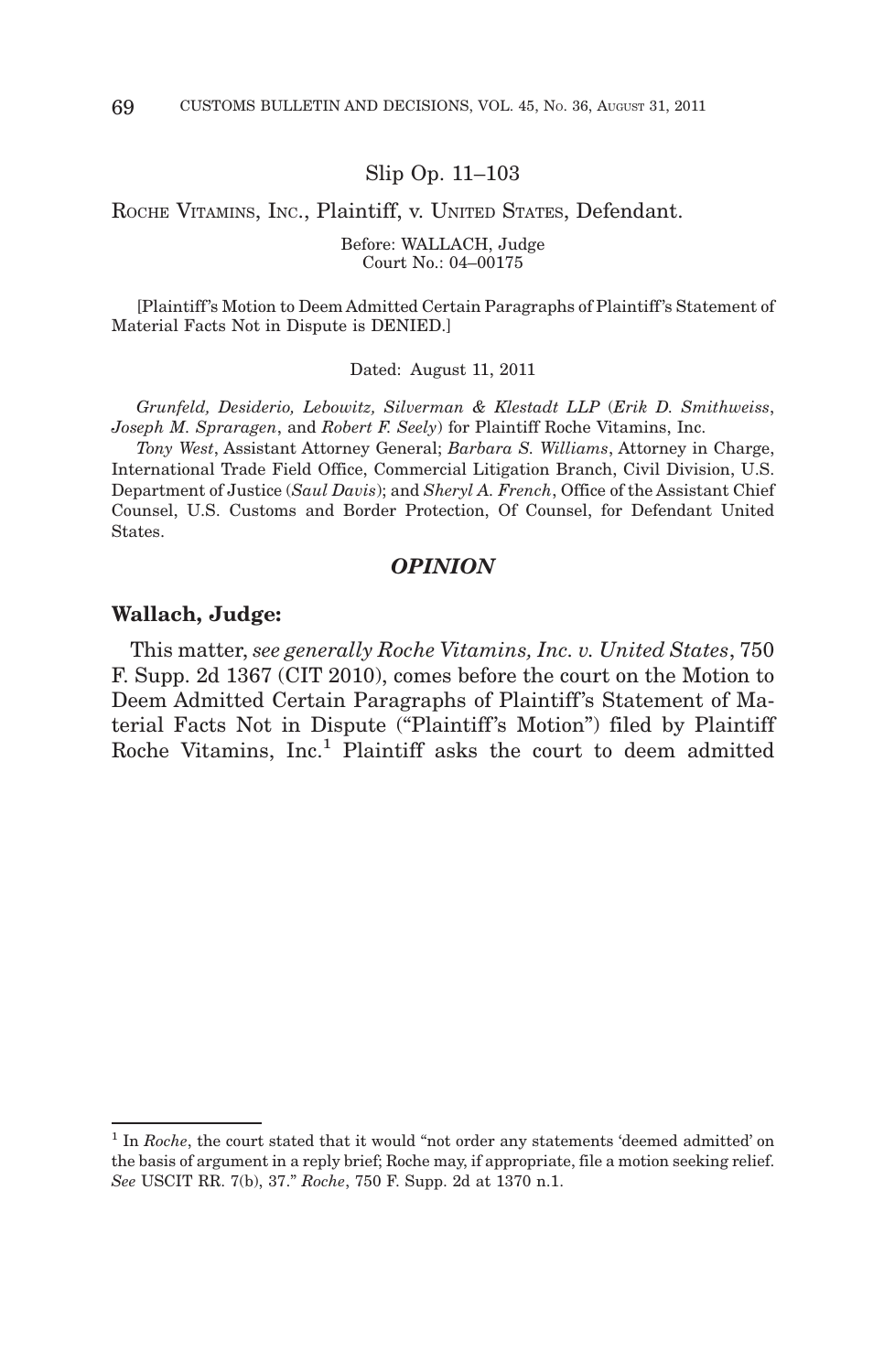paragraphs  $20^2$ ,  $21^3$ ,  $22^4$ ,  $23^5$ , and  $28^6$  of Plaintiff's Statement of Material Facts Not in Dispute ("Plaintiff's Fact Statement") because "defendant's responses thereto are insufficient under USCIT R. 56(h)

<sup>2</sup> In paragraph 20, Plaintiff states: "BetaTab 20% contains 20% by weight synthetic organic coloring matter. Tritsch Decl. ¶¶ 6, 8; Schwartz Decl. ¶ 11; (Russell Dep. 63:11–18)." Plaintiff's Statement of Material Facts Not in Dispute ("Plaintiff's Fact Statement")  $\parallel$  20. Defendant responds: "Denies. BetaTab 20% contains beta-carotene with known properties discussed above, but there is no evidence that it is used as a colorant or is coloring matter." Defendant's Response to Plaintiff's Statement of Material Facts Not in Dispute ("Defendant's Fact Response") ¶ 20.

<sup>3</sup> In paragraph 21, Plaintiff states: "Beta-carotene imparts the essential character of BetaTab 20%. Tritsch Decl. ¶ 23." Plaintiff's Fact Statement ¶ 21. Defendant responds: "Denies. The essential character of the BetaTab 20% is provided by the beadlet. The beta-carotene cannot as a practical matter be produced into a product that will provide provitamin A and antioxidant activity in the human body without the sucrose and gelatin portion of the beadlet. If the beta-carotene cannot be effectively absorbed by the body, it cannot properly or effectively be converted into vitamin A or act as an antioxidant. Therefore, it serves no useful purpose in the BetaTab 20%, without the components of the beadlet that permit it to be properly absorbed by the body. *Ibid.* [referring to Russell Decl., p. 11, ¶ III.C.1, C.3; p. 12, ¶ V.1.]." Defendant's Fact Response ¶ 21.

<sup>4</sup> In paragraph 22, Plaintiff states: "Beta-carotene is commercially sold in the U.S. for use as a colorant and/or source of vitamin A only in a stabilized form. Tritsch Decl. ¶ 7." Defendant responds: "Denies. Beta-carotene in stabilized form is also sold as an antioxidant. Furthermore, beta-carotene crystalline is sold in United States for use in producing tablets and/or capsules that will provide provitamin A and antioxidant activity. Further, plaintiff sells its entire production of beta-carotene crystalline to producers of formulations or preparations that will be eventually used to make tablets and/or capsules that provide provitamin A and antioxidant activity, or formulations/preparations that will be used as a food colorant and/or nutritional supplement." Defendant's Fact Response ¶ 22.

<sup>&</sup>lt;sup>5</sup> In paragraph 23, Plaintiff states: "BetaTab 20% is a powder with a reddish-brown/orange hue. The individual particles of the powder contain a finely dispersed solution of beta carotene in a cornstarch-coated matrix of gelatin and sucrose. Antioxidants are also present in the particles. Tritsch Decl.  $\mathbb I$  9." Plaintiff's Fact Statement  $\mathbb I$  23. Defendant responds: "Admits that the BetaTab 20% is a powder with a reddish-brown/orange hue. Denies that the individual particles of the powder contain a finely dispersed solution of beta carotene in a cornstarch-coated matrix of gelatin and sucrose. The importation constitutes submicron beadlets in powder form and there is no 'solution.' Also, we admit that while there are small amounts of other antioxidants in the product to protect the integrity of the betacarotene, the beta-carotene itself is an antioxidant." Defendant's Fact Response ¶ 23.

 $6$  In paragraph 28, Plaintiff states: "The sucrose in BetaTab 20% also has a plasticizing effect on the gelatin, which provides mechanical stability to the beta-carotene particles within the beadlet matrix. This stability helps prevent the beadlet from cracking during storage and handling. Tritsch  $\P$  13." Plaintiff's Fact Statement  $\P$  28. Defendant responds: "Denies. The patents discussing the sucrose invariably state that the purpose of the sucrose is to provide plasticity and mechanical stability, which in turn permits milling to proper size and conversion of the product into tablets and/or gel capsules. They do not discuss storage and handling." Defendant's Fact Response ¶ 28.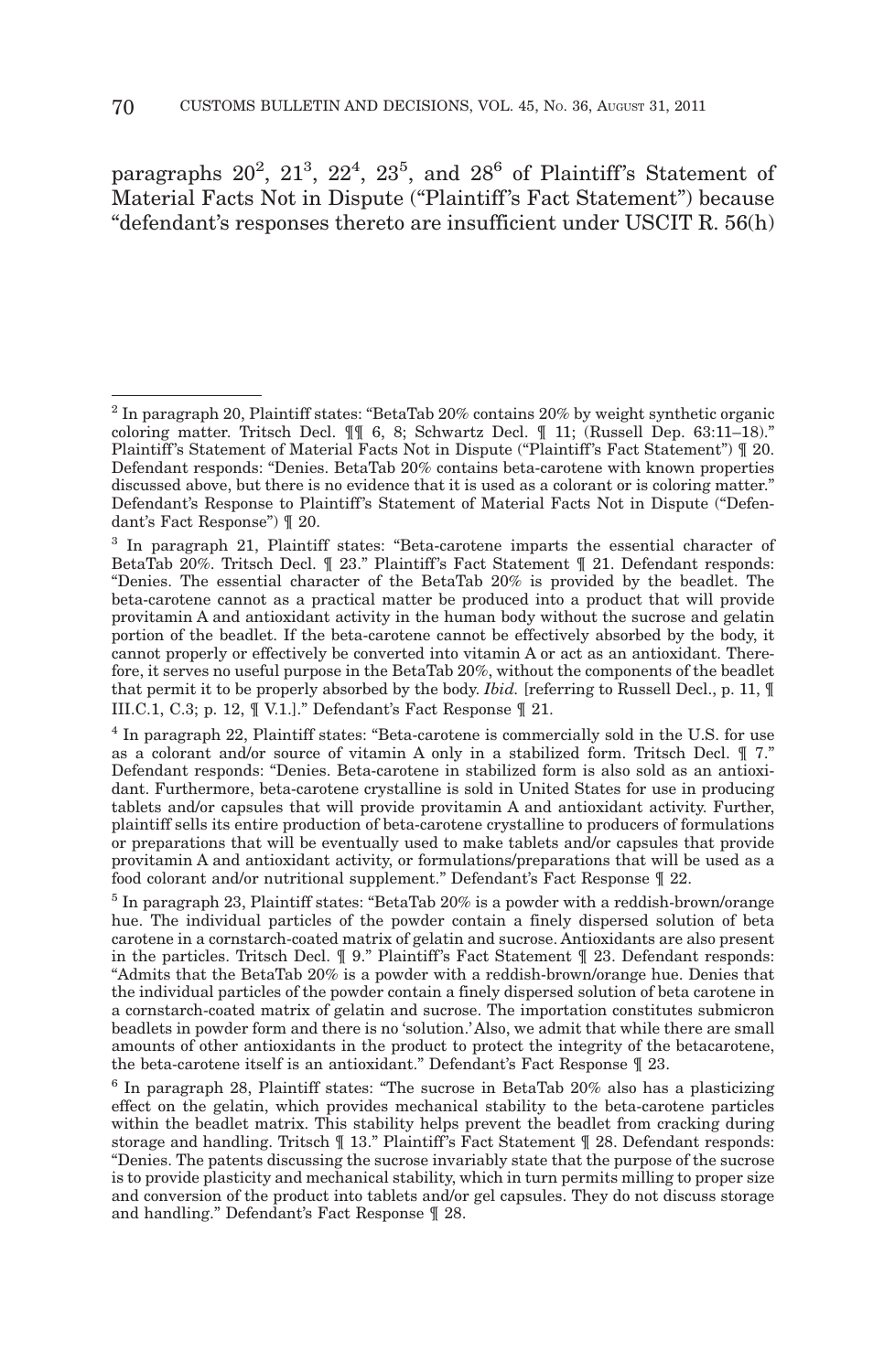to controvert plaintiff's statement of material facts not in dispute." Plaintiff's Motion at 1.<sup>7</sup> Plaintiff's argument is as follows:

[T]he opposing party is required to serve a response to the statement served by the movant. USCIT R. 56(h)(2). Each numbered response controverting any statement of material fact alleged by the movant must be followed by a citation to admissible evidence. USCIT R. 56(h)(4). If the responding party's statement does not actually controvert plaintiff's statement, or if the responding party's statement is not followed by citation to admissible evidence (*see* Rule 56(h)(2) and (4)), then the material fact set forth by the movant will be deemed admitted. US-CIT R.  $56(h)(3)$ .

## Plaintiff's Motion at 2.

Although this court has applied the remedy prescribed by USCIT R. 56(h)(3) to violations of USCIT R. 56(h)(2), *see United States v. Tip Top Pants, Inc.*, Slip Op. 10–5, 2010 Ct. Intl. Trade LEXIS 5 at \*17–18 (January 13, 2010); *Deckers Corp. v. United States*, 29 CIT 1481, 1483, 414 F. Supp. 2d 1252 (2005); *United States v. T.J. Manalo, Inc.*, 26 CIT 1117, 1120, 240 F. Supp. 2d 1255 (2002); *Precision Specialty Metals v. United States*, 24 CIT 1016, 1024 n.10, 116 F. Supp. 2d 1350 (2000), Plaintiff does not identify any decision explicitly holding that this remedy also applies when an opposing party violates USCIT R. 56(h)(4), *see* Plaintiff's Motion at  $1-5$ <sup>8</sup>

USCIT R. 56(h).

<sup>7</sup> USCIT R. 56(h) provides that:

<sup>(1)</sup> On any motion for summary judgment, there must be annexed to the motion a separate, short and concise statement, in numbered paragraphs, of the material facts as to which the moving party contends there is no genuine issue to be tried. Failure to submit this statement may constitute grounds for denial of the motion.

<sup>(2)</sup> The papers opposing a motion for summary judgment must include correspondingly numbered paragraphs responding to the numbered paragraphs in the statement of the movant, and if necessary, additional paragraphs including a separate, short and concise statement of additional material facts as to which it is contended that there exists a genuine issue to be tried.

<sup>(3)</sup> All material facts set out in the statement required to be served by the movant will be deemed admitted unless controverted by the statement required to be served by the opposing party.

<sup>(4)</sup> Each statement by the movant or opponent pursuant to Rule 56(h)(1) and (2), including each statement controverting any statement of material fact, will be followed by citation to evidence which would be admissible.

<sup>8</sup> Plaintiff does note, correctly, that this court has "been mindful that denials must be supported by evidence," Plaintiff's Motion at 2-3 (citing *Citizen Watch Co. of Am., Inc. v. United States*, 724 F. Supp. 2d 1316 (CIT 2010); *Ero Indus. v. United States*, 24 CIT 1175, 1177 n.2, 118 F. Supp. 2d 1356 (2000)), and points to relevant decisions interpreting a requirement similar to USCIT R. 56(h)(3) that is "found in local rules for the Northern District of Illinois," Plaintiff's Motion at 3–4 (citing N.D. Ill. LR. 56.1(b)(3)(B); *Minn. Elevator, Inc. v. Imperial Elevator Servs., Inc.*, 2010 U.S. Dist. LEXIS 67337 (N.D. Ill. July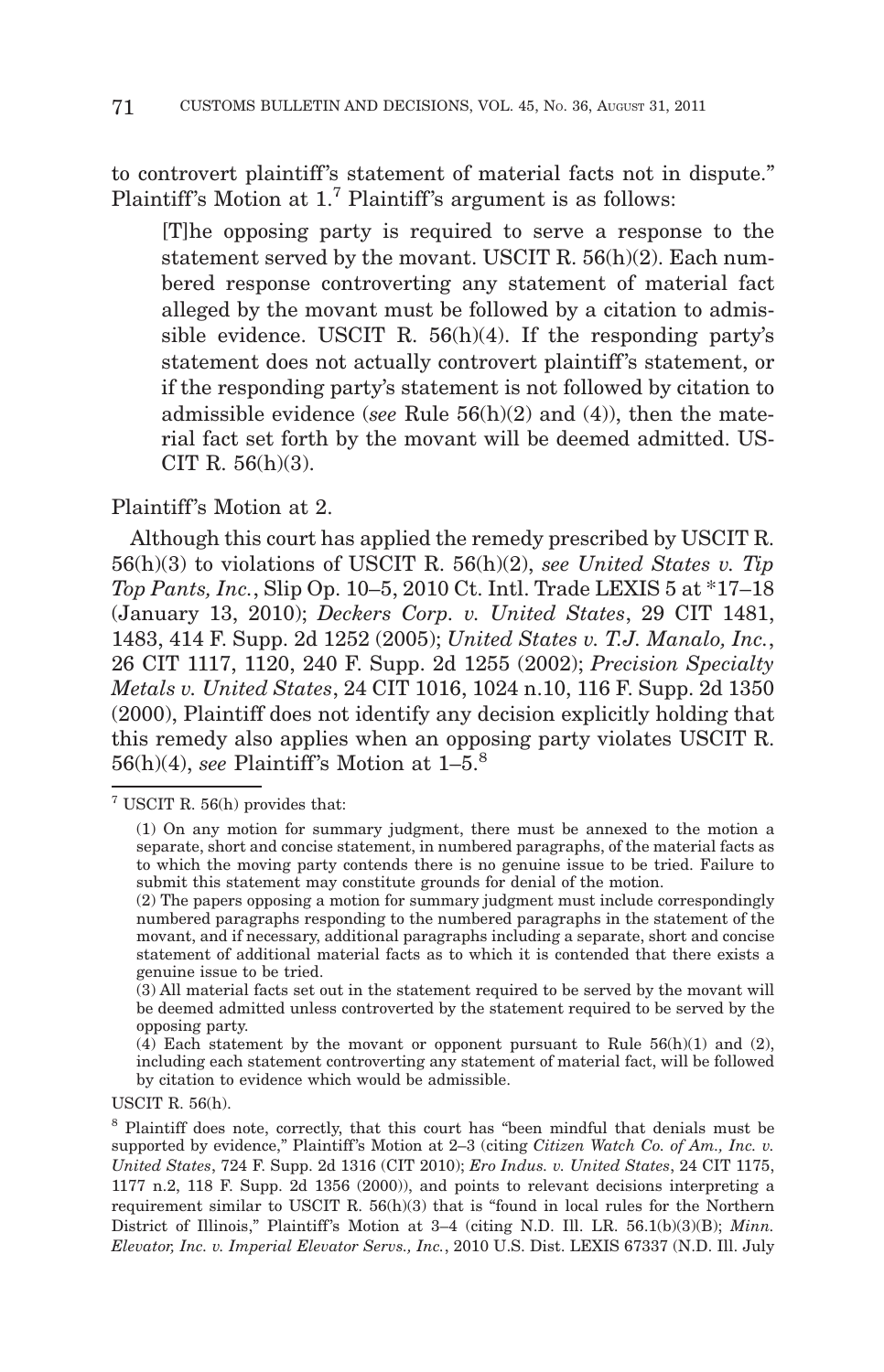Even if the remedy provided in USCIT R. 56(h)(3) could apply to a violation of USCIT R. 56(h)(4), it does not apply here. Because paragraphs 20 and 21 contain conclusions of law, Plaintiff's Motion is DENIED as to these two paragraphs. Because deeming paragraphs 22, 23, and 28 admitted could preclude the "correct result" that the Federal Circuit requires this court to reach in customs classification cases, *Jarvis Clark Co. v. United States*, 733 F.2d 873, 878 (Fed. Cir. 1984), Plaintiff's Motion is also DENIED as to these three paragraphs.

With respect to paragraphs 20 and 21, Defendant correctly argues that the phrases "synthetic organic coloring matter," Plaintiff 's Fact Statement  $\mathbb{I}$  20, and "essential character," *id.*  $\mathbb{I}$  21, imply legal conclusions that are not properly asserted as facts. *See* Defendant's Opposition to Plaintiff 's Motion to Deem Admitted Paragraphs 20, 21, 22, 23, and 28 of Plaintiff 's Statement of Material Facts of November 16, 2009 ("Defendant's Opposition") at 4–8. "The phrase 'synthetic organic coloring matter' is part of the exact language of heading 3204." *Id.* at 4; *see* Harmonized Tariff Schedule of the United States ("HTSUS") Heading 3204. "A determination regarding essential character is a legal conclusion, applicable if merchandise is classifiable pursuant to General Rule of Interpretation... 3(b)." Defendant's Opposition at 7; *see* HTSUS General Rule of Interpretation ("GRI") 3(b). USCIT R. 56(h) requires a statement of certain material facts and a response thereto; it says nothing about conclusions of law. *See* USCIT R. 56(h). Indeed, "the Government cannot controvert a conclusion of law by providing 'citation to evidence which would be admissible,' Rule  $56(h)(4)$ , since any evidence that would be admissible would be factual in nature, and not legal authority or support." Defendant's Opposition at 5 (citing *Tropigas de Puerto Rico, Inc. v. Certain Underwriters At Lloyd's Of London*, 637 F.3d 53, 56–57 (1st Cir.  $2011$ )).<sup>9</sup>

With respect to paragraphs 22, 23, and 28, although Defendant acknowledges its failure to provide specific citations in each particular statement, Defendant's Opposition at 8; *see id.* at 8, 9, 11, Federal Circuit precedent precludes the court from granting the remedy that Plaintiff seeks. In customs classification cases, the court must reach the "correct result." *Jarvis Clark*, 733 F.2d at 878; *see also Universal Elecs. v. United States*, 112 F.3d 488, 492 n.3 (Fed. Cir. 1997) (rejecting an approach under which "the meaning of tariff terms could

<sup>1, 2010);</sup> *Barth v. Village of Mokena*, 2006 U.S. Dist. LEXIS 19702 (N.D. Ill. March 31, 2006)).

<sup>&</sup>lt;sup>9</sup> With respect to paragraph 20, Defendant also argues, correctly, that "[t]here was no citation to evidence precisely because we were asserting there was an absence of such evidence." Defendant's Opposition at 5.